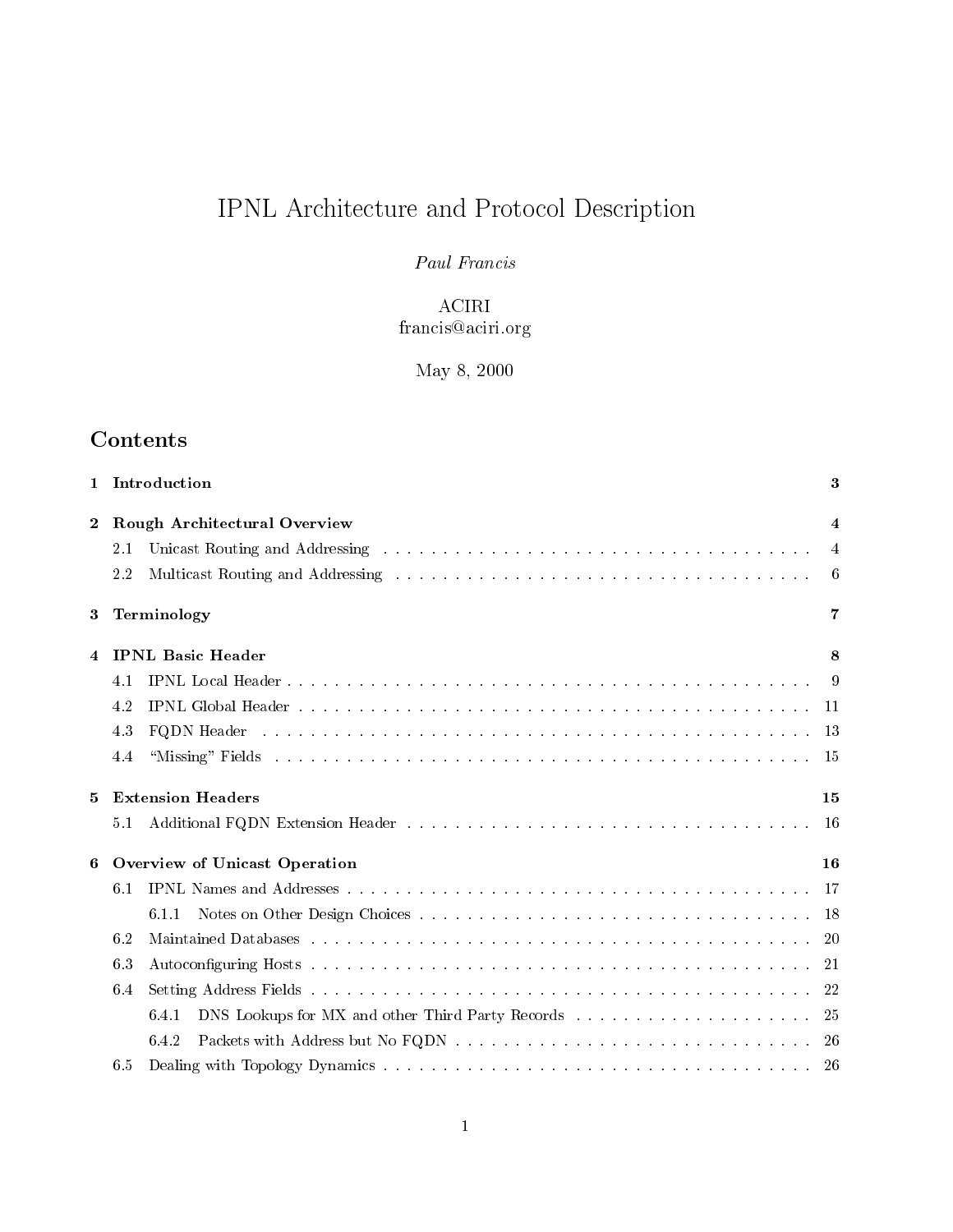|    |               | 6.5.1<br>Other Design Choices (Alberta Alberta Alberta Alberta Alberta Alberta Alberta Alberta Alberta Alberta Alberta A                                                                                                       | -28 |
|----|---------------|--------------------------------------------------------------------------------------------------------------------------------------------------------------------------------------------------------------------------------|-----|
|    | 6.6           |                                                                                                                                                                                                                                | 28  |
| 7. |               | Overview of Anycast Operation                                                                                                                                                                                                  | 29  |
|    |               | 7.0.1                                                                                                                                                                                                                          | 30  |
|    |               | 7.0.2                                                                                                                                                                                                                          | 30  |
| 8  |               | Overview of Multicast Operation                                                                                                                                                                                                | 30  |
|    | 8.1           |                                                                                                                                                                                                                                | 31  |
|    |               | 8.1.1                                                                                                                                                                                                                          | 31  |
|    | 8.2           |                                                                                                                                                                                                                                | 31  |
|    | 83            |                                                                                                                                                                                                                                | 32  |
|    | 8.4           |                                                                                                                                                                                                                                | 33  |
| 9  |               | <b>Router-Generated ICMP Error Messages</b>                                                                                                                                                                                    | 33  |
|    |               | 10 Transition                                                                                                                                                                                                                  | 34  |
|    |               |                                                                                                                                                                                                                                | 34  |
|    |               | 10.2 On-demand Coordination resources in the contract of the contract of the contract of the contract of the contract of the contract of the contract of the contract of the contract of the contract of the contract of the c | 35  |
|    |               | 10.3 Choosing Between IP, IPNL, and the Application Shim and the set of the set of the set of the set of the set of the set of the set of the set of the set of the set of the set of the set of the set of the set of the set | 36  |
|    |               |                                                                                                                                                                                                                                | 38  |
|    | <b>11 API</b> |                                                                                                                                                                                                                                | 38  |
|    |               |                                                                                                                                                                                                                                | 38  |
|    |               |                                                                                                                                                                                                                                | 38  |
|    |               | 12 Host Algorithm                                                                                                                                                                                                              | 39  |
|    |               | 13 Nl-router Algorithm                                                                                                                                                                                                         | 39  |
|    |               | 14 Relationship Between Topological and Administrative Entities                                                                                                                                                                | 39  |
|    |               | 15 Comparison with IPv6                                                                                                                                                                                                        | 41  |
|    |               |                                                                                                                                                                                                                                | 41  |
|    |               |                                                                                                                                                                                                                                | 42  |
|    |               | 15.3 Cost of Transition the contract of the contract of the contract of the contract of the contract of the contract of the contract of the contract of the contract of the contract of the contract of the contract of the co | 44  |
|    |               |                                                                                                                                                                                                                                | 44  |
|    |               | 16 Acknowledgements                                                                                                                                                                                                            | 44  |

 $\overline{2}$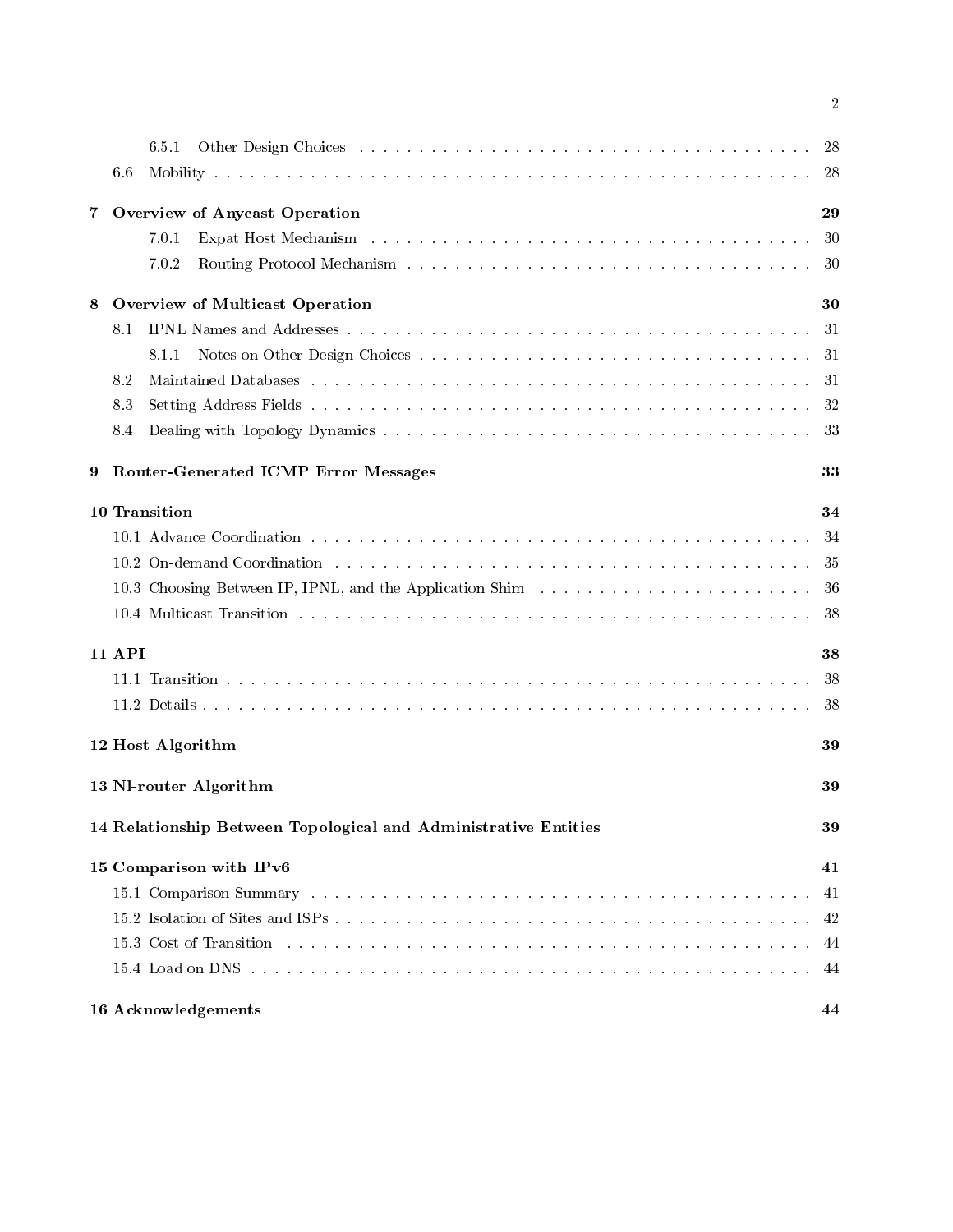### $\mathbf{1}$ Introduction

The paper proposes a solution to the IP address depletion problem. The protocol, called IPNL (for IP Next Layer), is proposed as an alternative to IPv6. IPNL is architected as a new layer above IPv4 (hereafter referred to as simply  $IP$  rather than a replacement of  $IP$ .

IPNL uses domain names as global addresses, and connects multiple IP realms with IPNL routers (a.k.a. NAT boxes). This general approach was first concieved by Van Jacobsen years ago, but has recently been gaining currency with proponents citing its ease of transition as a primary bene
t

Within the two architectural principles of domain names as global addresses and multiple IP realms, there are a vast number of possible specific protocol designs. TRIAD is one such design (one that doesn't scale well enough). IPNL is another.

The design of IPNL is conservative in nature. It attempts to retain the look and feel of IP to the extent possible while still solving the problems at hand (address depletion, scalability, ease of transition). A key phrase in this last sentence is "to the extent possible". IPv6 looks more like IP than IPNL does, but it does so at the expense of not (yet) adequately solving all the problems at hand. Where possible, IPNL looks like IP. For instance IPNL headers carry a context-free address, not a tag. IPNL also minimizes the amount of state carried in the infrastructure. But where it is not possible, IPNL is willing to look different from IP.

Compared to "pure" IPv6, a key advantage of IPNL is that it preserves the existing IPv4 infrastructure forever, thus making transition far less expensive ISPs can forget about ever having to evolve the core of the internet away from IP. Site network managers no longer need to think about transitioning their mission-critical router infrastructure. Even new technologies coming onto the internet, such as wireless networks, benefit because they can base most of their infrastructures on mature IP technology rather than new and no doubt buggy IPv6 technology

Of course, the "transitional" forms of IPv6, where IPv6 runs over IPv4 in one way or another, also have the characteristic that the IPv4 infrastructure continues to exist for some amount of time. The target endpoint for IPv6 is to replace IPv4, and some IPv6 protocols and mechanisms, such as auto-address configuration, don't work unless there is an IPv6 router on the same wire as the host. In the remainder of this paper, unless otherwise stated, a reference to IPv6 refers to both its "pure" and "transitional" forms.

IPNL has two key advantages over IPv6. First, it decouples site (enterprise, SOHO, etc.) addressing from global addressing. This allows ISPs to renumber at will with zero impact on internal subscriber network operation, including multihomed subscriber networks This allows ISPs to reduce routing table sizes possibly by an order of magnitude or more, without requiring cooperation from or inconveniencing their subscribers. (IPv6 does this to some extent, through the use of site prefixes. All routers and hosts in a site, however, must still be renumbered when an ISP prefix changes.)

Second, the transition path for IPNL is easier. This is not simply because IPNL keeps IPv4 intact forever—it is also easier to run IPNL than to run IPv6 over IPv4. This is mainly because IPNL uses domain names as endto-end routable addresses. As a result, the mapping of IPNL addresses (names) into global IPv4 address is no different than it is today. This makes it easy for islands of IPNL to cross the existing global IPv4 infrastructure.

IPNL also has specific support for connecting multiple IP address realms within a site. The result is that operation of a multi-realm network becomes simpler with the introduction of IPNL (even without host changes). This creates one positive incentive for transition to IPNL

IPNL supports both multicast and anycast addressing in addition to unicast It also includes generalized support for mobility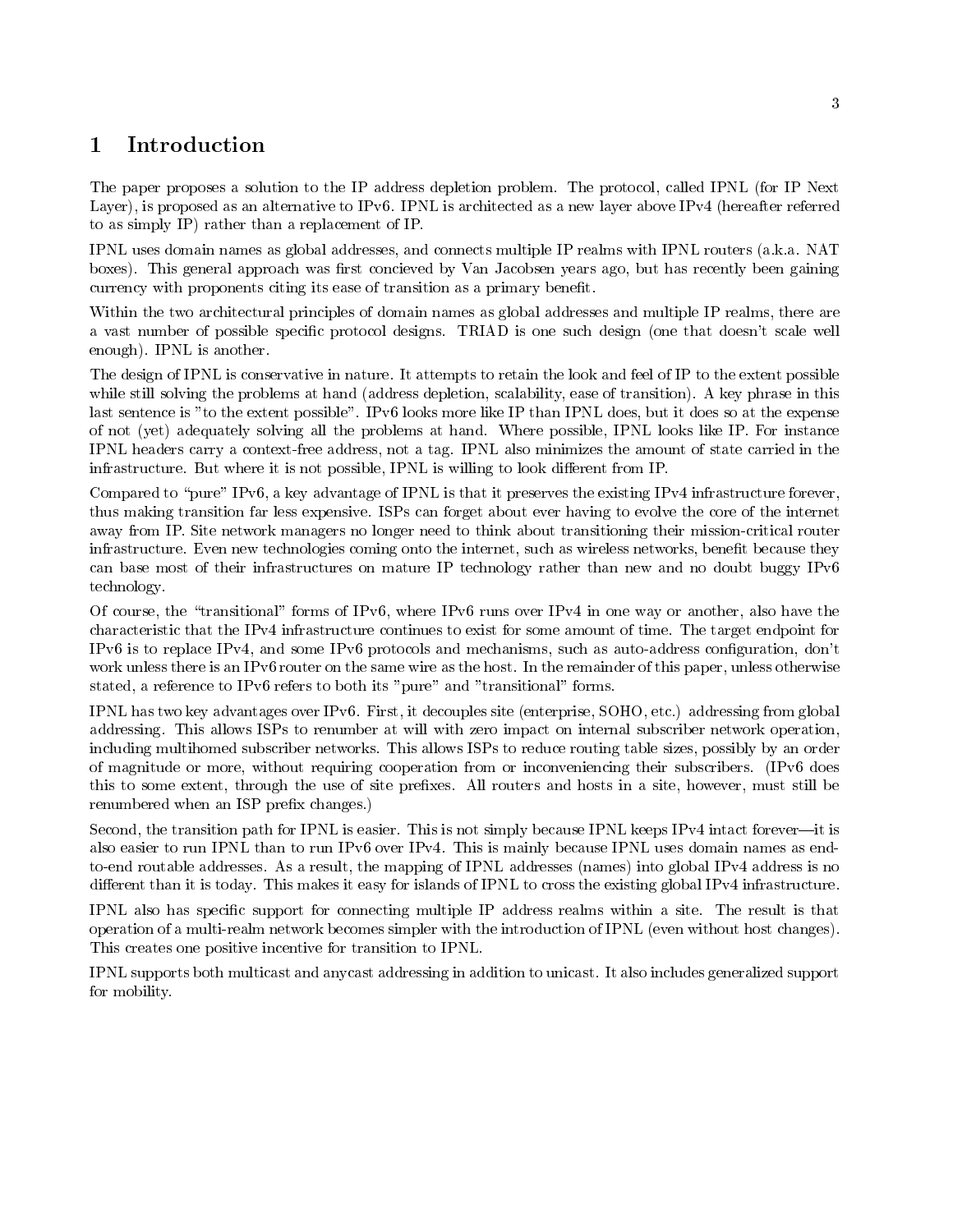# Rough Architectural Overview

The basic architecture of IPNL is that of IP address realms interconnected by IPNL routers (called nl-routers). IP within each realm is fully self-contained, and operates unchanged and with no awareness of IPNL above it. IP addresses in IP headers never cross realm boundaries

Within a realm, DNS protocols and implementations operate unchanged. NI-routers understand DNS, communicate with DNS, and through DNS-like interactions between nl-routers extend DNS functionality to make it work for IPNL

The topology of the IPNL internet is that of a huge global and public "middle realm" interconnecting much smaller "private realms". The middle realm is a continuation of today's global public IP internet. Multiple private realms may be reachable through a single middle realm IP address MRIP

These private realms may interconnect to form networks of their own These networks are called realm groups Traditional hierarchical routing algorithms operate within realm groups For other destinations however pack ets are default routed to the middle realm All the zones of realms that wish to be reachable outside of their realm group must be advertised to middle realm DNS

### $2.1$ Unicast Routing and Addressing

IPNL has two forms of address. Both are "overloaded" addresses in the sense that they contain both routing and identifying information. One is based on domain names, are called FQDNs (Fully Qualified Domain Names), and are grouped by zone. The other is a fixed-length address, and is called simply the IPNL address.

FQDNs share the following qualities with the original (pre-CIDR and pre-NAT) unicast IP address:

- They are relatively longer and they
- While a host most may have multiple FQD states for any given connection only a single FQD may be used during  $\alpha$ the connection
- They are not sensitive to the topology of the internet A realm may attach to anywhere in the internet and may have multiple attachments, without any effect on its FQDNs.
- They are preserved endtoend In particular the transport pseudoheaders contain the source and desti nation FQDN
- They are globally unique unless intentionally assigned to multiple hosts

The one quality of the original IP address that FQDNs don't share is that routing on FQDNs is not efficient in terms of lookup speed. This is in part because they are longer, variable length, and harder to parse. But more to the point it is because, for packets that cross the middle realm, routes have not been computed in advance. Instead, when a packet reaches the middle realm, the border nl-router must do a DNS lookup before it can further route the packet. (Keeping in mind that this operation is exactly analogous to current DNS usage in that a relatively slow DNS request must typically be made before an IP packet can be sent And like current DNS usage, the learned address information is of course cached.)

The IPNL address compensates for this key shortcoming of the FQDN-as-address. Both forms of the IPNL address (global and local) are fixed length and simple, and one or the other appears in every IPNL packet header. The local IPNL address has two parts, and the global IPNL address has an additional third part:

- the following and interest in the set of the set  $\mathcal{L}_{\mathcal{A}}$
- the hosts real material is the state of the state of the state of the state of the state of the state of the s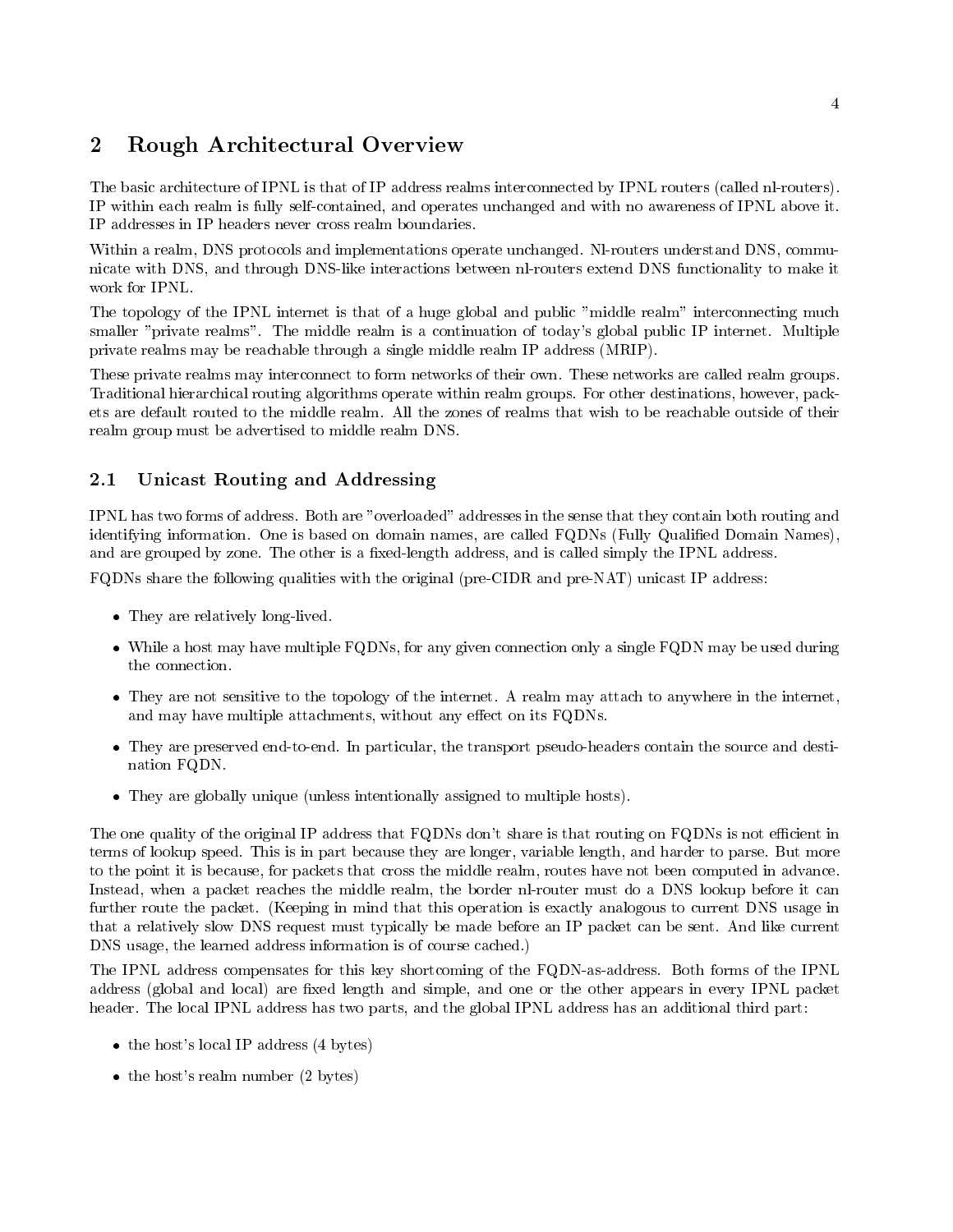the middle real mass  $\sim$  (real mass  $\mu$  and  $\sim$  and  $\mu$  and  $\mu$   $\sim$   $\sim$   $\sim$   $\sim$   $\mu$   $\sim$ 

Packets routed within a realm group are local and do not require the MRIP address field. Locally addressed packets are completely insensitive to the "location" of the realms' attachment points to the rest of the internet. They do not change, for instance, if a different ISP (or ISPs) is used to connect to the internet.

Packets routed across the middle realm are global and do require the MRIP address field. Global addresses are sensitive to internet location, a host may have multiple of them (if the host's realm or realm group is multi-homed), they can change during the course of a connection, and they are not necessarily long lived.

Each of the address types (FQDNs, local address, global address) individually has limitations. FQDNs are stable and globally unique but slow Global address are fast and globally unique but dynamic Local addresses are fast and stable but not globally unique. By pairing the FQDN with the other two addresses, however, IPNL overcomes the limitations of each

Basic usage of the multiple addresses is as follows. When a host sends its initial packet to another host, the source and dest MRIP and realm number fields are empty (they contain "unknown" default values), and the FQDNs are attached. Note that, from the host's perspective, there is no separate A record DNS lookup—the initial packet and return packet serve as the DNS lookup (though "third-party" lookups such as for MX records still take place). Note too that the host does not statically "know" its own realm numbers and MRIPs. Rather, these are learned on an as-needed basis just as remote hosts' IPNL addresses are learned as needed.

As the initial packet is routed through the internet, parts of the IPNL addresses are filled in. First the source IPNL address is filled in as the packet moves "up" in the topology (from realm to realm group to middle realm), and then the destination IPNL address is filled in as the packet moves back "down" in the topology. By the time the initial packet reaches the destination, the IPNL addresses are completed. In essence, an FQDN-to-address mapping has taken place. The destination stores the mapping, and can reverse the IPNL addresses and return a packet

Although the return packet contains full IPNL addresses it must still carry FQDNs as well This gives the initiating host the FQDN-to-IPNL address mapping. Once mappings are learned, most subsequent packets do not contain the FQDNs. If the packets are locally addressed, they do not contain the MRIPs either. The FQDNs remain part of the transport pseudoheader, however, as a check against mis-addressed packets.

In the case of locally addressed packets, there will typically only be one IPNL address for each host during the course of a connection (barring mobility). Because traditional dynamic routing protocols run locally (within the realm group), the addresses will not change even though the path may change. As a result, address usage for locally addressed packets is not all that different from IPv4. By and large, only the FQDN-to-address mapping phase is different.

It is a different story for globally addressed packets. Unlike the case with local routing, it would be very difficult for nl-routers to maintain constant up-to-date routing information about every destination its hosts are talking to (much less all destinations globally). And in fact IPNL doesn't even try.

Instead, border nl-routers always "blindly" forward any globally addressed packet to the MRIP of the destination address. Except for cached FQDN-to-MRIP name records and cached ICMP destination unreachable messages, they don't maintain any state about border nl-routers for remote destinations. Indeed a border nl-router does not even need to keep a list of the other border nl-routers for its own realm groups. This is very much in keeping with the overall design approach for IP—to keep the middle as simple as possible.

IPNL requires that hosts themselves maintain state about how to reach global destinations they are actively communicating with. In essence, hosts keep a dynamic list of valid global addresses for destination hosts, with information on which addresses most recently worked and which, if any, have become invalid. Because the address dictates which border nl-router a packet goes through, the list of addresses in essence indicates which border nl-routers may be used to route a packet to a destination.

IPNL has a simple and robust mechanism for maintaining these lists The IPNL packet header actually contains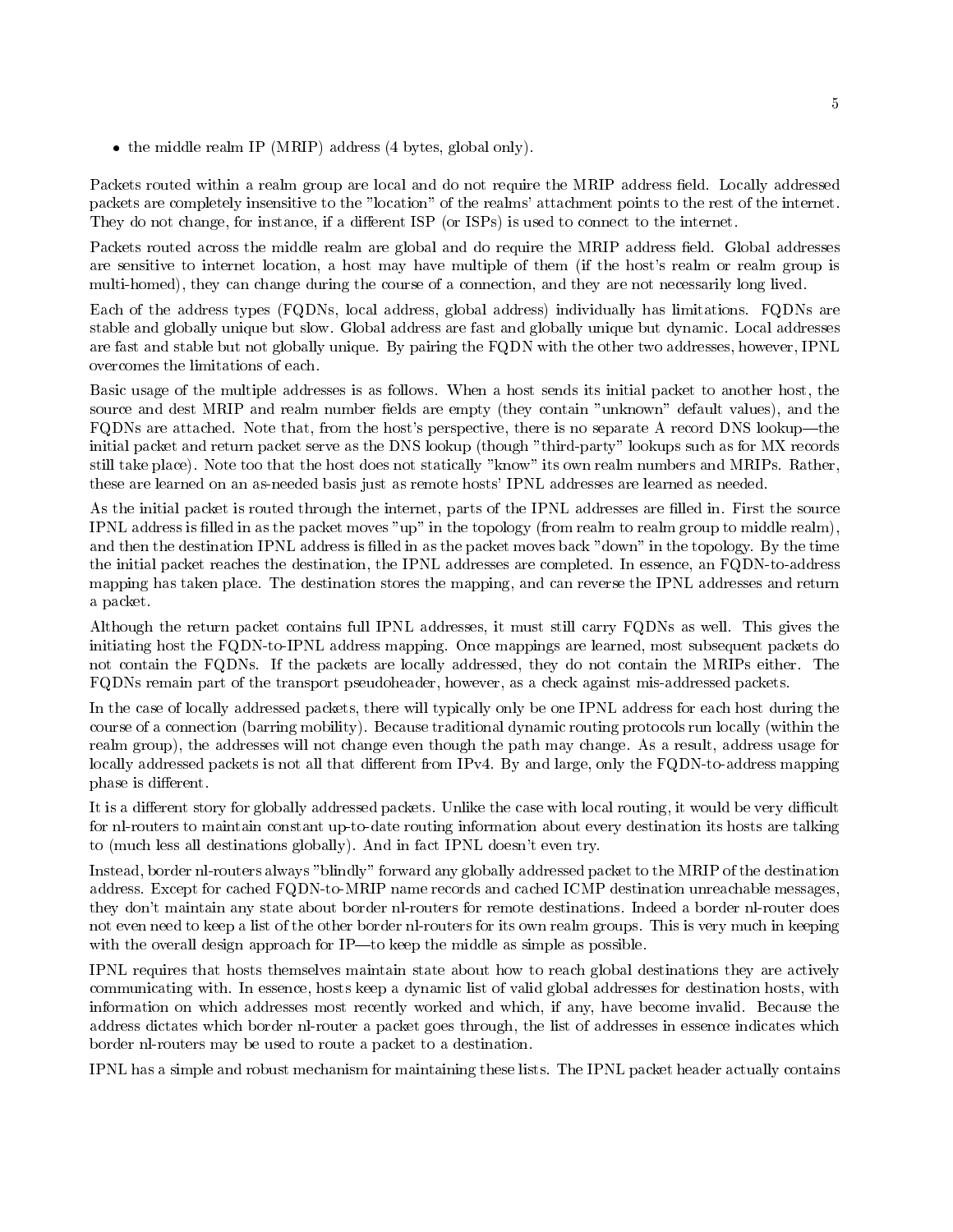two source MRIP fields. The first contains the value set by the source host, and is called the host source MRIP. The second contains the MRIP of the actual egress border nl-router of the realm group, and is set by that border nl-router. It is called the used source MRIP. All global packets contain a valid used source MRIP. The first packet(s) sent by an initiating host does not contain a valid host source  $MRIP$ —all other packets do.

The first packet received by a (non-initiating) host has nothing for the host source MRIP, a valid used source MRIP, and an FQDN. From this the host initiates a list for that FQDN containing the used MRIP, which is used to address the initiating host in return packets In this way the used source MRIP is conveyed back to the initiating host. This MRIP is set as the host source MRIP in subsequent packets, but without the FQDN. The non-initiating host, however, is able to recognize the identity of the initiating host from the host source MRIP, so the FQDN is not needed

If a subsequent packet from the initiating host happens to get routed through a different egress border router, the packet will contain a new used source MRIP. In this way, the non-initiating host will learn of another global address for the initiating host, thus dynamically responding to failed border nl-routers and building up its list. This new global address is more likely to be for a working border nl-router, and so is used as the destination address in return packets

Of course, the same thing is happening in the other direction too, so both hosts' lists get built up over time on an as-needed basis without a separate out-of-band protocol for maintaining the lists. Optionally a host can request that the list learned from DNS by the border nl-router be transmitted back to it.

### 2.2 Multicast Routing and Addressing

As with unicast, IPNL uses both FQDNs and addresses. Unlike unicast, hosts learn of the address associated with an FQDN when they join a group, not when they send a data packet.

There is no syntactic difference between FQDNs that define a multicast group and unicast FQDNs. Outside of protocol context, one can't be distinguished from the other.

IPNL multicast addresses are distinguished from IPNL unicast addresses in that the destination host IP address in the IPNL header is an IP multicast address (comes from the IP class D address space). Other than this, there is no syntactic difference between IPNL unicast and multicast addressed headers.

The source address of an IPNL multicast address is the unicast address of the sender. As with IPNL unicast packets, the source address is composed on the fly as the packet first leaves the source host's realm and then leaves the source host's realm group. As with IP multicast, the source address is used as part of the forwarding decision for source trees

IPNL multicast FQDNs have home realms just as unicast FQDNs do The role of the home realm in IPNL multicast is to assign an IP multicast address to the multicast group This IP multicast address must be unique among all IP multicast addresses assigned by that realm, but can overlap with multicast IP addresses assigned by other realms. The total IPNL multicast address, then, consists of the IP multicast address, realm number and optionally an MRIP of the home realm. The MRIP is needed when the home realm of the multicast group is not local to one or more group members Multicast packets are globally addressed when this is the case (whether or not a given sender is local to the home realm). The addressing mode for a multicast group can dynamically change from local to global when a member not local to the home realm joins Such a join is detected by nl-router through a multicast routing protocol, and conveyed to senders through IPNL-ICMP destination unreachable messages

When a host joins an IPNL multicast group, it transmits a join message containing the group FQDN to an nl-router on its realm. It is the existance of the join message itself that tells the nl-router that this FQDN is multicast rather than unicast. If the nl-router does not already know the address of the multicast group, it forwards the join to the home realm of the multicast FQDN. Depending on the multicast routing algorithm, the nl-router may at the same time initiate establishment of part of the multicast tree.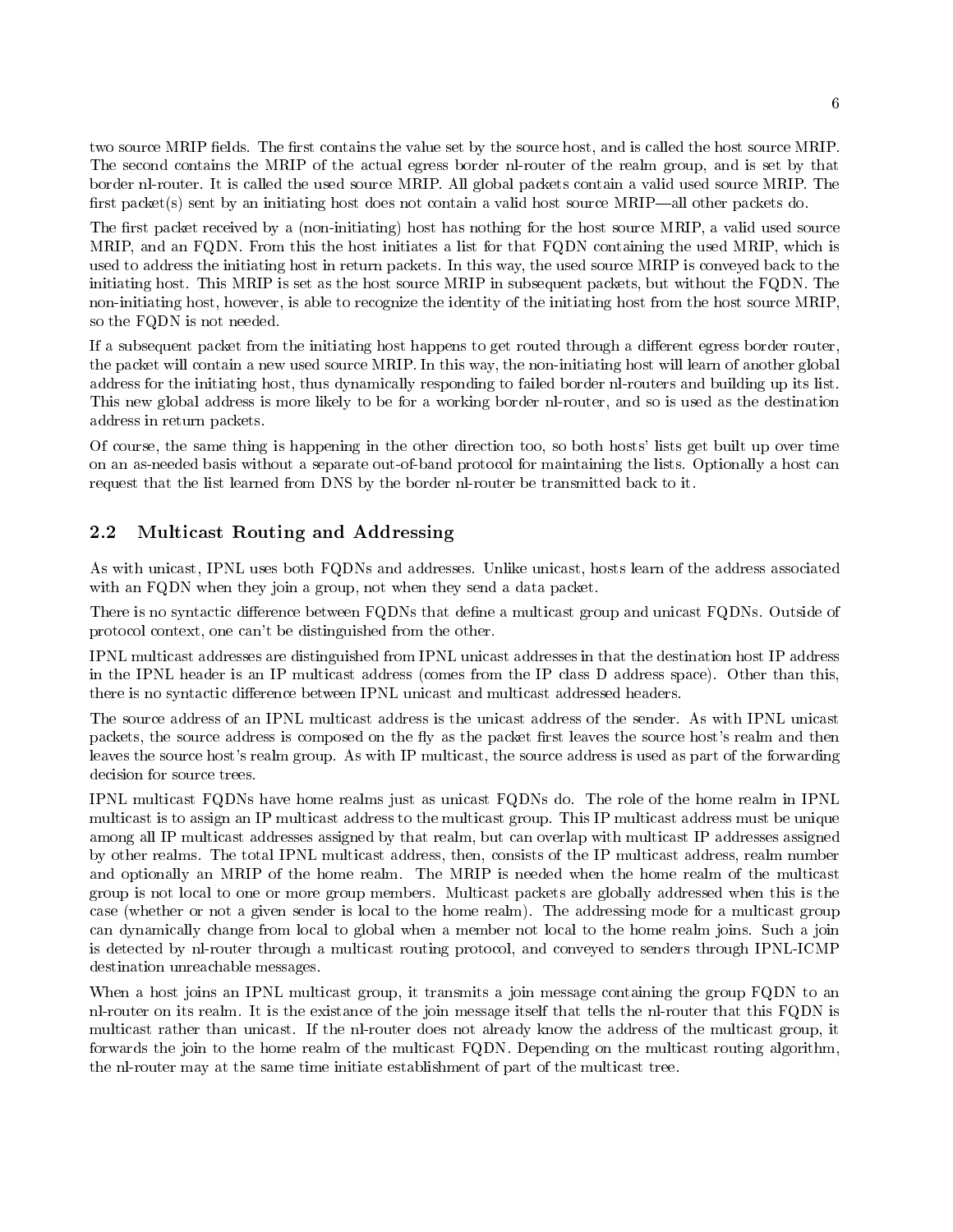When the join reaches an nl-router attached to the home realm, it must assign an IP multicast address for the group if one has not already been assigned This assignment must be coordinated with the other nlrouters for the realm so as to avoid multiple nl-routers assigning different IP multicast addresses to the same group at the same time.

The assigned address is finally return to the source host, which can thereafter transmit packets to and receive packets from the group without the FQDN attached

Depending on the routing algorithm used, there are three ways to transmit packets into and across realms. First, use multicast IP for both. Second use unicast IP to transmit packets from one nl-router to another, but use multicast IP to transmit packets to host in the realm. Third, use unicast IP for both. (Note that through tunneling of IP over IP, both unicast and multicast options exist with IP as well.)

As a final note, the multicast architecture presented here is a simple extension of IP multicast, as opposed to a fundamentally new architecture. The use of FQDNs and extended addresses simplifies the multicast address assignment problem as compared to IP, but does not necessarily improve on the scaling limitations of multicast IP. The same can be said about IPv6 relative to IP.

It may make sense to, in addition to the extended multicast described here, to design a new multicast architecture based on a wholley different header format. Such work would be outside the scope of IPNL.

### 3 Terminology

- Backdoor A direct link between two realm groups A backdoor requires at least one and typically two border nl-routers. An IP tunnel over the middle realm is considered to be a direct (backdoor) link.
- Border IPNL Router An nl-router (or part thereof) that connects a realm group either with another realm group (backdoor) or with the middle realm (frontdoor).
- Expat A host that is in a realm other than its home realm. In the case of any cast, multiple expats may have the same FQDN
- Expat FQDN The FQDN for a zone in the realm where an expat host is attached.
- Frontdoor A connection between a realm group and the middle realm A frontdoor requires at least one border
- Globally Addressable Realm A realm that can only be reached by using the MRIP field of the IPNL address. Globally addressable realms are by definition only reachable through the middle realm.
- Home Realm Relative to a given zone, this is the realm where hosts with FQDNs from that zone nominally reside. Individual zone hosts may be in other realms. These hosts are called Expat hosts. A realm may be a home realm for multiple zones or zero zones. A given zone may have multiple home realms, for instance for any cast, but all individual hosts in the zone must be reachable at all such realms. In the case of multicast the home realm is the realm where boxes that can assign multicast addresses to a multicast group reside

Interior IPNL Router An nl-router (or part thereof) that connects two realms within a realm group.

 $IP$   $IPv4$ .

IPNL IP Next Layer

IPNL Address Or just address for short. This is the IP address, Realm Number, and optional MRIP address that appear in the IPNL header. Local IPNL addresses do not require the MRIP. Global IPNL addresses do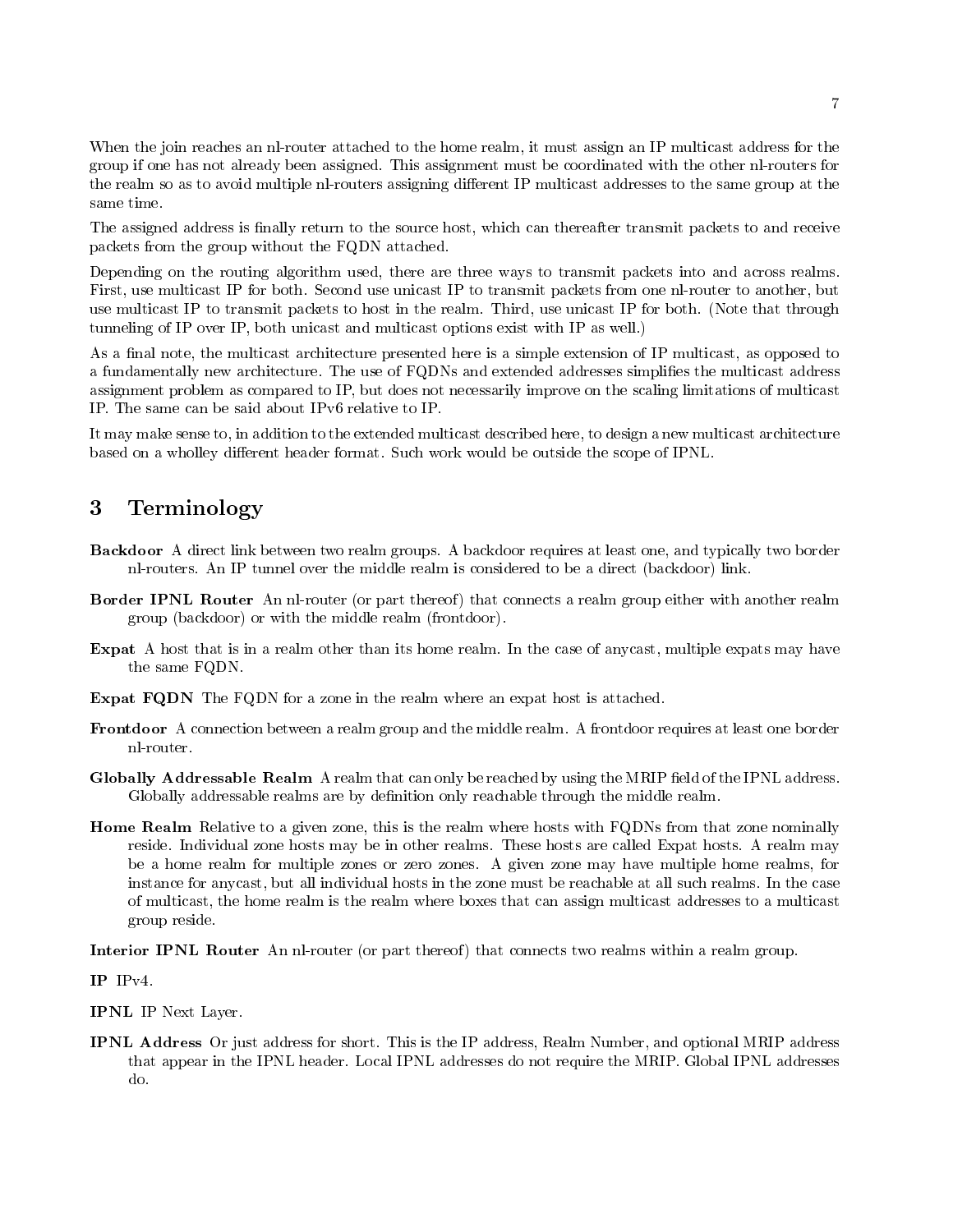IPNL Box Either an nl-router or host.

- **Realm Group** A group of realms under a single administrative control, running a coordinated routing protocol (even if that protocol is based on static entries), and with coordinated realm numbering (each realm number in the realm group is distinct from all others in the realm group). The connectivity between realms in a realm group may be via the middle realm
- Locally Addressable Realm A realm is locally addressable if it can be reached without the MRIP part of the address If a realm is in the same realm group then it must be locally addressable Realms in other realm groups can become locally addressable by assigning an internal realm number for the external realm, maintaining routing information to point to the appropriate border routers to reach the realm, and maintaining the appropriate realm number mappings and IP-level next-hop information at those border routers.
- Middle Realm The single huge realm that constitutes the global backbone of the IPNL internet
- $\mathcal{C}=\mathcal{C}$  . The state is that is independent of multicast group  $\mathcal{C}$  , and it is independent from a unicast  $\mathcal{C}$ FQDN
- PMTU Path MTU Maximum Transmission Unit exactly as used in IP RFC---
- Private Realm Any realm other than the middle realm.
- **Proxy** An nl-router that runs IPNL on behalf of an IP-only host behind it. In this capacity, it is a proxy for the IP-only host.
- Realm An IP internet isolated from other IP internets by nl-routers.
- **Realm Identifier** An FQDN that uniquely identifies a realm. The realm identifier does not necessarily need to come from any zones associated with the realm nor does it need to be attached to any host It is used in routing protocols and the like as a simple identifier.
- **Realm Name** An FQDN that uniquely identifies a realm, is not associated with any individual host, and is globally routable The realm name is used to convey the current location of expat hosts
- Reset (the address) "Resetting the address" or some equivalent phrase means to cause subsequent packets to be sent with the destination IPNL address written to "unset" and the FQDN header attached. This is how initial packets between two newly communicating hosts are transmitted.
- One way Frontdoor A frontdoor nlrouter that can either send or receive over the middle realm but not both Oneway frontdoors that cannot receive over the middle realm should write the MRIP of another frontdoor nl-router into the Used Source MRIP and Used Source Realm fields.
- U FQDN A unicast FQDN FQDN without a U or M preceding it typically refers to the unicast FQDN.
- Zone As used by DNS. Each bottom level zone typically has a single home realm, though it may have more if the entire zone is replicated in each realm

### $\overline{\mathbf{4}}$ **IPNL Basic Header**

The IPNL header is encapsulated by IP. Every IPNL packet contains an IPNL header as well as an IP header.

The IPNL header consists of a -byte local header carried in all packets For globally addressed packets or packets that have the FQDA header attached at the process the local header in the local header in the local h The FQDN header, if included, immediately follows the global header.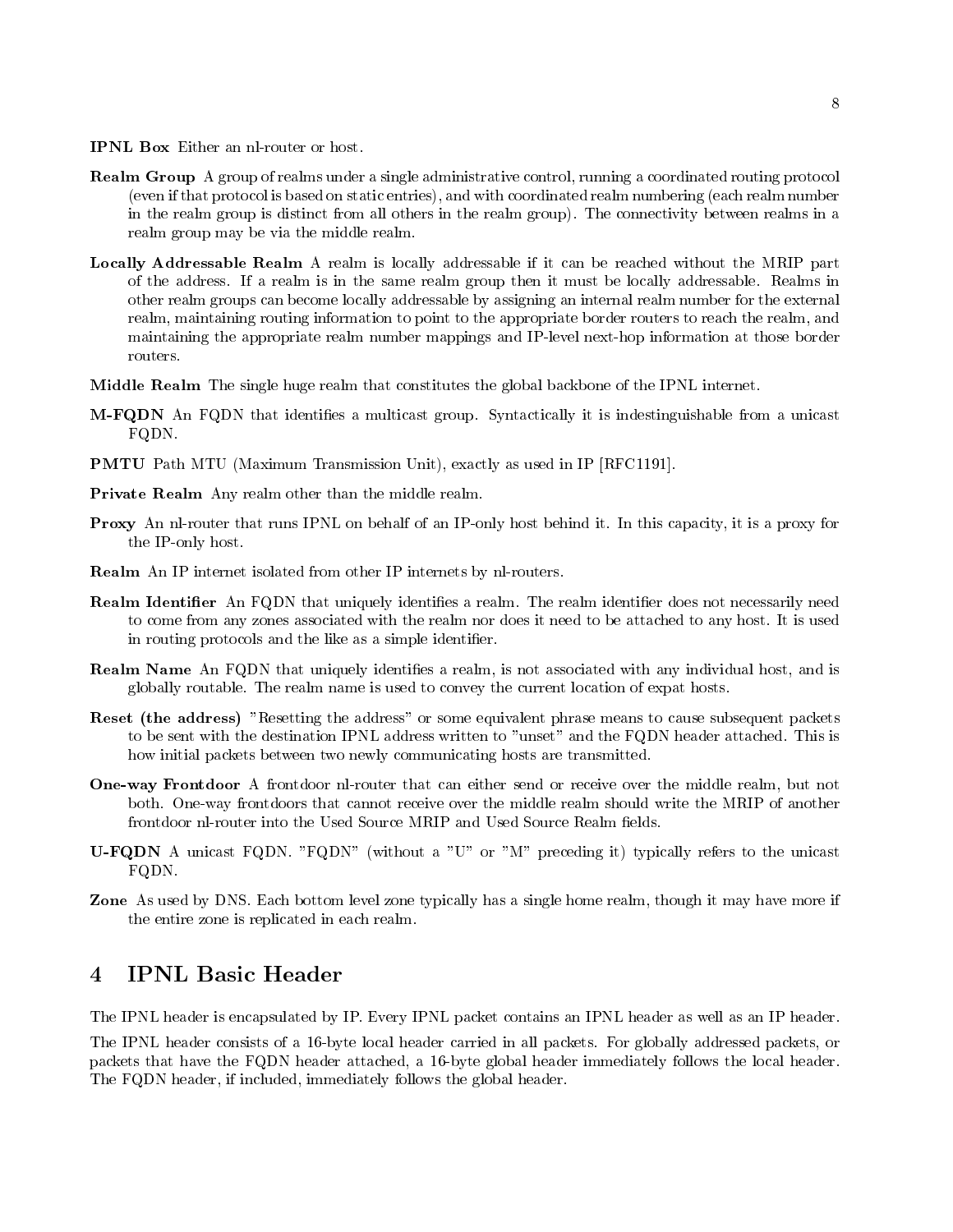```
+-------+-------+-------+-------+
-
                      the contract of the contract of the contract of the contract of the contract of the contract of the contract o
                         Local Header
-
                               (16 Bytes)
\mathbf{I}\mathbf{I}-
\mathsf{I}en de la componentación de la componentación de la componentación de la componentación de la componentación de
+-------+-------+-------+------+
-
                      the contract of the contract of the contract of the contract of the contract of the contract of the contract o
             Optional Global Header
                                                                                    \mathbf{I}-
                              (16 Bytes)
\mathbf{I}\mathbf{I}-
\mathbf{I}-
                      en de la componentación de la componentación de la componentación de la componentación de la componentación de
          ----+-------+-------+------+
+ -\mathsf{I}the contract of the contract of the contract of the contract of the contract of the contract of the contract o
                 Optional FQDN Header 
                              variable 
\mathbf{I}\overline{\phantom{a}}en de la componentación de la componentación de la componentación de la componentación de la componentación de
+-------+-------+-------+------+
```
#### **IPNL Local Header**  $4.1$

The IPNL local header is shown below

```
3
                     \mathbf{1}-
Version-
Loc-
G-
F-
 Protocol -
 LocalUsed Source Realm -
     Source EHIP
-
              ---+---------------+---------------+--
\mathbf{I}Rsv
                                            Local Dest Realm
-
         rsv - Santa Santa Santa Santa Santa Santa Santa Santa Santa Santa Santa Santa Santa Santa Santa Santa Santa Sa
                       -----------+---------------+-------
\mathbf{I}\mathbf{I}-
         destination of the contract of the contract of the contract of the contract of the contract of the contract of
                     ______________+______________
```
The local header fields are described as follows.

Loc (Location) This 2-bit field indicates a packet's location, relative to the middle realm, in its path from source to dest. This field is used by interior routers to determine if they should be routing a packet to the destination realm or to the middle realm. This field only applies to unicast (or anycast) packets. It is ignored for multicast packets

In the case of globally addressed packet this is necessary because interior nlrouters do not know the MRIP addresses of their border nlrouters and therefore cannot tell from inspection of a globally addressed packet whether it is on the way in or on the way out. While strictly speaking the field is not necessary for locally addressed packets, its consistent use for both globally and locally address packets simplifies header processing for interior nl-routers.

The Loc field has the following values:

Unknown (0) The location of the packet is unknown. This value may only be used when the FQDN

**Default Route (1)** The packet is globally addressed and has not yet reached the middle realm.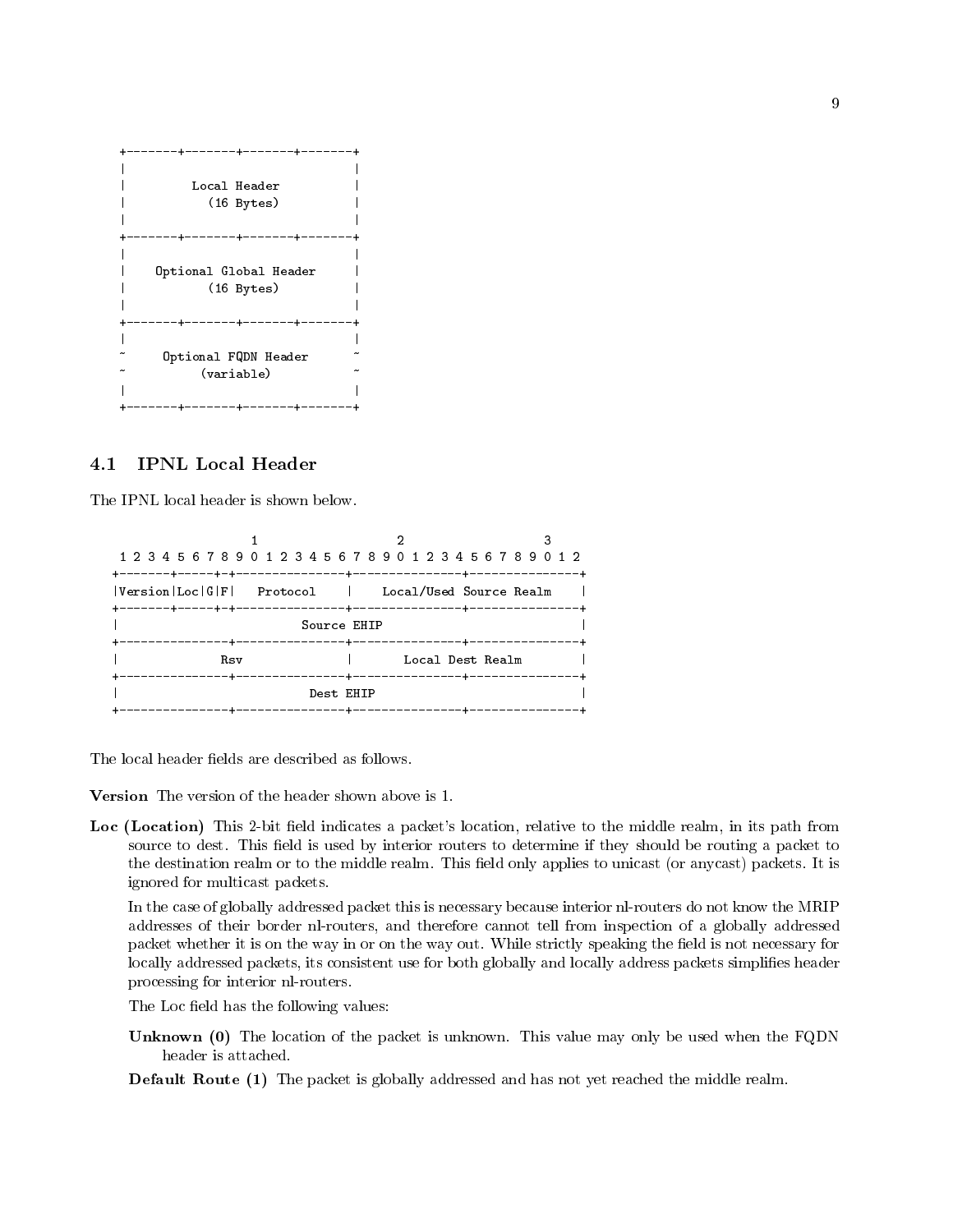- additional ( ) and packet is globally addressed and in the middle realment of the middle
- Route by Realm (3) The packet is either locally addressed, or has already passed through the middle realm (or both). This includes the case where the packet is locally address and is passing through the middle realm

When a host not directly attached to the middle realm transmits its initial packets, before it knows whether the address will be global or local, it sets the value of Loc to "Unknown".

- global header Present G Bit Set to if the global header is attached set to  otherwise The global header, when present, always immediately follows the local header.
- FQDN header Present F Bit This bit is set to if the FQDN header is present and set to  otherwise If the FQDN header is present, the global header must also be present. The FQDN header must immediately follow the global header. Note that other "optional" headers are identified by using the Protocol field in the style adopted for IPv6. The FQDN and global headers are enough of a mainstream aspect of IPNL, however, that their presense is indicated with separate bits.
- Protocol This field contains protocol number of the next higher layer. Its values have the same definitions as those of the IP protocol field. The next higher layer may be an options header of IPNL, in which case the options header itself will contain a protocol field for the layer after that.
- Local/Used Source Realm This field has multiple roles, depending on whether the packet is globally or locally addressed, and if globally addressed, where it is in its path from source to destination. Its use in both unicast and multicast is the same

If the packet is locally addressed, then the Local/Used Source Realm is the realm number of the source host's realm as locally defined. In this role, when the packet crosses realm group boundaries, the Local/Used Source Realm is modified from one realm group's local representation of the source realm to the other realm group's local representation. If the packet crosses the middle realm between realm groups, the Local/Used Source Realm is modified to its global value relative to the MRIP of the source frontdoor nl-router while in the middle realm. This MRIP is the source IP address of the packet. The Local/Used Source Realm field is copied into the Local Dest Realm field of return packets.

If the packet is globally addressed, it has two possible definitions. Before the packet has reached the middle realm (bord value of blockers realment and contains the local source realm contains the local contains realm number for the source realm. In other words, the same number that is used when the packet is locally addressed and still in the source realm group. This is necessary in case an interior nl-router needs to return an error packet to the source host, and is the only reason the Local/Used Source Realm field is used in this capacity for global addresses

Once the packet reaches the middle realm, the Local/Used Source Realm field becomes the realm part of the global address defined by the Used Source MRIP field. In this context the Local/Used Source Realm field plays a strictly global role. The reason it is in the local header rather than the global header header is so that when an ICMP error messages received from the middle realm, the source host can be determined and a corresponding IPNL-ICMP message generated (see section 9).

The values for the Local/Used Source Realm and all other realm fields are defined as follows:

Reserved  - These values are reserved for future use

Unset - This value means that the realm number has not yet been set to any valid value

Middle Realm - This value is reserved to mean the middle realm

Valid (all other values) All other values are valid realm numbers assigned to private realms.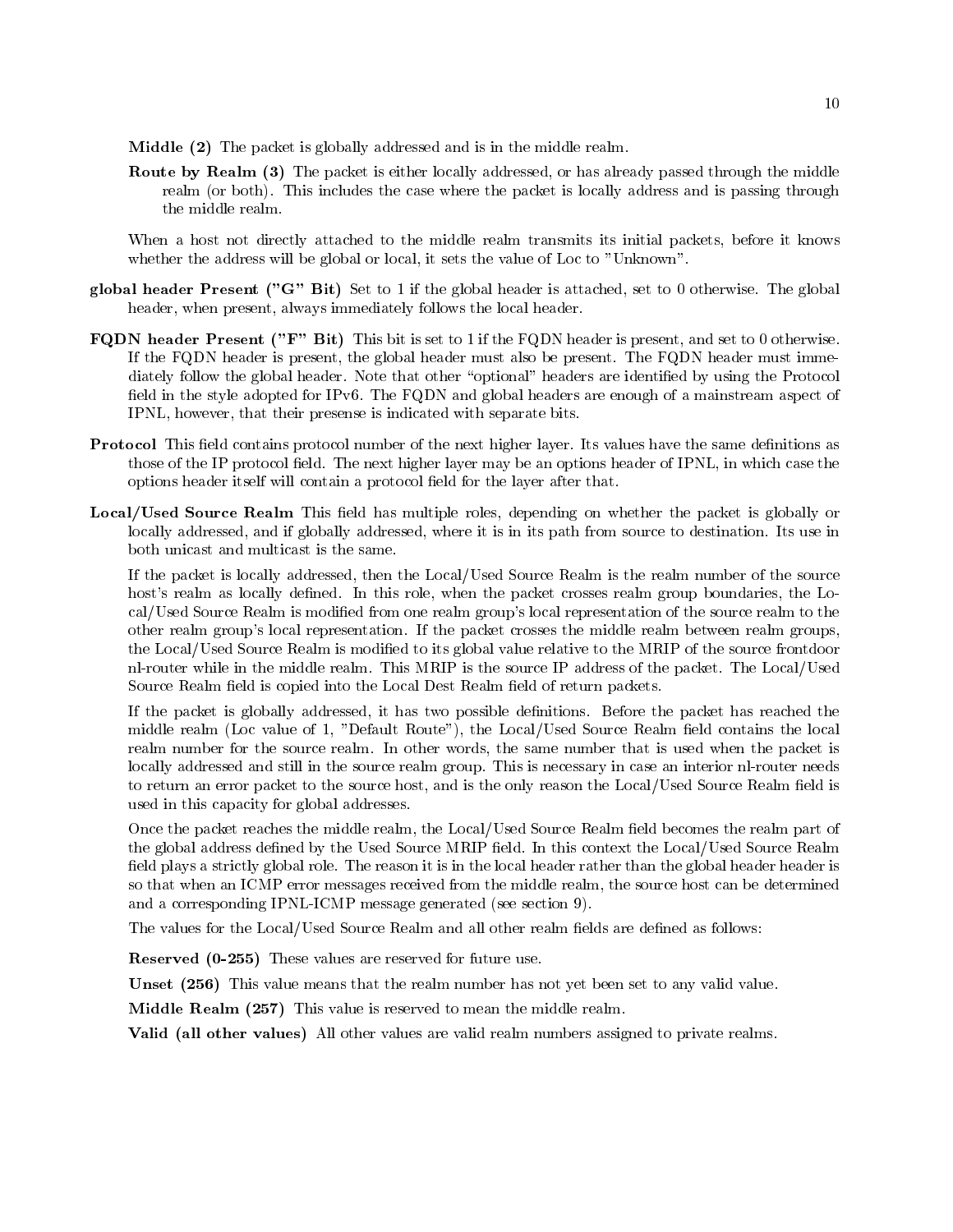Source EHIP (Endhost IP Address) This is the IP address of the source host for the packet. That is to say, the IP address with which the source host is locally configured. This address is unique only in the source host's realm. It is carried intact end to end. This is true for both unicast and multicast packets.

For unicast packets, the Source EHIP is copied into the Dest EHIP of return packets.

Rsv Reserved. Transmit as 0 and ignore upon receipt.

Local Dest Realm In the case of unicast, the Local Dest Realm is the locally assigned realm number for the realm of the destination host. Whenever either i) a packet is locally addressed, or ii) a globally addressed packet has already crossed the middle realm, this field is used by interior nl-routers to route the packet to the destination realm A packet can be determined to be in one of the above two states byavalue of 3 ("Route by Realm") in the Loc field.

The Local Dest Realm field only uniquely identifies the destination realm in the local context. If the destination is within the same realm group as the source, then the Local Dest Realm field does not change once it is set to a valid value If the destination realm is in another realm group then the Dest Realm field may be modified as it passes from one realm group to another, and as it passes through the middle realm

In the case of multicast, this field, along with the Dest EHIP, identifies the multicast group for locally addressed packets. The transmitting host sets this field to the value that its realm group locally uses to identify the home realm of the multicast group (that is, the realm that assigned the multicast address). When this group crosses realm group boundaries, this field is rewritten to the local value of the home realm for the new realm group. For globally addressed multicast packets, this field goes unused, and is transmitted at value "unset".

Dest EHIP (Endhost IP Address) In the case of unicast, this is the IP address of the destination host of the packet. That is to say, the IP address with which the destination host is locally configured. This address is unique only in the destination host's realm. A packet is identified as being unicast when this field is not a class D address.

This field is set to value zero if the destination host address is unknown. In this case, the packet must contain the FQDN header. A zero Dest EHIP field must be filled in by the first nl-router that knows the correct value. This will typically be the ingress nl-router of the destination realm. Once assigned (either by the source host or by an nl-router), it is carried to the destination host intact.

In the case of multicast, this is the low-order part of the multicast group address. In this case, it is always set at its correct value by the transmitting host The host learns the correct value during the join operation

The global header is attached for globally addressed packets and for any packets that contain the FQDN header Its presence can be detected by an G Bit value of - in the local header It is shown below

The fields of the global header are described as follows.

Global Dest Realm and Dest MRIP fields (Dest MRIP+RN) These two fields are discussed together because they form a unit. They are jointly refered to as the Dest  $MRIP+RN$ .

In the case of unicast, they constitute the higher-order part of the destination host's global address (with the Dest EHIP serving as the remainder of the global address). Specifically, the Dest MRIP field is a MRIP address through which the destination host is reachable. The Global Dest Realm field is the realm number that the frontdoor nl-router at that MRIP uses to identify the destination realm.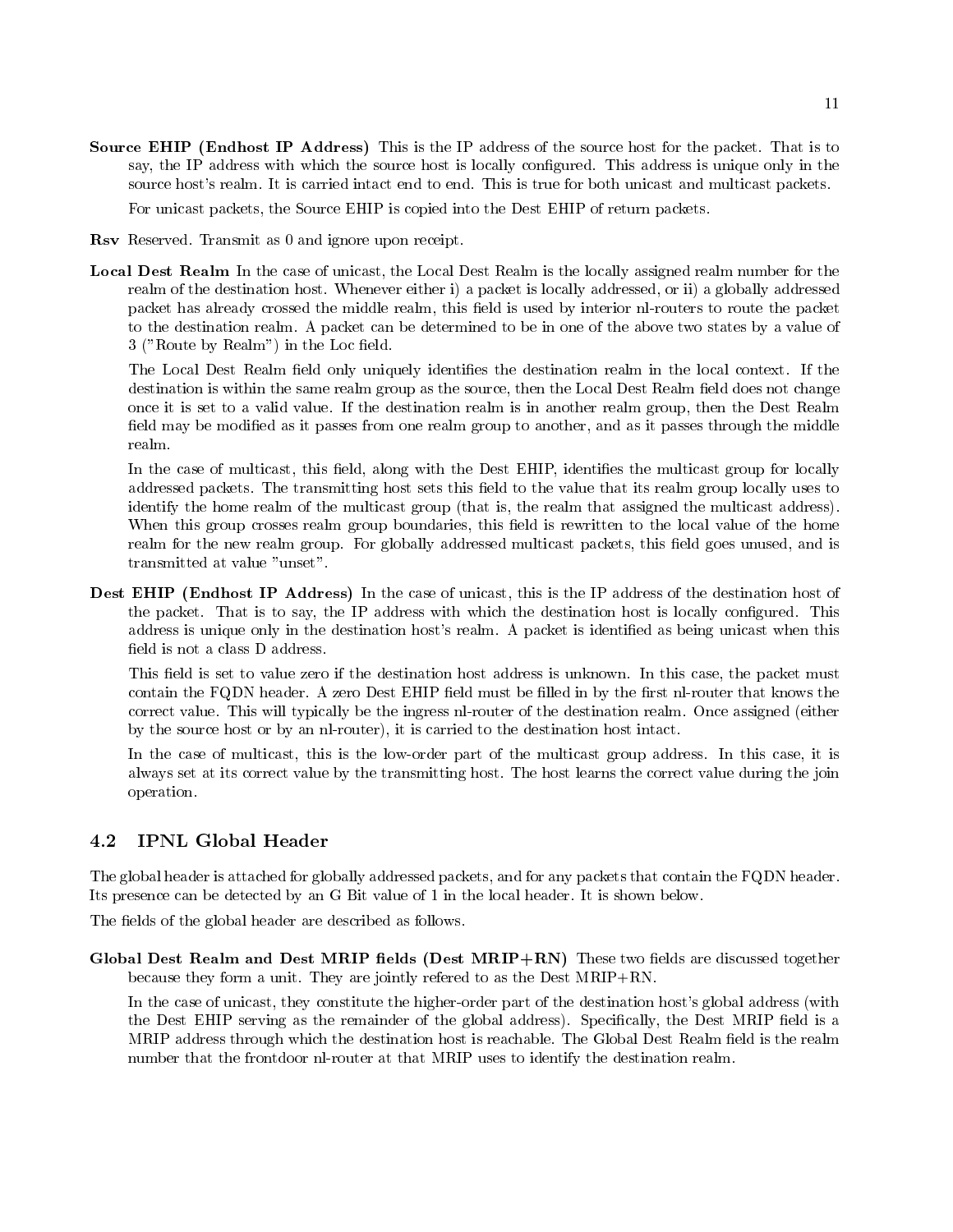| 1 2 3 4 5 6 7 8 9 0 1 2 3 4 5 6 7 8 9 0 1 2 3 4 5 6 7 8 9 0 1 2 |                                                            |                     |  |
|-----------------------------------------------------------------|------------------------------------------------------------|---------------------|--|
| Global Dest Realm                                               | and the state of the state                                 | Global Source Realm |  |
|                                                                 | Dest MRIP                                                  |                     |  |
|                                                                 | Source MRIP                                                |                     |  |
|                                                                 | Used Source MRIP<br>--------------+---------------+------- |                     |  |

They are set by the source host unless the source host doesn't know the values (which is the case for the initial packet $(s)$ ), in which case the Dest MRIP field is typically set by the egress frontdoor nl-router, and the Global Dest Realm field is set by the ingress frontdoor nl-router. The FQDN header must be attached if these fields are transmitted as unset by the source host. Once they are set, they are carried intact to the destination host

When set by the host, the values used may be that of any stored global addresses for the destination host. The actual values used are typically that of the most recently received valid Used Source MRIP and Local/Used Source Realm fields.

If a packet with "Unset" values in these fields is determined to be locally addressable, the values remain as "Unset". The Loc field, however, is changed from "Unknown" to "Route by Realm". The combination of a Loc value of "Route by Realm" and "Unset" Dest MRIP and Global Dest Realm values defines a packet as locally addressable

The values for the Global Dest Realm are as defined for the Local Dest Realm field above. Values for the Dest MRIP field are defined as follows:

Reserved  - These values are reserved for future use

- Unset - This value is used in various contexts where the actual MRIP value is either unknown or unused
- Valid MRIP (all other values) All other values may be valid MRIPs (unless disallowed by the IP protocol itself

These MRIP definitions apply to all three MRIP field.

In the case of multicast, the Dest  $MRIP+RN$ , along with the Dest EHIP, identify the multicast group globally. The same Dest MRIP+RN must be used across all group members. A given MRIP+RN must not be assigned to another realm that is a multicast home realm until all multicast groups using that MRIP are gone

Global Source Realm and Source MRIP fields (Source  $MRIP+RN$ ) These two fields are discussed together because they form a unit. They are jointly refered to as the Source MRIP+RN. They constitute the higher-order part of the source host's global address (with the Source EHIP serving as the remainder of the global address). They are not used for multicast packets, and must be transmitted as "unused" in multicast packets and ignored upon receipt.

These fields are set by the source host. They are carried intact end to end. These fields may only be set to a valid value received previously in the Dest MRIP+RN fields, and will typically be set to the latest values received

These two fields serve to identify the source host to the destination host.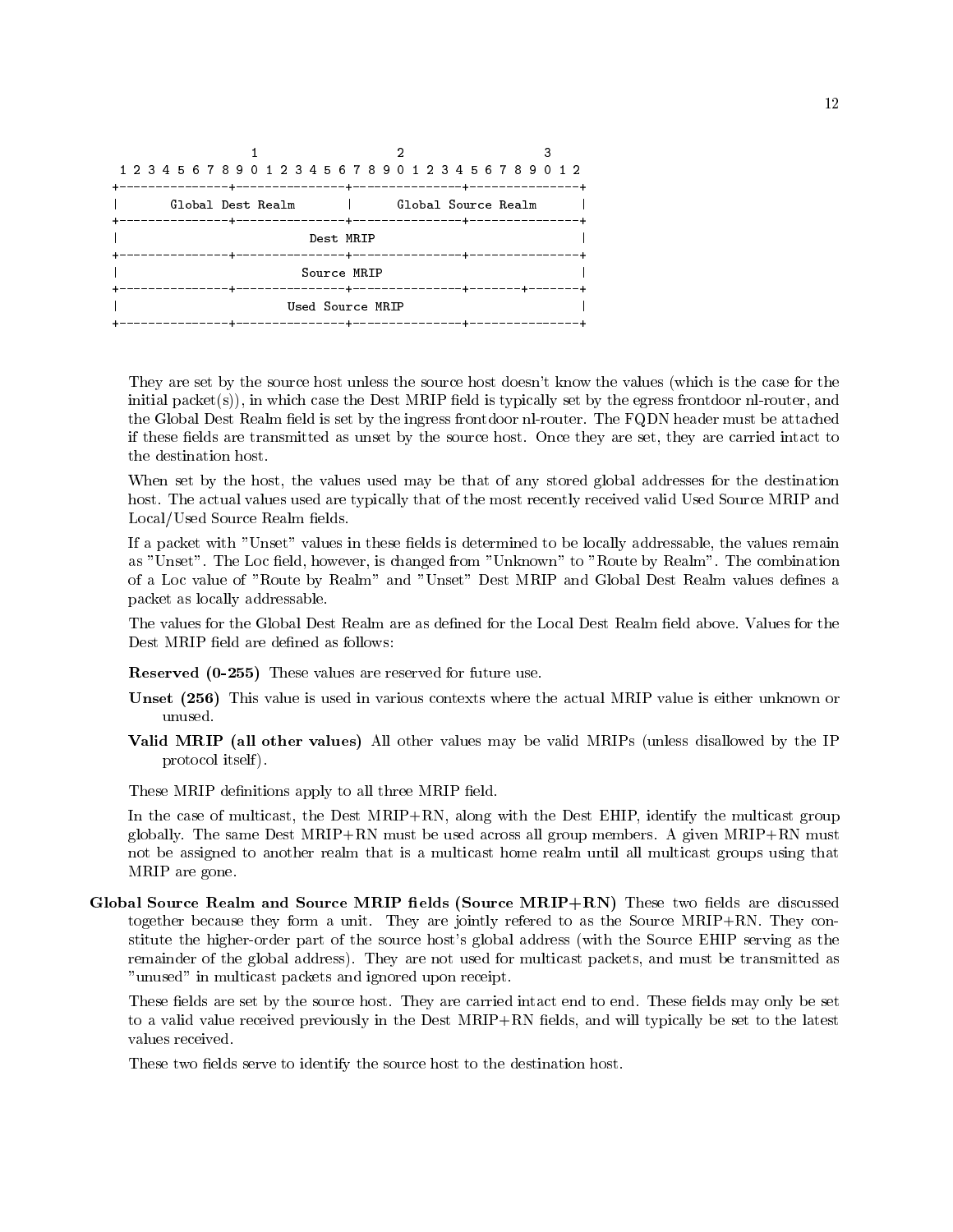Used Source MRIP In the case of unicast, this field is typically used to convey to the destination host the MRIP of the source realm group's frontdoor nl-router actually used by a packet. The exception to this is for one-way frontdoors, where the frontdoor used for outgoing packets cannot be used for incoming packets. In this case, the frontdoor must write the MRIP of a frontdoor nl-router that can handle incoming packets, and that is up with high probability

In the case of multicast, this field is always used to convey the source of the packet after it has entered the middle realm.

This field, when not "Unset", is used in conjunction with the Local/Used Source Realm field. In this mode, they are jointly refered to as the Used Source  $MRIP+RN$ .

This field is set to value "Unset" by the source host. When a packet passes from a private realm to the middle realm, the frontdoor nl-router writes its MRIP (or a valid frontdoor nl-router's MRIP) into the Used Source MRIP field, and writes the realm number that the frontdoor uses to identify the source realm into the Local/Used Source Realm field. This allows the destination host to detect the new global address of the source host while at the same time being able to identify the source of the packet from the Source  $MRIP+RN$ ).

(An alternative approach might be to only write the MRIP into the Used Source MRIP field if it is different from that in the Source MRIP field. In any event, however, the Local/Used Source Realm field must be set in order to be able to determine the source of packets that generate ICMP error messages.)

In the case of multicast, the frontdoor nl-router MRIP is always different from the Source MRIP because the Source MRIP is always set at "unset" by the source host.

The egress frontdoor nl-router is the only box that may modify this field.

### FQDN Header

The FQDN header contains the FQDNs of the source and destination host of the packet. It is present whenever the F Bit of the local header is - It is typically carried only on the initial packets passed between a pair of hosts. This binds the IPNL addresses to the FQDNs, after which the FQDNs are generally not needed. The FQDN header is formatted as follows



The fields are defined as follows: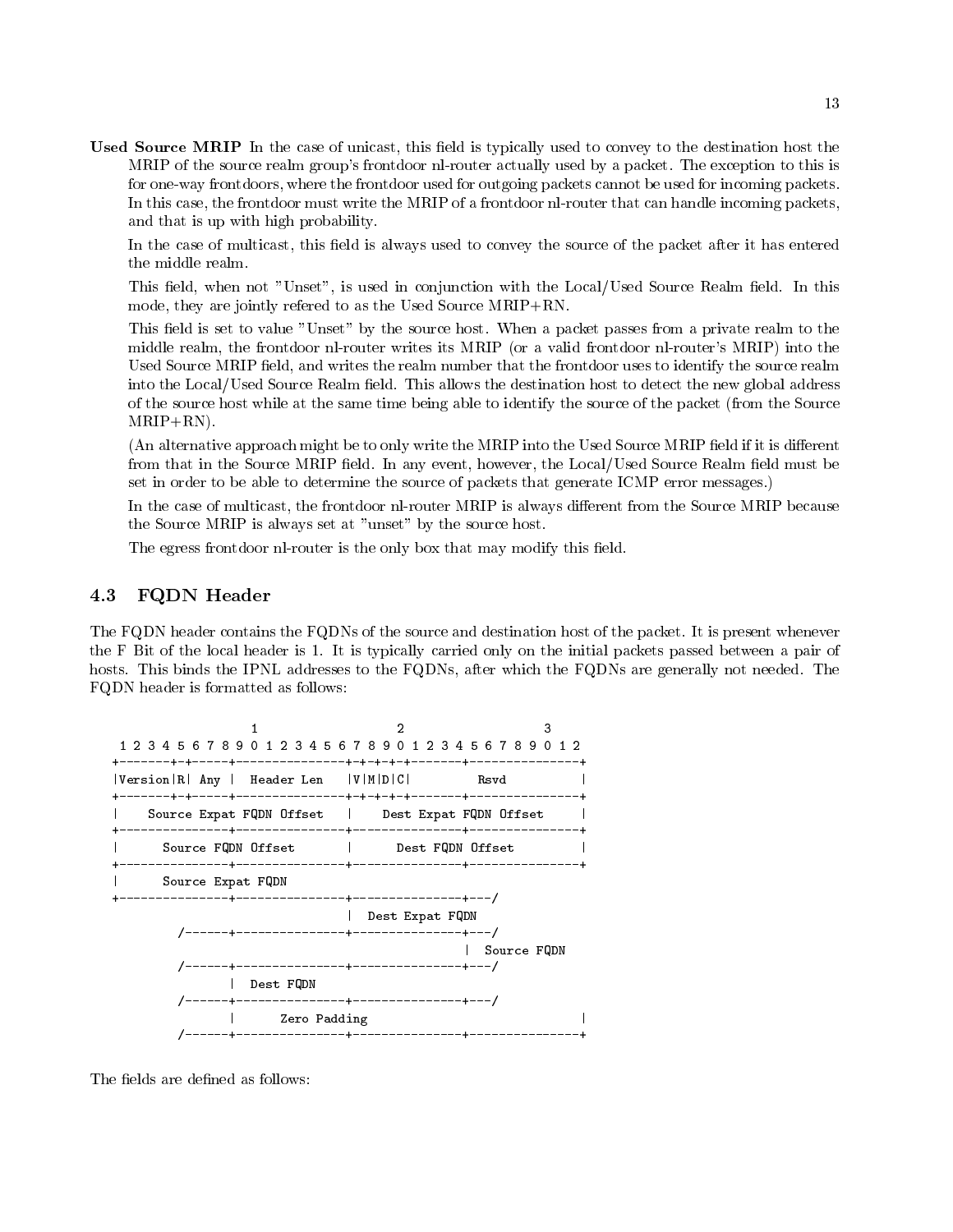Version Set at 1 for this header. Version Set at 1 for this header.

- R: Reserved. Transmit as 0, ignore upon receipt.
- Any This field is set to a non-zero value if the packet should be "terminated" at an nl-router rather than transmitted to the destination host. In other words, the nl-router treats the packet as if it were destined for it. The values are defined as follows:

No Anycast  $(0)$ : Do not terminate this packet at an nl-router.

First nl router  The 
rst nlrouter to handle this packet should terminate it

First border nl router - The 
rst border nlrouter to handle this packet should terminate it

Last border nl router  The last border nlrouter to handle this packet should terminate it

Last nl router  The last nlrouter to handle this packet should terminate it

- $\mathbf{N}$  . These values are reserved for future use and showledge the same as value  $\mathbf{N}$ anycast
- **Header Len** The length of the FQDN header, in units of 32 bit words. The minimum valid value for this field is 2 (no FQDNs at all). This would be for a header that is simply acknowledging receipt a received FQDN header, but that otherwise hasn't changed from the last FQDN header sent.
- $N$  bit is set to if the relations from groups equation is set to if the relations  $N$ that the value in the Dest MRIP field matches one of those returned by DNS for the host named by the Dest FQDN
- **MRIP List Request ("M" Bit)** This bit is set if the source host wishes to receive the list of MRIPs for the Dest FQDN known by the frontdoor border nl-router (either from the current or a past DNS query). The default behaviour is to not request an MRIP List. Normally it is up to the application to tell the IPNL layer to request an MRIP List, for instance because the application knows that the connection will be long-lived, and therefore the overhead of obtaining the list is small.
- Not in DNS D Bit This bit is set to if the Source FQDN or Source Expat FQDN cannot be looked up in DNS This saves the remote end the overhead of trying to look it up if it would otherwise do a reverse lookup, for instance for the sake of verifying the address of the source. The remote end may of course choose to reject any packet with the D Bit set. This bit is transmitted by the source host as 0, and set by any nl-router that knows that the source cannot be looked up in DNS.
- Source FQDN Changed ("C" Bit) This bit may be set if the Source FQDN and/or Source Expat FQDN fields have been modified in transmit. This would typically be done by a border router for the sake of privacy This bit must be passed up to the higher layers along with the FQDN itself It alerts the application that the remote host may not recognize the supplied FQDN as its own for instance in case the application protocol wished to make use of the FQDN. Of course, the fact that the Source FQDN has changed at all may be private information. Therefore the setting of this bit even when the Source FQDN has changed is entirely optional
- Rsvd: Reserved. Transmit as 0, ignore upon receipt.
- Source Expat FQDN Offset The offset of the Source Expat FQDN, in units of bytes, counting from the 0th byte of the FQDN header. This value will be zero if the source host is not an expat (and there is therefore no Source Expat FQDN
- Dest Expat FQDN Offset The offset of the Dest Expat FQDN, in units of bytes, counting from the 0th byte of the FQDN header. This value will be zero if the source host is not an expat.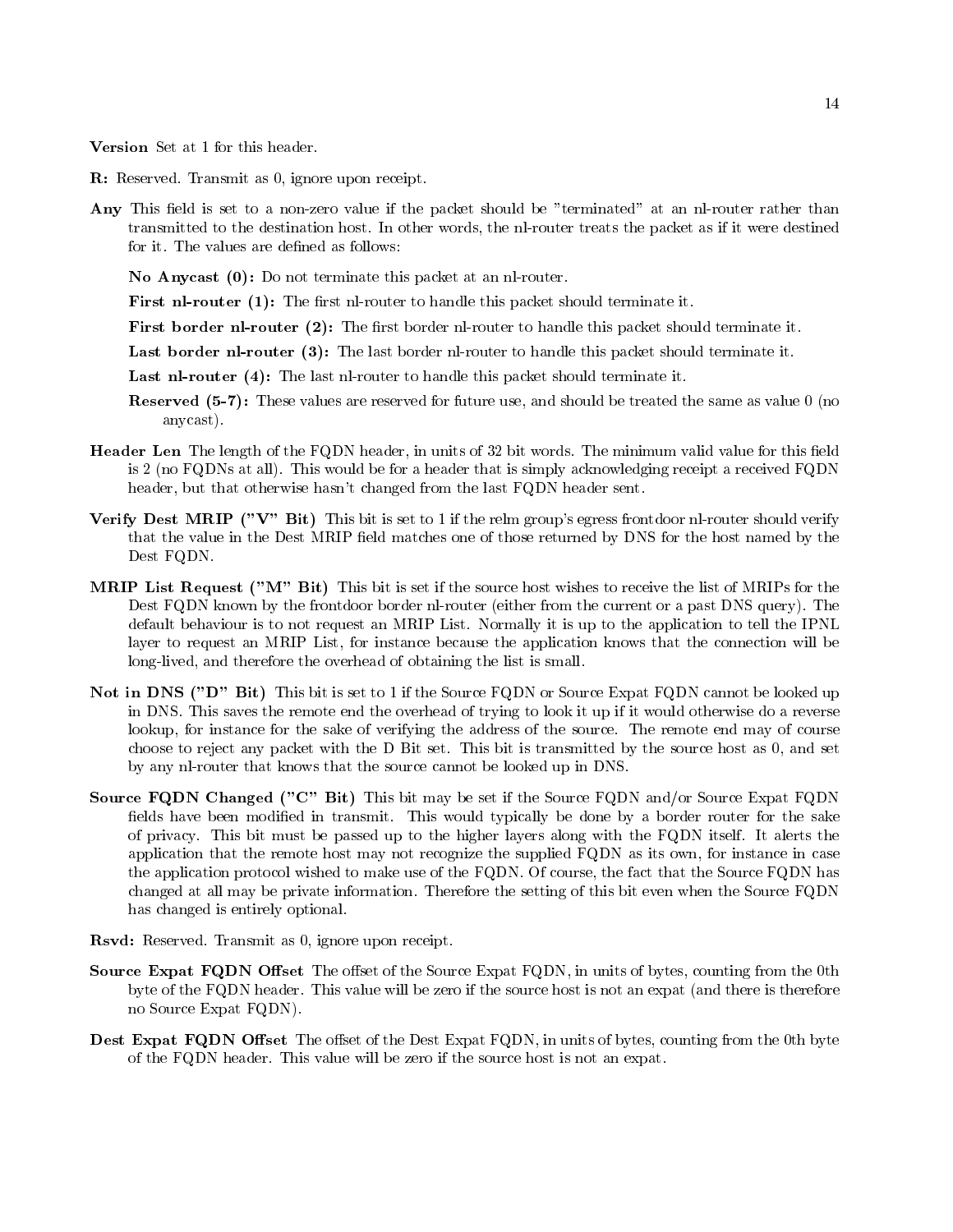- **Source FQDN Offset** The offset of the Source FQDN, in units of bytes, counting from the 0th byte of the FQDN header. This value will be zero if neither the source or dest hosts are known to be expats.
- Dest FQDN Offset The offset of the Dest FQDN, in units of bytes, counting from the 0th byte of the FQDN header. This value is set to 0 if there is no Dest FQDN.
- Source Expat FQDN The FQDN of a zone in the source host's expat realm. It is encoded as one (ASCII) byte per character, starting with the "left-most" character. This field is null if the source host is not an expat
- Dest Expat FQDN The FQDN of a zone in the dest host's expat realm. It is encoded the same as the Source Expat FQDN, and is null if the dest host is not known to be an expat. It immediately follows the Source Expat FQDN if there is one, or the Dest FQDN Offset field if there isn't. In other words, there is no padding between FQDNs
- Source FQDN The FQDN of the source host. It is encoded the same as the Source Expat FQDN. It is null for "Ack-only" FQDN Header Options.
- Dest FQDN The FQDN of the destination host. It is encoded the same as the Source Expat FQDN. It is null for "Ack-only" FQDN Header Options.
- **Zero Padding** The Dest  $FQDN$  is followed by zero or more bytes of value 0, to pad the header out to an integral 32-bit boundary.

### "Missing" Fields 4.4

Of the commonly used fields of IP, IPNL is "missing" the Header Checksum, Time to Live, fragmentation fields, and the Type of Service field.

IPNL takes a similar approach regarding the header checksum as IP $v$ 6. That is, the important and unchanging IPNL fields are protected either by their direct incorporation in the TCP or UDP checksum as a pseudo-header (see section / $refencap$ ), or in checks against state stored by the host IPNL layer.

IPNL has no Time to Live or Type of Service because it uses those of IP itself. Specifically, when an nl-router forwards a packet, the Time to Live and Type of Service of the transmitted IP header must be set to that of the received IP header. ICMP Time to Live Expired messages are translated into IPNL-ICMP Time to Live Expired messages, which are sent back to the source host where the IPNL layer modifies the setting of the IP layer's Time to Live if necessary.

IPNL handles fragmentation/reassembly identically to IPv6:

- nlarouters cannot fragment or reason fragment packets.
- Hosts can fragment packets at the IPNL layer but are strongly encouraged to do PMTU discovery instead
- when hosts fragmentation is carried information in the fragmentation in a carried in a part car resource in

IP packets transmitted by all IPNL boxes must have the DF ag Dont Fragment set to -

# Extension Headers

IPNL copies IPv6's extension header method of attaching optional headers to IPNL (with the exception of the MRIP and FQDN headers). IPNL includes the same extension headers as IPv6, plus more pertinent to IPNL. What's more, IPNL where possible uses the same formatting as IP $\nu$ 6, and has the same ordering rules.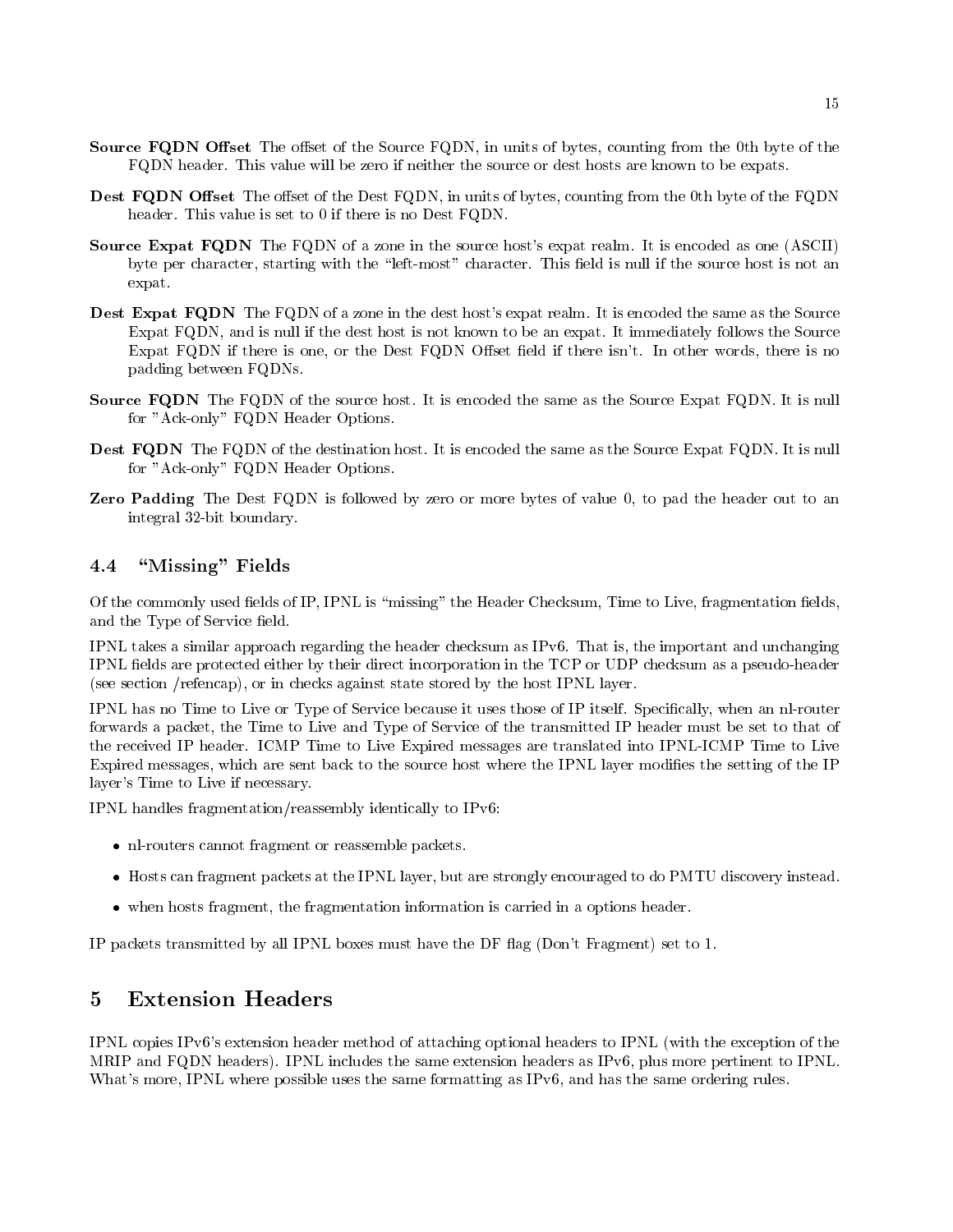The headers copied from IPv6 will be added to this spec in a later version. The headers unique to IPNL described below.

#### $5.1$ Additional FQDN Extension Header

This header is used by a host to inform a remote host of any additional FQDNs that may be used to identify it It is commonly used in an anycast application to allow a remote host to know which host of a group of anycast hosts it is talking to

It is formatted as follows



The fields are defined as follows:

- Next Header The header type of the header immediately following this one. The values for this field are as defined by the IP (and IPNL) Protocol field.
- Hdr Ext Len The length, in units of 32-bit words, of this extension header.
- **Source FQDN Offset** The offset of the Source FQDN, in units of bytes, counting from the 0th byte of the FQDN header. This value is set to  $0$  if there is no Source FQDN.
- Dest FQDN Offset The offset of the Dest FQDN, in units of bytes, counting from the 0th byte of the FQDN header. This value is set to  $0$  if there is no Dest FQDN.
- Source FQDN The Source FQDN is encoded as one (ASCII) byte per character, starting with the "left-most" character. This field is null if no Source FQDN is included.
- Dest FQDN The Dest FQDN is encoded the same as the Source FQDN, and is null if no Dest FQDN is included. It immediately follows the Source  $FQDN$  if there is one, or the Dest  $FQDN$  Offset field if there isn't. In other words, there is no padding between FQDNs.

### Overview of Unicast Operation

This description assumes hosts natively running IPNL When a host is not running IPNL a proxy operates IPNL on its behalf. Proxy operation and other transition issues are described in section /refsecTrans.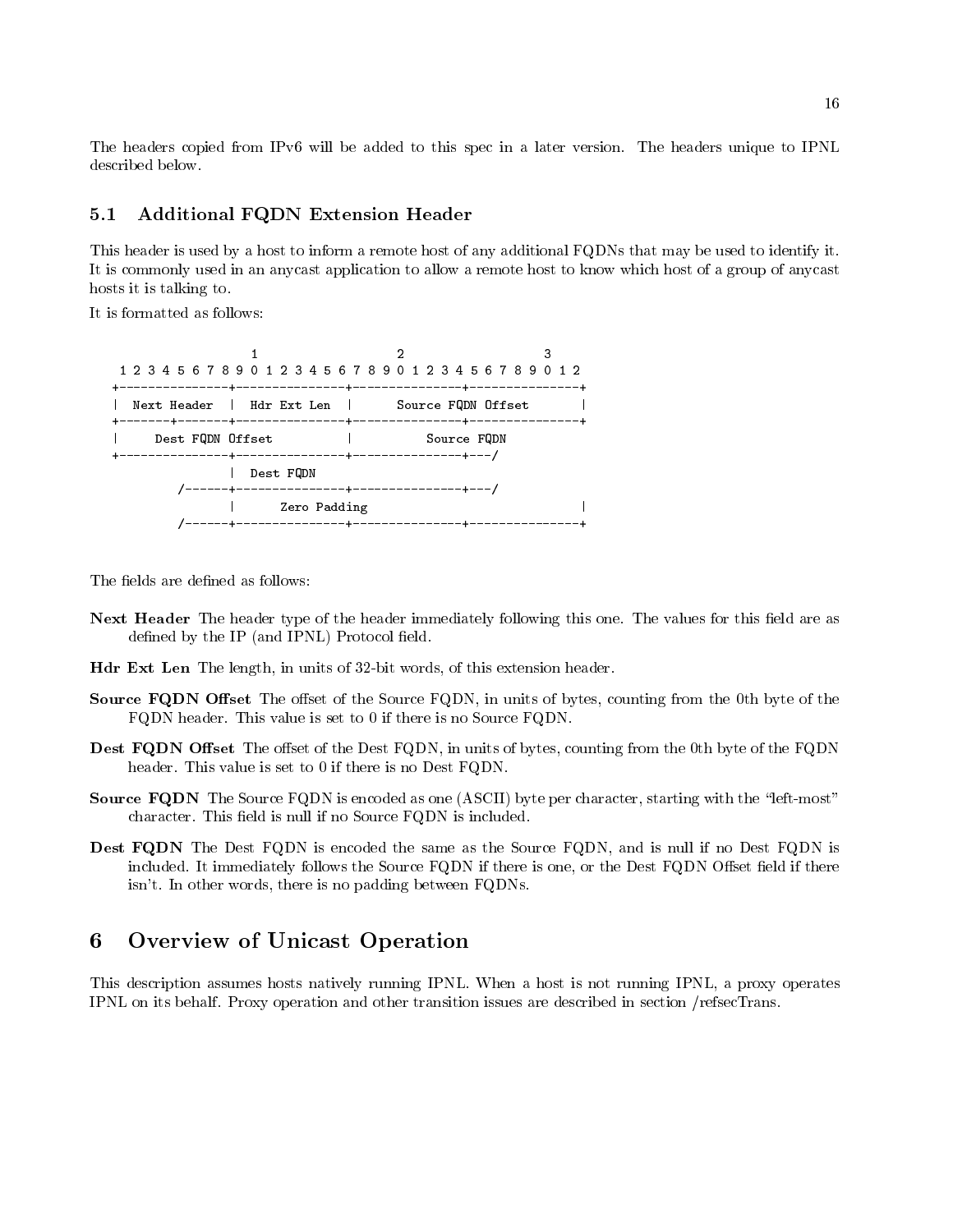#### $6.1$ IPNL Names and Addresses

The core name in IPNL is the DNS name, refered to as the FQDN. The FQDN is overloaded in the same sense as the IP address in that it is both a global identifier and globally routable. It is the stable name used in all cases where the identity of or route to/from a host may be ambiguous or unknown. In addition, the transport pseudoheaders of all packets contain the FQDNs (and not any other address information).

As with DNS, FQDNs are grouped into zones. Zones in IPNL are fully valid DNS zones in the sense that a single domain name server has pointers to either i) all records for the zone or ii) name servers for all lower level zones.

All bottom level zones (zones with no lower level zones) are assigned to a realm, known as the home realm. Typically a zone has a single home realm, though it may be associated with multiple realms as long as all of its member FQDNs are represented in the realm. In this case, the zones become any cast zones. A bottom level zone may not be split between multiple home realms

Each realm has an FQDN associated with it that i) is not the FQDN of any individual host, and ii) is routable (that is, a packet with the realm FQDN can be routed to the realm from anywhere). This is called the realm name.

An individual host does not necessarily need to be attached to its home realm. If it is not, then it is known as an expat host. Multiple hosts can be expats for the same FQDN, in this way providing anycast functionality. A host can change realms during the course of a single connection, making the expat mechanism suitable for providing mobility as well

There are two ways that an expat host may be reached. First, the realm name of its adopted realm may be carried in packets along side the host's FQDN. Routing is based on the realm name until the packet reaches the adopted realm, after which it is based on FQDN. Additionally, the individual host's FQDN may be advertised into the (local) routing protocol.

Every realm may also have a realm identifier. This is an FQDN that uniquely identifies the realm globally, but is not necessarily globally routable. It is advantageous that this FQDN not come from any zones attached to the realm (or any other realm). This way the realm identifier may remain valid even when the zones in a realm change. The realm identifier is used as a simple identifier in routing protocols and other management tools.

Every host interface has an one or more IP addresses. These IP addresses are used in the IP header of all packets entering and leaving the interface as with standard IP These IP addresses also serve as the loworder component of all IPNL addresses

There are two types of IPNL address the local address and the global address Typically a given IP address for a given host interface will have one local address and zero, one, or more global addresses associated with it. (There may be more than one local address, but it is not particularly advantageous.)

The local address consists of a realm number and an IP address Globally the realm number is a reused number It is unique within the scope of a realm group, where a realm group is somewhat circularly defined as a group of realms with internally unique realm numbers. (An additional constraint on a realm group is that all realms in a realm group be reachable via paths internal to the realm group. If a realm group is partitioned, packets from one partition may still be routed to another partition. They must, however, use global addresses.) The realm number used in a local address is called a local realm number

A realm group may import routing information for zones in other realm groups When it does it assigns a local realm number to the the home realm of the external zone When a locally addressed packet passes from one realm group to another realm group the realm numbers in the packet header are changed from their local values in one realm group to their local values in the other realm group Realm numbers of packets that stay within a realm group do not change. Local realm numbers are called internal or external depending on whether the realm is in the same realm group or in another realm group

The global address consists of a middle realm IP address (MRIP), a realm number, and an IP address. All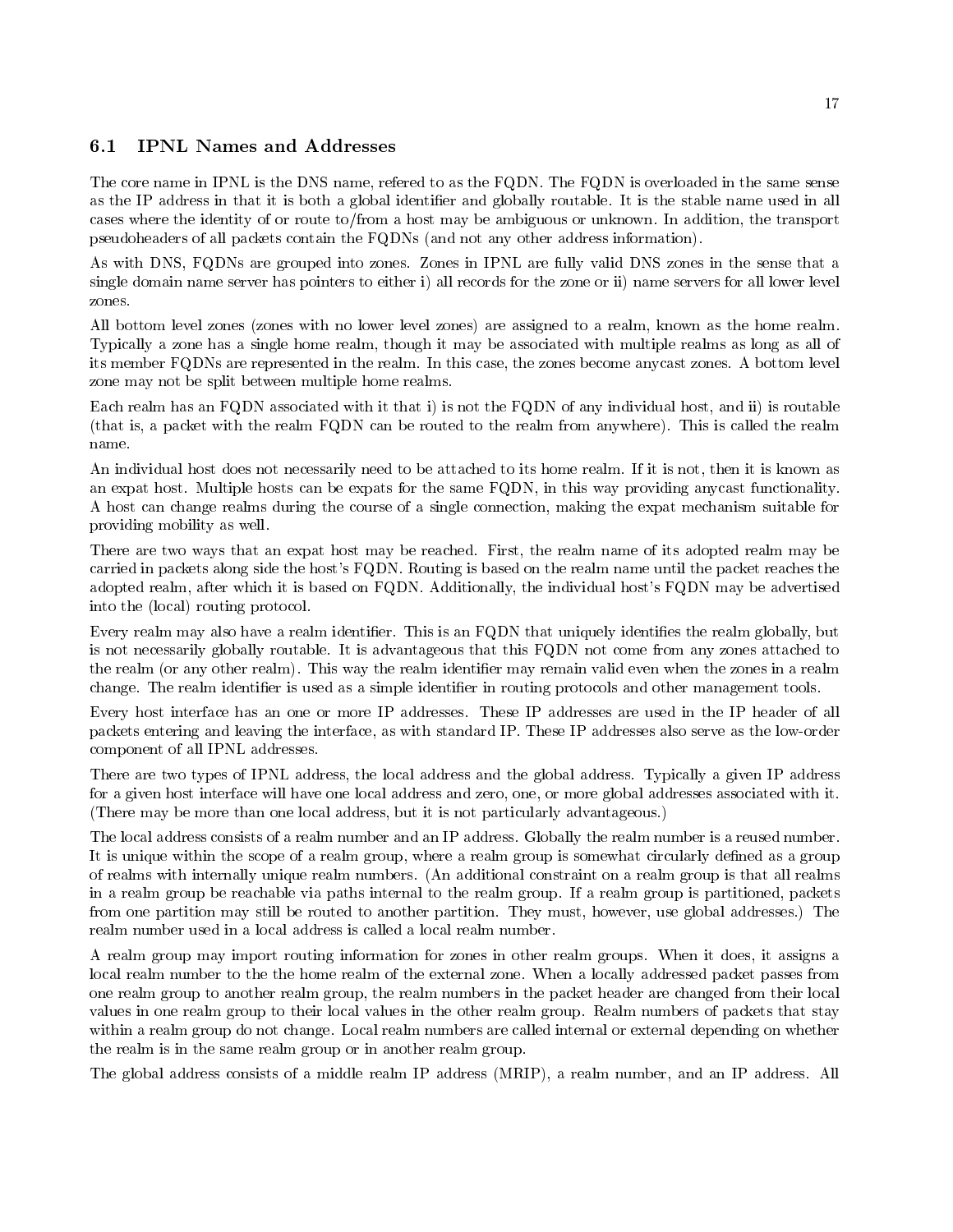unicast MRIPs are unique among other MRIPs (all middle realm interfaces have a unique IP address). (Anycast MRIPs are of course not unique.) Unicast MRIPs, however, are not unique among all IP interfaces. They can be reused in a private realm There is no notion of private addresses RFC-- in IPNL Any IP address can be used both in the middle realm and in private realms

The realm number in the global address identifies a realm that is reachable behind its MRIP. It is unique only among other realms reachable behind the MRIP. Realms may, and typically will, have multiple global addresses, one for each MRIP they are reachable through. The realm number for each such global address is not related to the others. When a packet passes through a frontdoor nl-router from the middle realm, the local realm number of the destination realm is written into the packet Thereafter the local realm number is used for routing by interior nl-routers. The only nl-router that ever uses the realm number in the global address is the nl-router attached to the corresponding MRIP

The only address component that a host is configured to know is its own IP address. All other address components are learned on an as needed basis, and forgotten as soon as they are no longer needed. The mechanism for learning of the other address components is that the components are written into the packet as it makes its way through the internet such that they are completed by the time they reach the destination The destination then copies the received source address into the destination address fields on return packets. A host learns its own address through reception of packets returned to it from other hosts This approach allows global addresses to change frequently and allows multiple global addresses to be used for the same host pair

By the same token, hosts also dynamically learn the addresses of other hosts during the course of their communications. If only one frontdoor nl-router is used in talking to another host, then only one address will typically be learned. If multiple nl-routers are used (for instance because one crashed), then multiple addresses will be dynamically learned. There are mechanisms for learning new addresses and flushing no longer valid addresses on the fly. on the y

A globally addressed packet may carry up to three global addresses and one local address The local address is needed for the destination address while the packet is in the destination realm group and for the source address while the packet is in the source realm group. This is necessary because interior nl-routers do not maintain routing information about global addresses, except for a default route to the middle realm.

One of the global addresses is the source address as set by the source host itself. This address is used to identify the source of the packet. Specifically, the address is used to lookup the FQDN of the source. This in turn is checked against the transport pseudoheader

The second global addresses is the destination address. Upon receiving a packet, a host does not use the destination address to determine if the packet has been delivered correctly because a host does not assume that it knows its current global address (it may have changed recently). Rather, it uses the transport pseudoheader to weed out misdelivered packets. It does use the destination global address of the latest received packet, however, as the source global address in return packets

The third global address is the source address as set by the egress frontdoor nl-router of the source host's realm group. This represents the actual path taken, is typically used as the destination address in return packets, and is subsequently used to identify received packets

### 6.1.1 Notes on Other Design Choices

### Conveying MRIPs

The use of four addresses in a single packet may seem excessive, so we try to justify that design choice here.

First, we point out that this is only the case for globally addressed packets. Locally addressed packets have a single source and destination address only

Considering globally addressed packets only we could eliminate the use of the local address if we allowed interior nlrouters to know about MRIPs and the realm number assignments they have made Doing this would further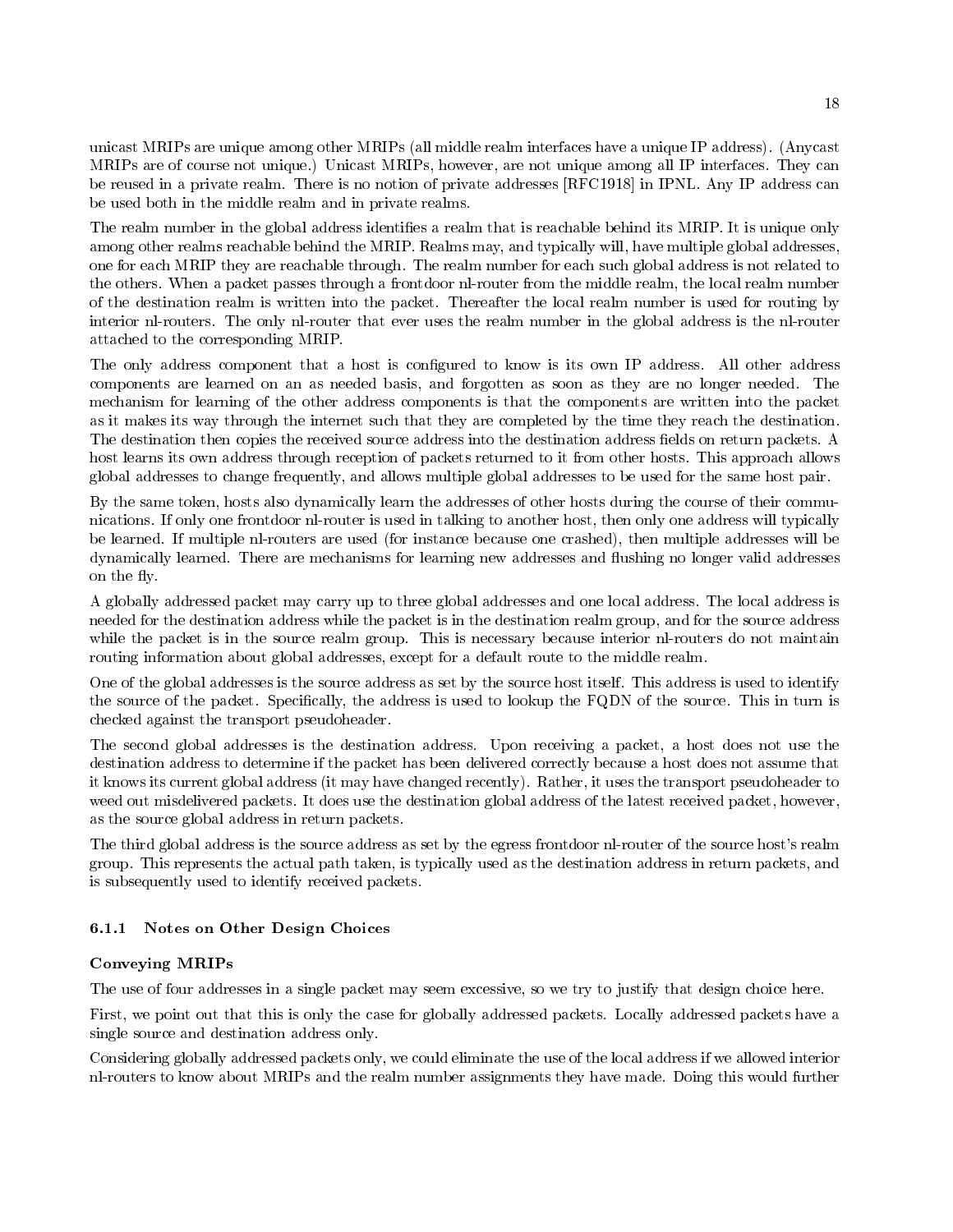eliminate the need for the Loc field, because interior routers could use the Dest MIRP field to determine if a packet was in the destination realm group or not While this would complicate realm group routing it could simplify other operations, such as certain kinds of debugging, because packets would be less context sensitive. This approach should probably be given more consideration. (Note, however, that this approach only saves 2 bytes in the header

The reason we have so chosen not to take this approach is to try to isolate internal site network operation from the global internet as much as possible. A specific design goal is to limit the effect of global addressing to the border nl-routers to the extent possible. For these reasons, even though configuring interior nl-routers with border MRIP and realm number information is perfectly feasible (for instance, it could be piggy-backed on routing information), IPNL here errs on the side of site isolation.

The use of three global addresses rather than just two is motivated by i) the desire to keep the border nl-routers as simple as possible, and ii) the desire to minimize load on the global DNS infrastructure.

To see why this is the case, consider an approach that does not write the actual source MRIP used into the packet header. Such an approach would require that out-of-band messages be sent to hosts to inform them of the full set of addresses for a remote host because they would not be dynamically learned in IPNL packet headers). This would need to include both the MRIP and the realm number. This in turn requires either that:

- DNS maintain both MRIP records which it does today in the form of A records and records for realms (which would be a new function), or
- nlar themselves themselves maintained this information for all other nlrowers attached to the same realm group and themselves pass the information to remote hosts, possibly piggybacked on the initial return packet.

The former approach would require a DNS lookup in each direction of communications, more-or-less doubling its load. The latter approach involves that much more coordination and configuration between nl-routers.

Further, there would need to be some mechanism for informing hosts when new addresses for remote destinations became available (for instance, because a new frontdoor nl-router was installed). What would happen here is that, when a host received a packet from a remote host through the new frontdoor, it would not recognize the source address (i.e., that of the new frontdoor). It would then return an error message to the source telling it to attach an FQDN to subsequent packets (or to send an out-of-band packet with the FQDN if the FQDN would cause the normal packets to segment). A subsequent packet would contain the FQDN, allowing the host host to identify the remote host and learn the new address. (Unless of course that packet didn't in fact go through the new frontdoor, for instance because packets were being load-shared between two frontdoors. So we'd probably have to outlaw such load splitting, or something.)

This is not to say that an alternative approach isn't possible, but that it adds a lot of protocol and configuration complexity at a savings of 6 bytes per packet. Again, one might reasonably choose to make this trade-off, but for now we err on the side of operational and protocol simplicity

As long as we are on the topic of alternative design choices it is worth mentioning that the current design is the 5th or 6th attempt. The earliest design had no realm numbers or MRIPs, but rather simple 64-bit tags that were mapped hop-by-hop. Realm numbers was an early modification, to simplify site operations. Several iterations, however, tried to make use of simple 32-bit tags to identify realm groups (rather than actual middle realment addresses and provide a set of the set of the set of the set of the set of the set of the set of the

The first of these attempts tried to hide the complexity of multiple frontdoors from hosts. These approaches, however, resulted in extensive coordination required between border nl-routers. This coordination was especially intense when border nl-routers crashed and lots of update activity ensued. Latter attempts at pulling some of the complexity from nl-routers and pushing it to hosts helped, but still resulted in unsatisfyingly complex designs

### Support of Mobile Devices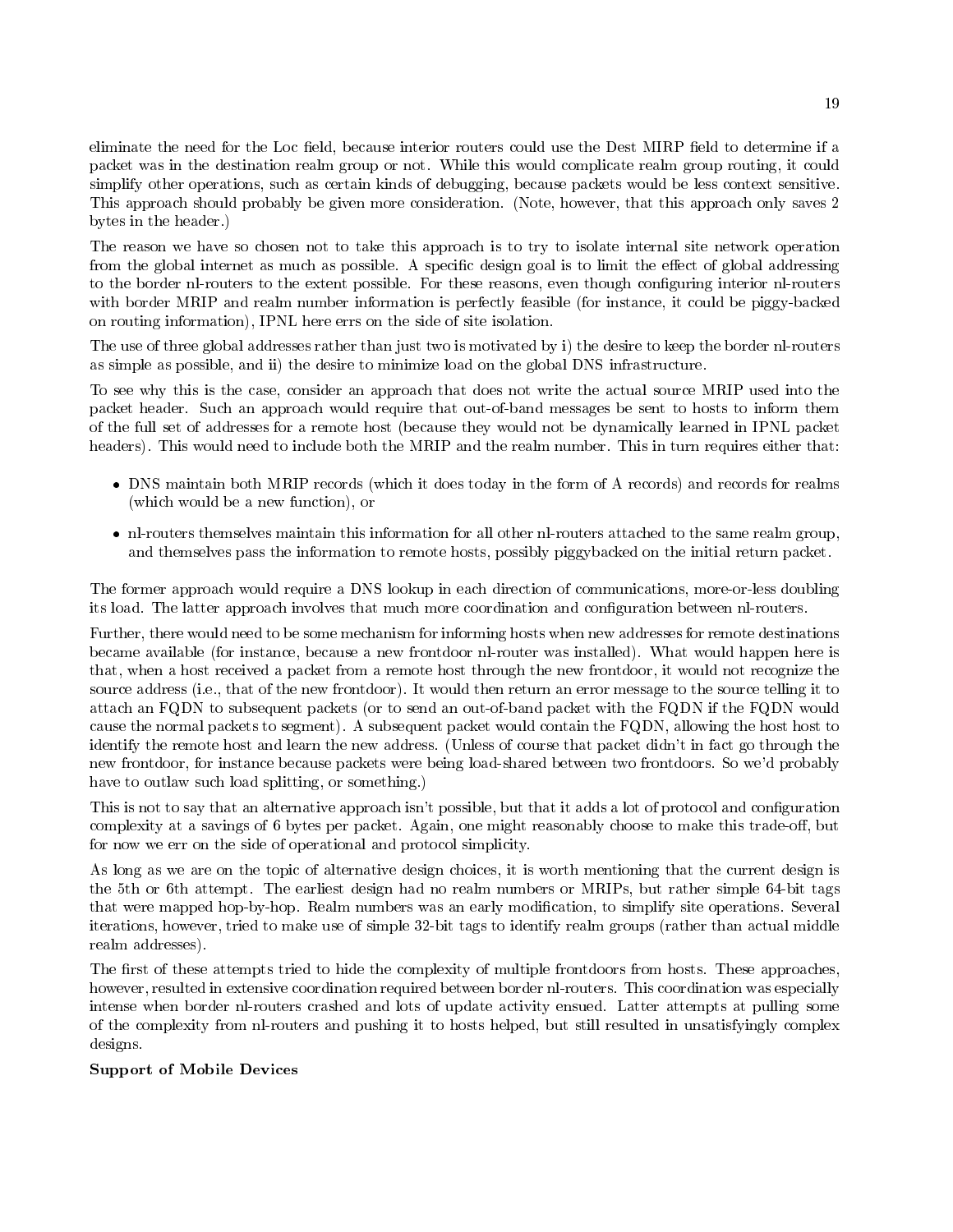Another interesting design choice would be to increase the size of the EHIP fields from 32 bits to 64 bits. This would allow IPNL to subsume networking technologies other than just IP. The most important example of this would be to incorporate the [XXXX ref needed] numbers used for identification by mobile telephone devices. This could make auto-address assignment for these devices easier.

This would considerably expand the scope of IPNL, beyond simply extending IP. While this might be useful, on the other hand it seems that the long-term goal of mobile devices is to get IP addresses, so perhaps better to just keep IPNL simple and let other technologies conform to it, so to speak.

### Separate DNS Lookups

In the current design of IPNL initial packets are overloaded in that they serve both to carry application data and to trigger a DNS lookup. An alternative design would be to have the host send a DNS lookup before transmitting any data packets. This would trigger the DNS lookup at the frontdoor nl-router.

The advantage of this approach is that the frontdoor nl-router does not have to store the data packet while it is waiting for the DNS answer. This advantage is probably as not as strong as it may seem. Since the frontdoor nl-router needs to maintain state for the DNS lookup itself, the complexity of its operation is not significantly reduced by using a separate DNS lookup packet. Since the first packet sent by a host is typically small (a TCP  $SYN$ , for instance), the extra overhead of holding a packet is probably not excessive.

The disadvantage of this approach is that it forces a DNS lookup on locally addressed packets as well as globally addressed packets, since a host does not necessarily know in advance whether a destination is global or local. As a result, connections that turn out to be local will suffer an unecessary delay in delivering the first packet.

On the other hand, another downside of the overloaded approach is that any application that starts sending lots of data without any kind of initial handshake will force the frontdoor nl-router to either store a lot of big packets or drop a lot of packets Such applications would have to recognize this problem and either do a handshake or at least start slow. On the other hand, getting the frontdoor nl-router to drop packets for this kind of application might be seen as a feature (ala RED) since sending a burst of packets into the network is not friendly to other connections

This issue deserves further consideration, but for now IPNL errs on the side of overloading initial packets.

### 6.2 Maintained Databases

This section outlines the databases that must be continuously maintained by various boxes

Nl-routers attached directly to realms should maintain a database of FQDN to IP address mappings for hosts in the realm This can best be done by con
guring them to be stub domain name servers for the zones in the realm. They would get zone transfers from the DNS servers in the realm (or, operate as primary or secondary DNS servers themselves). If they can't maintain a full database, they must at least know how to query the DNS servers within their attached realms.

Nl-routers attached to realms must know the zones associated with the realm, and the realm identifier. They must know the realm names of the current realms for each expat host from their realms They must also know the FQDN to IP address mapping for every expat host from other realms currently in one of their realms This expat information is obtained through a separate protocol similar to the protocol used to communicate with local and home stations in mobility protocols

All nl-routers must maintain a database of routes to all locally addressable realms and their associated realm numbers and zones. In addition, they must maintain routes to all individual expat FQDNs for which local anycast functionality is required. It is envisioned that a BGP-like protocol (almost certainly a modification of BGP itself would be used for this purpose This is primarily because the mechanisms for passing routing information across realms has similarities with that of passing routing information across autonomous systems This routing protocol must have the ability to "hole punch", that is, route by longest FQDN "postfix". (A postfix is a prefix for the "righthand" end of a string.)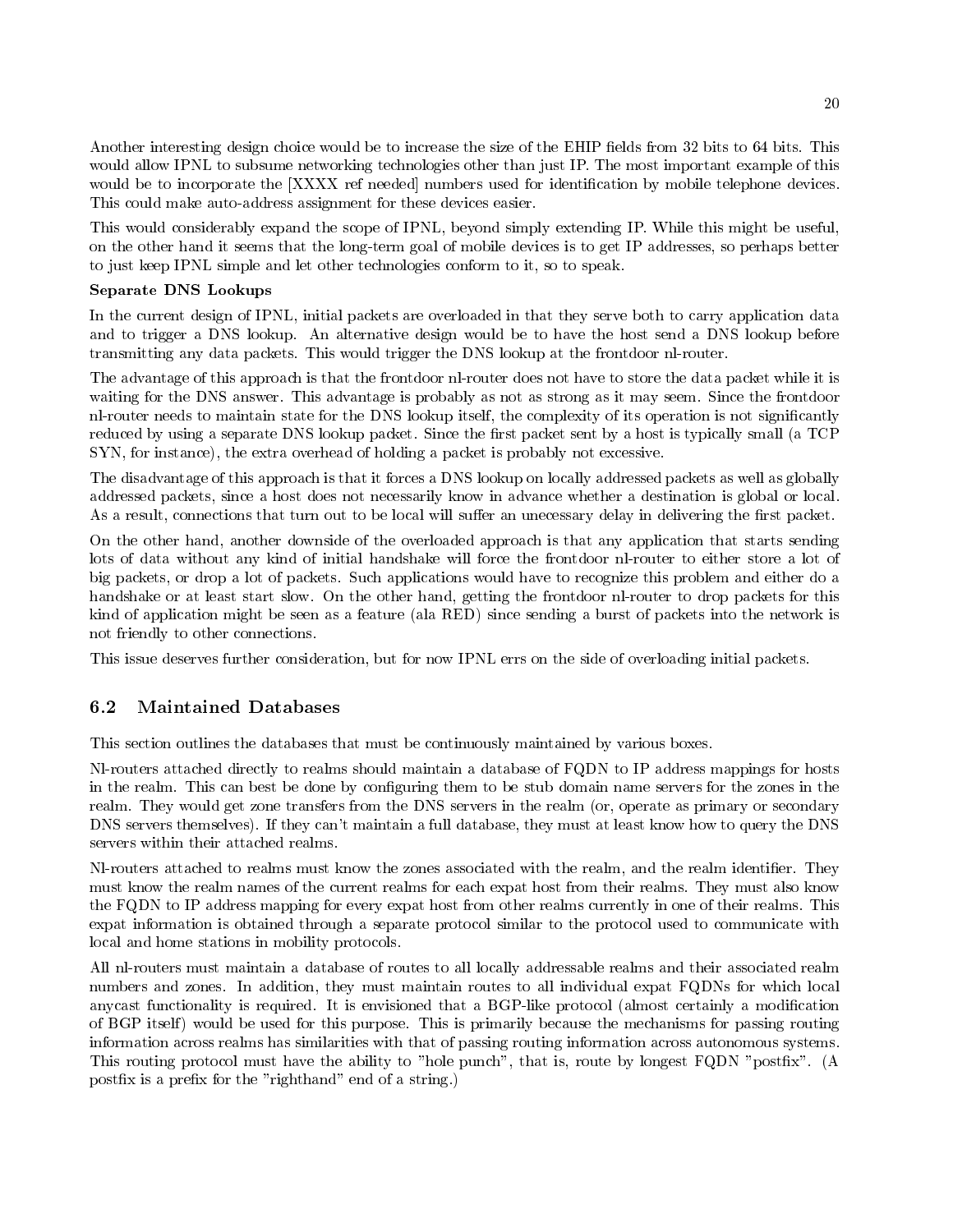It is envisioned that the assignment of local realm numbers will be manual and static Nlrouters attached to realms must originate routing updates for their attached realms. Border nl-routers must originate routing updates for realms in other realm groups

All non-frontdoor nl-routers must maintain a database of default routes (that is, routes to frontdoor nl-routers). It is envisioned that this will be part of the same BGP-like routing algorithm, with all frontdoor nl-router originating the default routing updates

Frontdoor nlrouters must maintain a database of realm numbers associated with each of their MRIPs for each realm reachable through them. It is envisioned that the assignment of these realm numbers will be automatic, since the nl-router does not need to coordinate the assignment with any other boxes.

Some middle realm-attached box must maintain a database of zone to MRIP address mappings for the realm groups they are responsible for. This could either be done by modified DNS servers, or preferably by the frontdoor nl-routers themselves. In the latter case, the DNS servers for the realm group would be configured to view all of the nl-routers for the realm group as primaries for the zones in the realm group. The nl-routers would get zone transfers from the DNS servers and this way learn about all the other nl-routers. The nl-routers would have the ability to return DNS answers containing MRIPs to queries for individual hosts within their realms

Note finally that all IPNL boxes must know where each of their interfaces connect: to a realm within the same realm group, to the middle realm, or to a backdoor realm. If a given interface reaches multiple different realms (for instance by virtue of being connected to a LAN whose routers belong to different realms), the IPNL box must be able to distinguish the realms reachable over that interface.

#### 6.3 Autoconfiguring Hosts

Before a host can transmit an IPNL packet, it must know the following:

- Its own IP address
- $\blacksquare$  FOND FOND FOND FOND  $\blacksquare$
- The IP address of an its real matrix  $\sim$  is real matrix of  $\sim$

The latter can be learned through DNS without any apriori con
guration information as described in the transition section below A summarization of the basic approach is as follows Before an IPNL host learns any nl-routers, it uses DNS. Whatever IP address DNS returns for a given destination, the host transmits IPNL pings to determine if the box at the IP address is IPNL-capable. If the box is an nl-router for the host's private realm, then the nl-router will inform the host of this.

The host can of course learn its own IP address through mechanisms in existence today (DHCP etc.). Not all hosts today have FQDNs, for instance home PCs that access the internet through dial-up modems. Even where hosts today do have an FQDN, they are typically configured manually.

Since autoconfiguration is an increasingly important requirement, the remainder of this section discusses autoconfiguration of FQDNs and IP addresses.

Because FQDNs can be almost arbitrarily large, autoconfiguration of unique (if not necessarily very human friendly) FQDNs is as a general rule straightforward. Without getting into details, dial-up modems at an ISP can assign FQDNs to subscribers at the same time they assign the IP address but without ever using the same FQDN twice. Or, the FQDN could include the assigned IP address.

As another example, a host without an FQDN in a private realm could be assigned one by the first nl-router it contacts. The nl-router could then update DNS and the other nl-routers in the private realm.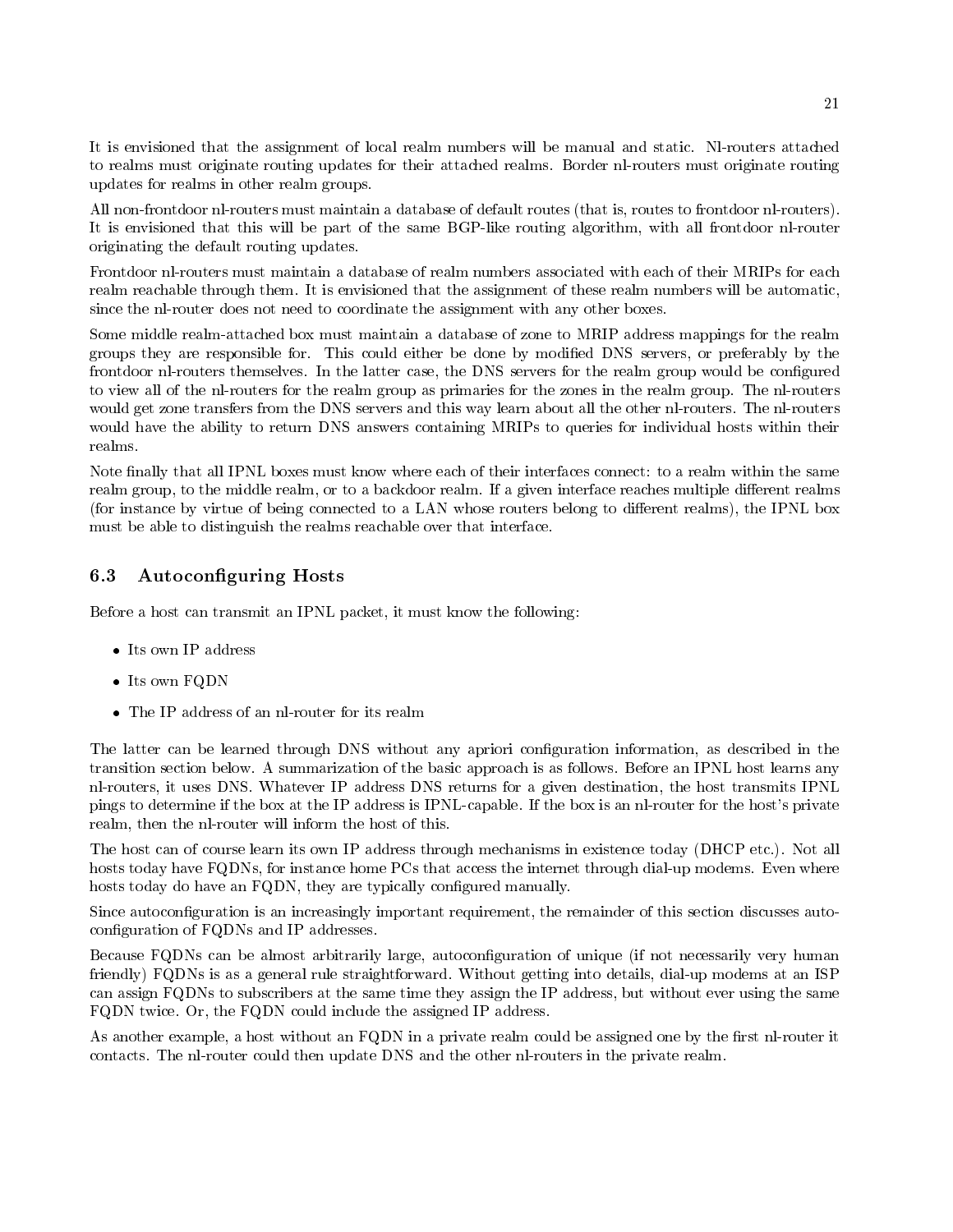As yet another example, small devices could have unique FQDNs burned into them at the factory. Such an FQDN might consist of a serial number plus the domain name of the manufacturer. If the device never had to talk outside its local environment (the dentist's office), the burned-in FQDN would suffice. If it did, the burned-in FQDN could be concatinated with an FQDN suffix by an nl-router to create a globally routable but still unique FQDN

Autoconfiguration of IP addresses is not as easy as autoconfiguration of FQDNs because there is not infinitely many of them in any given environment. IP address autoconfiguration in an IPNL environment, however, is easier than in today's IP-only environment, for the following reasons:

- Because a given realm can assign IP addresses from the entire IP address space not just the RFC-private addresses), the pool to assign from (for instance, by a  $DHCP$  server) can be made much larger.
- Because a device can already have a burnedin unique FQDN identi
cation of nodes in the context of a distributed advertise-and-challenge algorithm for assigning IP addresses is made easier  $[NoDHCP]$ .

Autoconfiguration of IP addresses in an IPNL environment is still not as easy as autoconfiguration of IPv6 addresses where unique host identifiers are available. Never-the-less, it is not a tremendously hard problem.

#### 6.4 Setting Address Fields

When a host I is to initiate communications with another host R, host I will start with one of the following:

- The FQD of the FRD of the following the typical case when host I has not exchanged packets with host R of the before
- The FQD and the FDN and or more complete addresses for host R This is typically the case where where  $\sim$ exchanged packets with host R in the recent past, and has remembered the learned address information.
- The FQDN and one or more MRIP addresses for host R This is typically the case where host I has not exchanged packets with host  $R$ , but has done a DNS lookup for the MX record for another host  $R'$  for which host R is the mail server. In the case where host R is globally addressed, the DNS answer contains the FQD and MRIP of host R see Section - And MRIP of host R see Section - And MRIP of host R see Section - And
- The address of host R but not the FQDN This would typically be for network monitoring or other debugging purposes

Whenever host I has not recently received a packet from host R, it must attach the FQDN header to the packet. (Recently here is defined in terms of minutes.) If it has partial or full address information for host R, this is written into the appropriate destination address fields as well. If host  $R$  is no longer at the supplied address, this will typically be learned via an IPNL-ICMP destination unreachable message, usually transmitted by an nl-router.

In what follows, we assume the case where host I starts with only the FQDN of host R. The first packet sent by host I contains host R's FQDN, but the destination address information for host R (EHIP, realm number, and MRIP) are initially in the "unset" values. Except for the source EHIP address, the source address information is also in the "unset" values. The Loc field is set to "unknown".

Nl-routers use the dest FQDN to route the packet, and do filtering on the source FQDN to prevent spoofing. They also fill in the unset address fields as the packet makes its way to the destination.

The first nl-router to receive the packet knows whether the packet is globally or locally addressable. This is because it either has an explicit forwarding table entry for the destination FQDN in which case the packet is locally addressable, or not, in which case it is assumed to require global addressing. Either way, this nl-router writes the local realm number of the source realm into the Local/Used Source Realm field.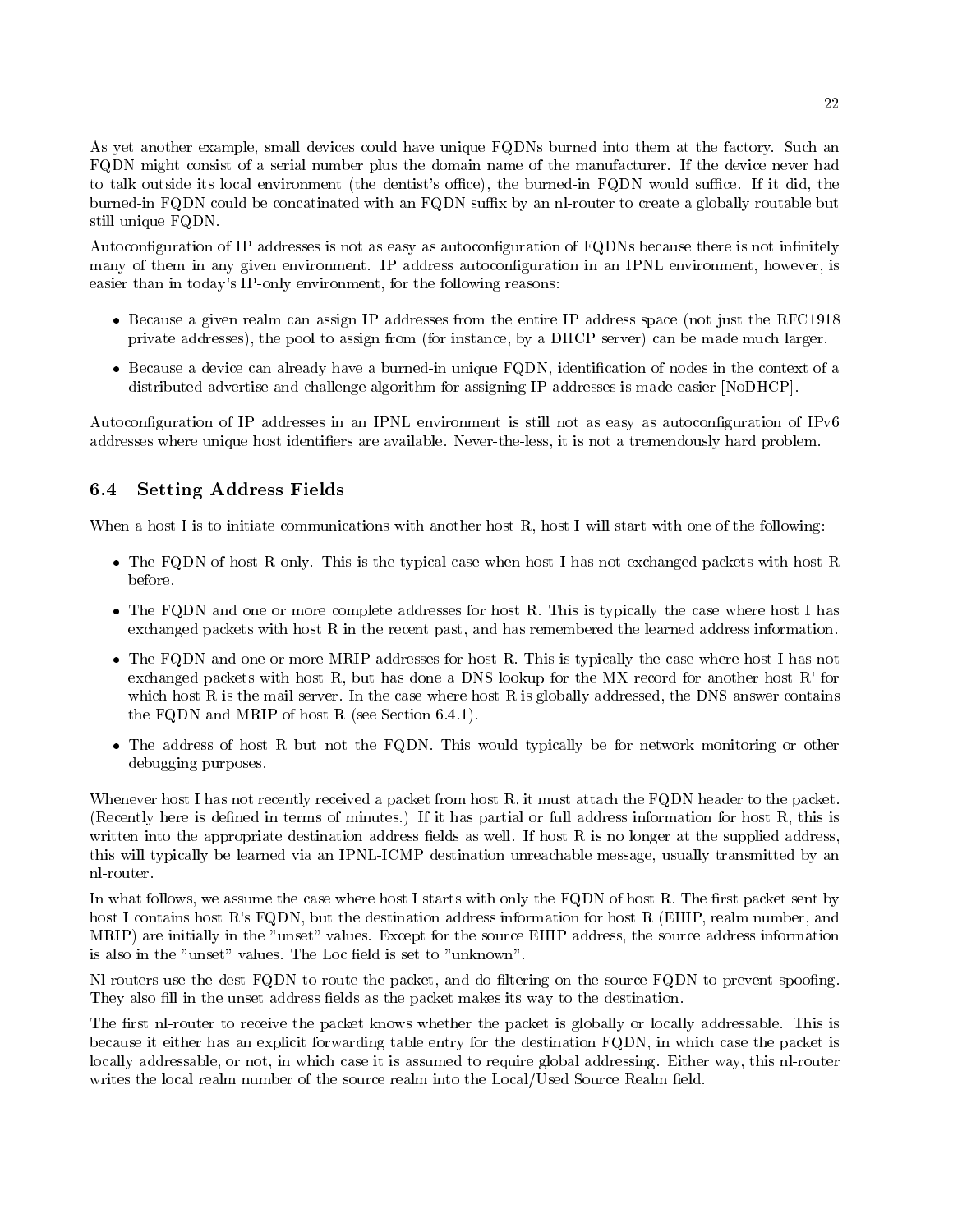If the packet requires global addressing, the Loc field is set to "default route", and the packet is forwarded towards the middle realm. The egress frontdoor border nl-router, possibly after doing a DNS lookup over the middle realm, will fill in the Dest MRIP field and transmit the packet to that MRIP. It also sets the Loc field to "middle", and fills in the Used Source MRIP+NR fields. Finally, if the "M" bit of the FQDN header is set, the frontdoor transmits the list back to the source host

The Global Dest Realm field remains in the unset value until the packet reaches the ingress frontdoor border router. This border router sets the Loc field to "route by realm", fills in the Global Dest Realm and Dest Realm fields, and forwards the packet towards the dest realm. Once the packet reaches the dest realm, the ingress interior router of the dest realm is able to 
ll in the dest EHIP address possibly but preferentially not by doing a local DNS lookup), thus completing the global dest address. This whole process is summerized in the following picture

|  |  |  | $ $ <----Source Realm Group------>   MR $ $ <-----Dest Realm Group----> |  |  |
|--|--|--|-------------------------------------------------------------------------|--|--|
|--|--|--|-------------------------------------------------------------------------|--|--|

|                                     | Host I<br>------>              | first<br>interior<br>nl-router<br>--------> | egress<br>frontdoor<br>nl-router<br>$------&$ |                              | ingress<br>frontdoor<br>nl-router<br>--------> | last<br>interior<br>nl-router<br>$------>$ ----- | Host R                        |
|-------------------------------------|--------------------------------|---------------------------------------------|-----------------------------------------------|------------------------------|------------------------------------------------|--------------------------------------------------|-------------------------------|
| Loc                                 | unknown                        | default                                     | default                                       | (mid)                        | realm                                          | realm                                            | realm                         |
| D EHIP<br>LD RN<br>S EHIP<br>LUS RN | unset<br>unset<br>set<br>unset | unset<br>unset<br>set<br>local              | unset<br>unset<br>set<br>global               | $\mathsf{I}$<br>$\mathsf{I}$ | unset<br>local<br>set<br>global                | unset<br>local<br>set<br>global                  | set<br>local<br>set<br>global |
| GD RN                               | unset                          | unset                                       | unset                                         |                              | global                                         | global                                           | global                        |
| D MRIP                              | unset                          | unset                                       | global                                        | $\mathsf{L}$                 | global                                         | global                                           | global                        |
| GS RN                               | unset                          | unset                                       | unset                                         |                              | unset                                          | unset                                            | unset                         |
| S MRIP                              | unset                          | unset                                       | unset                                         |                              | unset                                          | unset                                            | unset                         |
| NS MRIP                             | unset                          | unset                                       | global                                        |                              | global                                         | global                                           | global                        |

Note that the source  $MRIP+RN$  remain unset. The receiving host learns the actual global source address from the Used Source  $MRIP+RN$ .

If the packet is determined by the first nl-router to be locally routable, that nl-router will write the Loc field to "route by realm", and leave all of the global fields at unset. It will also set the Local/Used Source and Dest Realm numbers to their appropriate locally known values If the destination is in the same realm group as the source, the source and dest realm numbers will not change thereafter. The dest EHIP address is filled in by the last nl-router as with the example above.

If the destination is in a different realm group, the source and dest realm numbers will be changed. If the dest realm group is reachable via a direct backdoor connection, the border nl-router will rewrite the realm numbers from the local values used by the sending realm group to those used by the receiving realm group The values are known either through a routing protocol exchange between the realm groups, or by manually configured entries. This rewriting takes place for every realm group boundary crossed, though typically only one boundary is crossed

It also takes place over the middle realm. That is, the egress frontdoor router will change them to "global" values under the source and dest MRIPs, and the ingress frontdoor router will change them again to the local values for the destination realm group. The packet is still considered to be locally addressed, however, with the Loc field remaining as "route on realm". (As this implies, IPNL boxes must always know what realm any given packet came from.) This is illustrated as follows: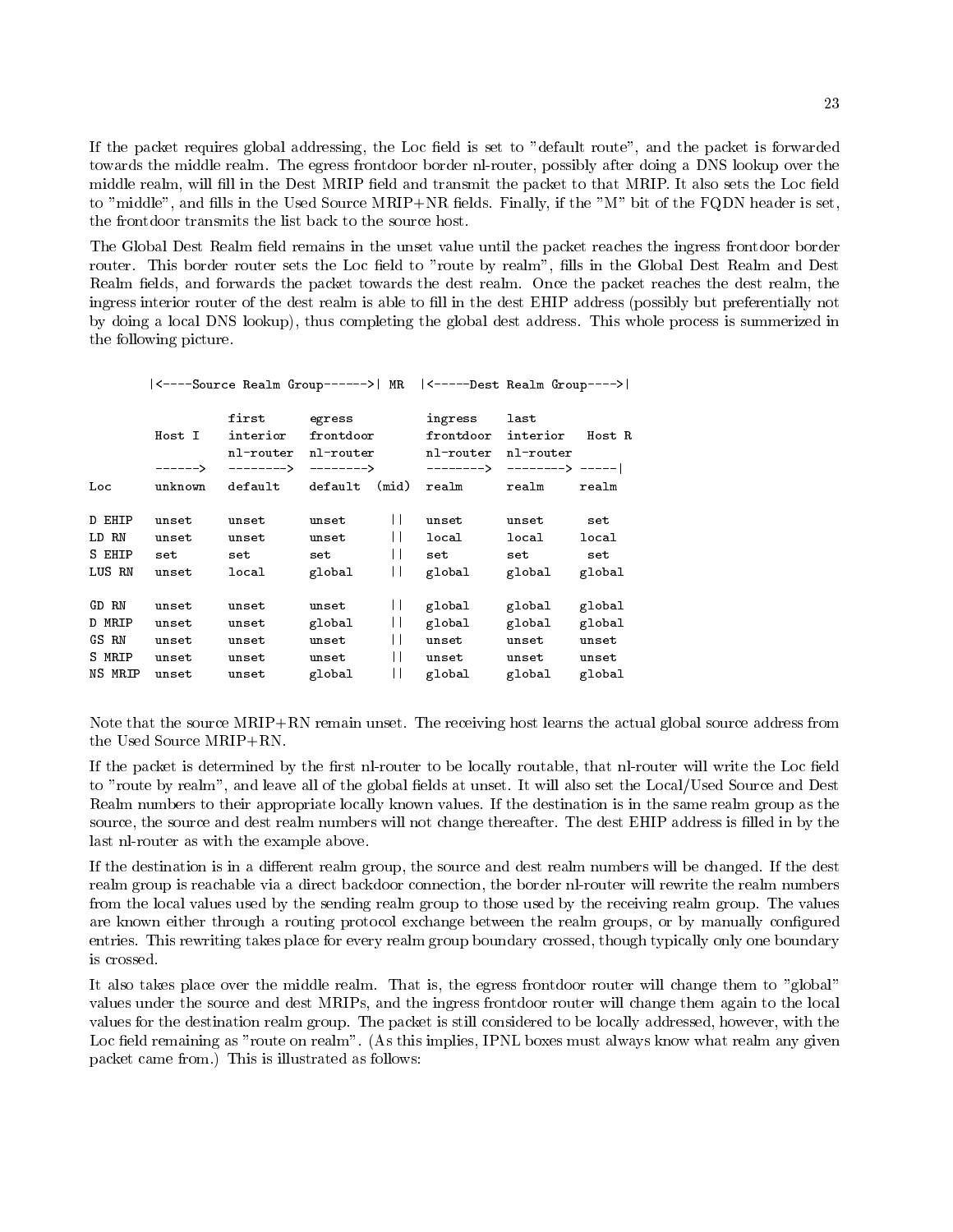|        | <----Source Realm Group----->   MR      <-----Dest Realm Group---> |                                           |                     |  |                                                                  |         |        |
|--------|--------------------------------------------------------------------|-------------------------------------------|---------------------|--|------------------------------------------------------------------|---------|--------|
|        |                                                                    | first egress<br>Host I interior frontdoor | nl-router nl-router |  | ingress last<br>frontdoor interior Host R<br>nl-router nl-router |         |        |
|        |                                                                    | $\leftarrow$ ------> --------> -------->  |                     |  |                                                                  |         |        |
| Loc    |                                                                    | unknown realm irealm irealm               |                     |  | realm realm realm                                                |         |        |
| D EHIP | unknown                                                            | unknown                                   | unknown             |  | unknown                                                          | unknown | set    |
| LD RN  | unknown                                                            | local1                                    | local1              |  | global local2 local2                                             |         | local2 |
| S EHIP |                                                                    | set set $\sim$                            | set                 |  | set                                                              | set     | set    |
| LUS RN |                                                                    | unknown local1                            | local1              |  | global local2 local2                                             |         | local2 |

```
all MRIP fields remain unset
```
The reason it is necessary to temporarily use global addressing across the middle realm is that the receiving ingress nl-router may have a large number of different realm groups behind it. Each realm group will have its own local realm numbering which will not be consistent with that of the other realm groups The only consistent realm numbering across those realm groups will be that defined by the ingress nl-router's MRIP. (Note as well that tunneling over the middle realm can be used as well In this case the tunnel behaves identically to a direct backdoor link

In both the globally and locally addressable cases, the packet addresses will be completely filled in by the time they reach the destination. Host R (the destination host) can now bind host I's address and FQDN. Although host R could at this point successfully return a packet without the FQDN attached, its initial return packet must also contain the FQDN header so that host I can bind host R's address and FQDN.

Host R composes the return packet as follows. Host R can determine if the packet is locally or globally addressed by examining the Dest MRIP field. If it is at value "unset", then the packet is locally addressed. Otherwise the packet is globally addresed

If the packet is locally addressed, Host R sets the Loc field to "route by realm". It swaps the Source and Dest EHIP fields. It swaps the Local/Used Source Realm and Local Dest Realm fields. It writes all other fields to the "unset" value. If the FQDN is not being attached, then the global header is not attached and there are no other fields.)

Note that if either realm number changes during the course of a locally addressed "connection", the packet will not be delivered. The transmitting host will receive a destination unreachable, and will attach the FQDN on subsequent packets (with the Local/Used Source Realm and Local Dest Realm fields unset). This establishies the new realm number.

If the packet is globally addressed, it sets the Loc field to "default". It swaps the Source and Dest EHIP fields. It writes the Local Dest Realm field to "unset" (this is always the case for globally addressed packets, since they will be default routed anyway). The Used Source MRIP+RN fields are also written to "unset" (they also always start this way). The Dest  $MRIP + RN$  fields are set to the same values as the received Used Source  $MRIP + RN$ if not unset, and the Source MRIP+RN otherwise. (They can also in theory be set to any previously received valid address, but typically in practice they should be set to the latest received one.) Finally, it sets the Source  $MRIP+RN$  to the Dest  $MRIP+RN$  of the previously received packet.

Either way (local or global) the return packet contains complete source and destination addresses. The destination address is sufficient to get the packet routed to the destination. To inhibit spoofing, however, Nl-routers still use the destination FQDN to route the packet, and use the source FQDN to do source filtering. The exception to the former is that egress frontdoor nl-routers won't verify that the return dest MRIP matches that given by DNS unless explicitly requested to do so by the host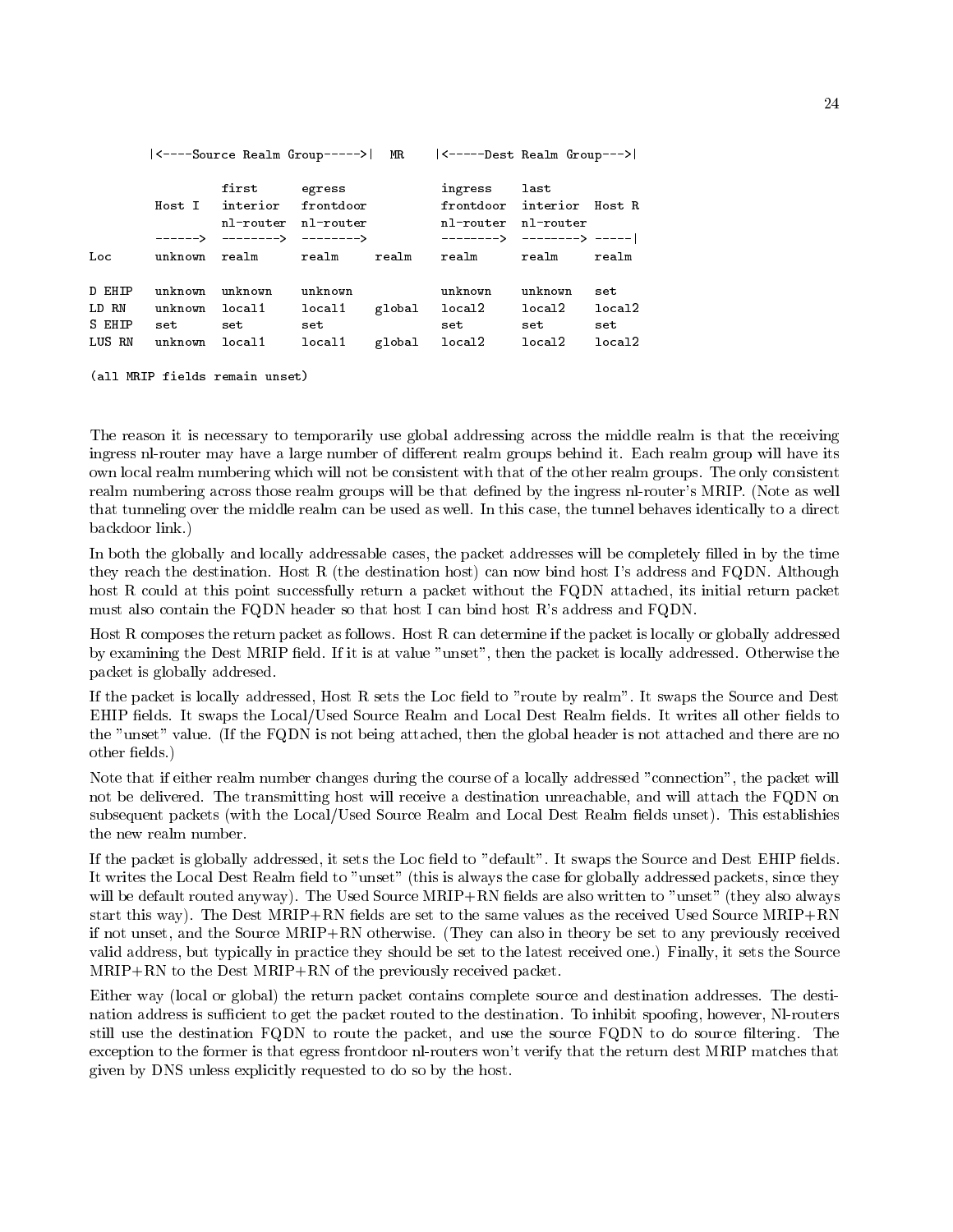Once both ends have their respective bindings, they may send packets without the FQDN header.

When a host returns a packet, if the remote host is in the same realm, it sets the destination IP address to the Source EHIP of the received packet. It can tell that the remote host is in the same realm because i) the IPNL address is local, and ii) the Local Dest Realm and Local/Used Source Realm fields are identical. If the remote host is in a different realm, it typically sets the destination IP address to the source address of the latest received packet. If the nl-router at that address is down (as determined by the receipt of an ICMP destination unreachable message or lack of response from a ping after a timeout), it uses the IP address of any other nl-router it knows about.

The transport pseudoheader contains the FQDNs but not the addresses Hosts must continue to store the established address to FQDN binding in order to identify incoming packets This is true for both TCP and UDP transports. The address is allowed to change during the course of a "connection" (using the word loosely here to include a series of UDP packets), but the  $FQDN$  must not.

### 6.4.1 DNS Lookups for MX and other Third Party Records

Certain  $(IPv4)$  internet applications use DNS to learn about services available on other "third party" hosts, for instance by looking up the MX record of a host to learn its mail server. In these cases, DNS answers with both the FQDN and IP addresses of the third party host. By returning the IP address along with the FQDN, a second DNS lookup is unecessary

IPNL is also able to avoid a second DNS lookup In the case where the third party host is local to the initiating host, the second DNS lookup is not required because no DNS lookup is necessary for locally addressed packets. In the case where the third party host is not local to the initiating host, the second DNS lookup is avoided by returning an MRIP for the third party host in the answer of the original DNS lookup

The MRIP is encoded as a new DNS record, here called the MRIP Record (until a permanent name for it is decided). As described below, this new record is supplied by nl-routers rather than by DNS servers.

Third party DNS lookups in IPNL operate as follows Assume that a source host S issearching for a third party host P for a target host T. (In other words, in the case of MX records, P would be the mail server for host T.) Host S starts by transmitting the original DNS query over IPNL. The Dest FQDN field of the FQDN header contains the FQDN of the target host T. The Any field of the FQDN header is set to "Last nl-router"  $(4)$ , meaning that the packet should be delivered to an nl-router attached to the home realm of host T.

When such an nl-router receives the packet, it is either able to answer the DNS query immediately (because it is an authoritative server or secondary server for host T's zone), or able to query the realm's DNS to obtain the answer. The answer will contain the FQDN and IP address of the third party host P.

Next, the nl-router transmits the DNS answer to host S as follows:

- If host P is in a dierent realm than host T then the DNS answer is transmitted as is
- 2. If host P is in the same realm as host T, and host S is locally addressable, then the DNS answer is transmitted as is.
- 3. If host P is in the same realm as host T, and host S is globally addressable, then an MRIP Record is added to the DNS answer. The MRIP Record is set to the Dest MRIP of the IPNL packet received from host  $S$  (that is, the packet that contained the DNS query).

When host S receives the answer, it now knows the FQDN of host P and can transmit packets to host P. The Dest EHIP of the packet to host P may contain the IP address returned in the DNS answer. If the MRIP Record was returned, then this is written into the Dest MRIP field of the packet. All other fields are set as usual for the first packet transmitted to a remote host.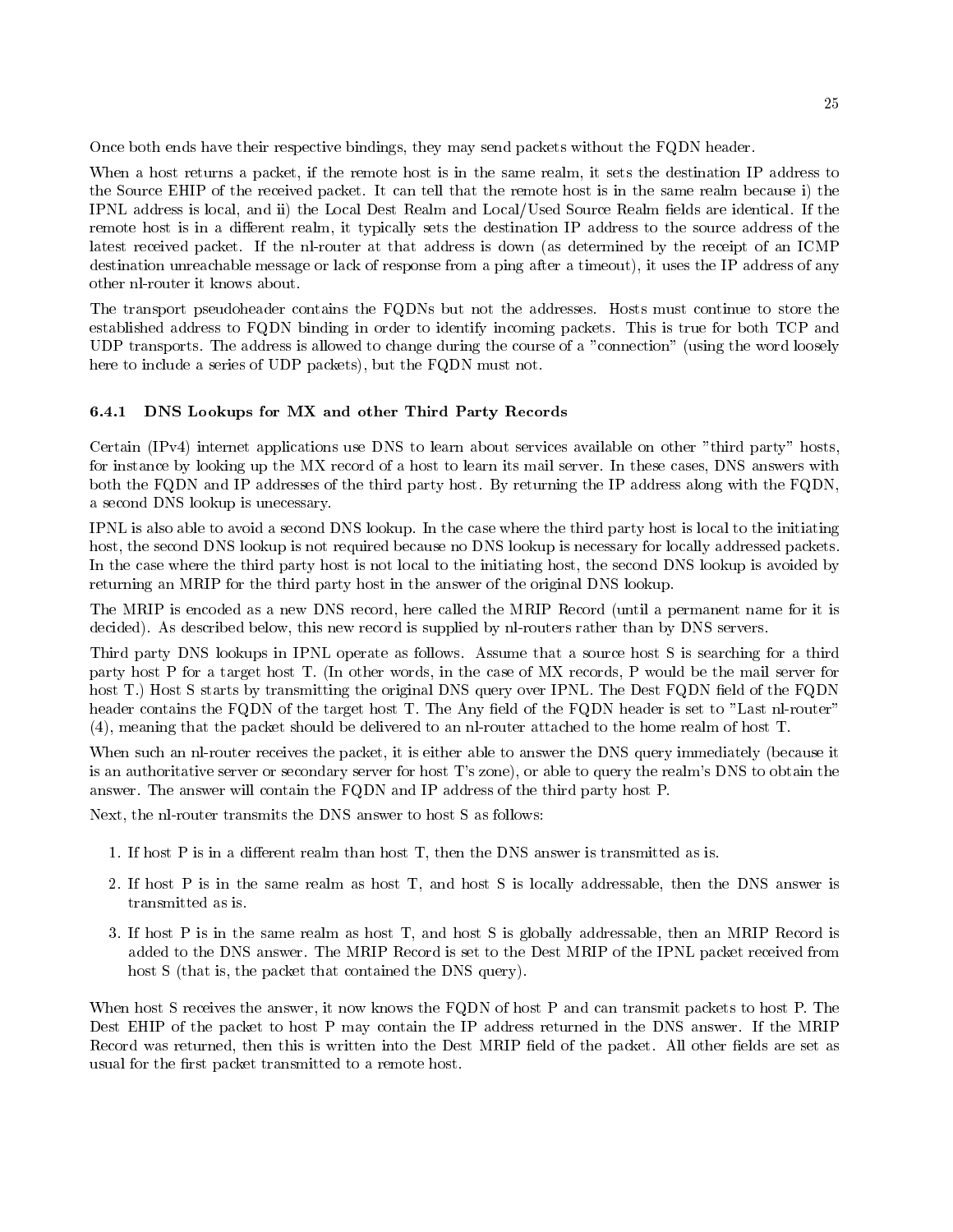The only case where a second DNS lookup would be required is the case where the third party host was both i) in a different realm from the target host, and  $2)$  globally addressable by the source host.

#### $6.4.2$ Packets with Address but No FQDN

It is perfectly legal to transmit an initial IPNL packet with a full address and no Dest FQDN attached. Obviously the address would have to be learned through some mechanism outside of IPNL

The target application on the destination host would also have to configure IPNL to accept such packets. The default behavior of hosts is to reject packets for which FQDNs have not been established

An example of an application that might accept packets with no FQDN is network management software.

#### 6.5 Dealing with Topology Dynamics

In discussing how to deal with topology dynamics, such as nl-routers crashing, once again there are differences between the locally addressed and globally addressed cases

The locally addressed case is similar to typical dynamic routing today. Nl-routers constantly maintain forwarding information to all (locally addressed) destinations that they care about. If an nl-router crashes or some link goes down, the dynamic routing algorithm will route around it. No modifications to the addresses used is necessary. As such, the end hosts will not notice changes in the paths taken by packets.

In the case of globally addressed packets, the address itself determines which frontdoor nl-router is used to enter a realm group. When frontdoor nl-routers change, including failure induced changes as well as nl-routers being brought in and out of service, the addresses used by hosts must correspondingly change. This is a significant change from how hosts work today, and much of the design of IPNL deals with how to manage frontdoor nl-router dynamics in a simple and scalable way.

To the extent possible IPNL does this by allowing regular data packets to discover frontdoor nlrouter changes and convey these changes to hosts. Explicit "out of band" actions are rarely needed. When a frontdoor nl-router is added or deleted, this is automatically conveyed to the realm group dynamic routing protocol. When a packet is transmitted by a host, it will be routed to a new frontdoor. The frontdoor will tag the packet with its MRIP  $\{$  (in the Used Source MRIP), thus conveying the change to the remote host. The change is subsequently echo'd back in the Dest MRIP of a return packet

This mechanism obviously works only when a packet is transmitted by a host behind the changed frontdoor nl-router. Until the change is conveyed to the remote host, packets from the remote host will continue to be routed to the same frontdoor nl-router.

Most unicast applications have periodic "keep alive" packets running in both directions (in the absense of application packets and their acknowledgements). These keep alives serve to discover and convey most changes in frontdoor nl-routers as described above. They won't necessarily discover multiple simultaneous changes, for instance where the frontdoor nl-routers on both ends crash at the same time.

To deal with both applications that don't have keep alive traffic and simultaneous failures, the IPNL layer in a host assumes that it should receive a packet from a remote host within a reasonable time after it has transmitted a packet to the remote host Theory and the time here is on the order of the IPNL layer is only in the IPNL lay receive a return packet in that timeframe, or if it receives a destination unreachable for the remote frontdoor nl-router, it sets out to discover a working remote frontdoor nl-router.

If the host already has other MRIPs for the remote host in its list it tries these by transmitting echo packets to the remote hosts with these MRIPs as the Dest MRIP. If the host doesn't have other MRIPs, or all of the ones it has are not working, the host generates a DNS query for the remote host. Normally the answer to this query will still be cached at the host's frontdoor nl-router, so middle realm DNS is not burdened with additional DNS lookups. Even if the actual requested record is not cached at the frontdoor nl-router, the intermediate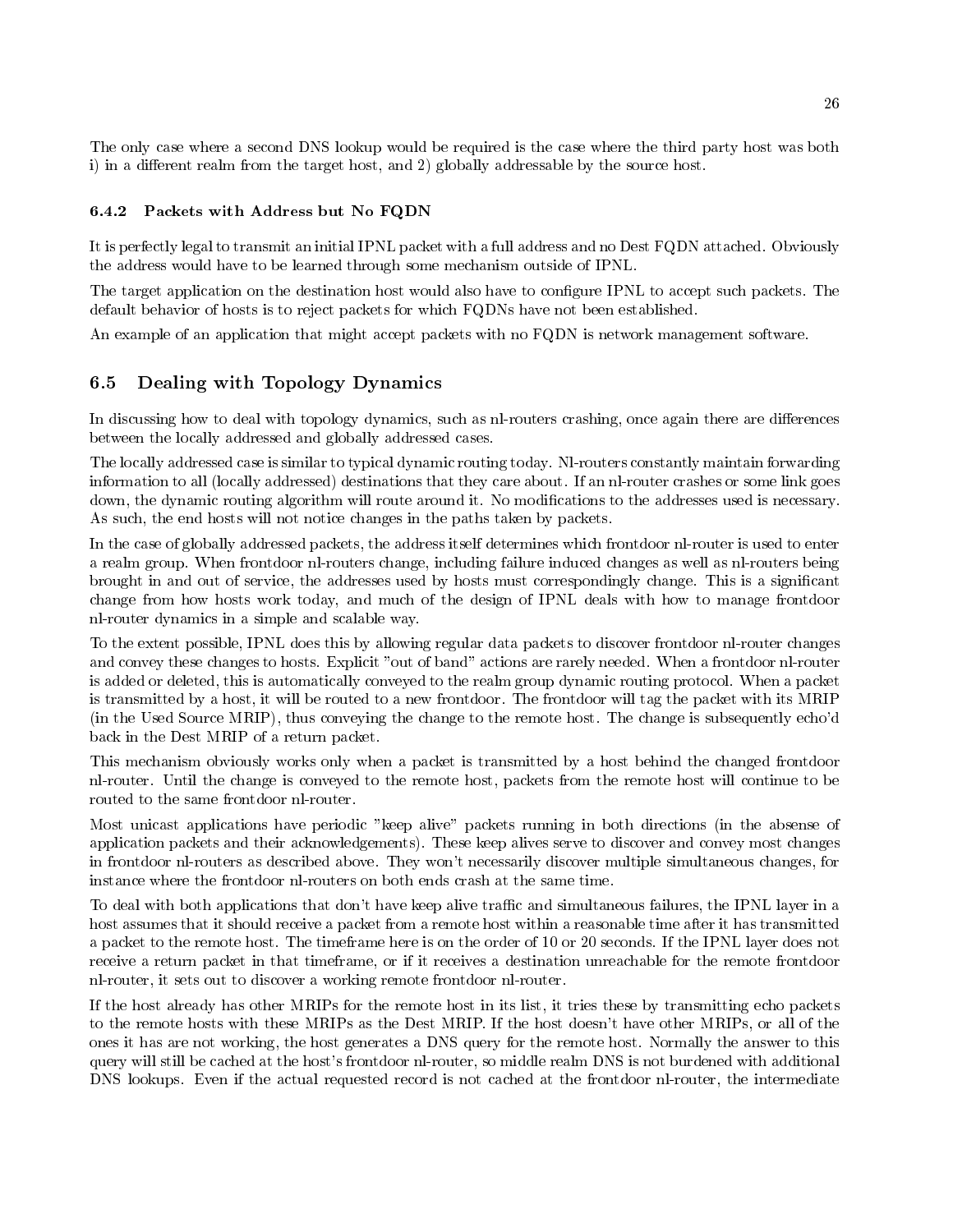results of the previous DNS lookup may be cached, so the root DNS servers do not need to be re-queried. As such, this approach does not result in a substantial increase in load on middle realm DNS, and can be pursued relatively agressively the control words the time-can can probably be relatively smaller to -control to -control to -co seconds, though this obviously needs to be tested).

Note that the frontdoor nl-routers do almost nothing but blindly forward packets received from hosts. The only exception to this is that frontdoor nlrouter may cache destination unreachables before passing them on to hosts and use these as hints in deciding which of multiple MRIPs to use when forwarding the initial packet from a host

Note also that a host can always request the complete DNS answer in advance of any failure in communications Most of the time, however, this is not necessary and would only amount to extra overhead, especially for very shortlived TCP connections.

The following describes the above process in more detail. The explanations are based on the following topology: Assume that packets are already flowing between host I (Hi) and host R (Hr) via frontdoor nl-routers Fi1



and Fr-C to be Mripress used by Freed by Fr-C was the Ai- and Ai- and Ai- and Ai- and Ai- and Ai- and Ai- and initiating host did not request a list of MRIPs from the frontdoor nl-router, and so both hosts know only a single address for the other

Lets say that Fi- crashes Consider 
rst the simpler case of packets from Hi Dynamic routing in His cloud will, sooner or later, automatically route a packet to Fi2. This packet will contain the source  $MRIP+RN$  Ai1. which Fi2 will recognize to be different from its own. Fi2 therefore writes its own MRIP+RN  $(Ai2)$  realm  $(Ai2)$ into the Used Source MRIP+RN fields.

this packet contains the MRIP of Fr- and the dest MRIP of Hrip of Andrew is the dest MRIP of The MRIP of The M the new address Ai2 to its list of addresses valid for Hi, and uses Ai2 in subsequent return packets. These are routed to His time Fri Hims I and Finally is a statement is reason in roughly the time it takes the time it takes for the dynamic protocol to respond without requiring any additional DNS lookups or coordination between frontdoor nl-routers. This method works as long as periodic packets are being transmitted from Hi to Hr, for instance as would be the case with most TCP connections

Now consider the more complex case of packets from Hr to Hi. These will not reach Hi, and will not be automatically rerouted to Fi2 because there is no dynamic routing across the middle realm. As a result, Hr will eventually time out by virtue of not having received a packet back from Hi

Hr marks address Ai- as being unreachable Since Hr has no other MRIPRNs for Ai- it transmits a DNS request to its definite in this is done by setting the Angle Company of the Angle Company the Angle Company of the FQDNN  $\sim$ header to value First border nlrouter Fr- has no DNS entry for Hi and so does a DNS query for Hi It stores the result the MRIPs for Fi- and Fi and passes this on to Hr

Hr knows that Fi- is unreachable and so composes the next packet with the Dest MRIP set to Fi-s and the Dest Realm Number unset The Source Marie in use Free to the same value in use Fr-Ripple in use Fr-Ripple in u attached. Fi2 fills in the realm number and passes it on to Hi. Hi's return packet uses address Ai2 as the Source  $MRIP+RN$ , but does not need to contain the FQDN.

in the above the determined that Hillsberg distributed that Him was unreached that time and the time of a time of the state of the state of the state of the state of the state of the state of the state of the state of the however, that Hr could have learned that Hi was unreachable much more quickly—by receiving a destination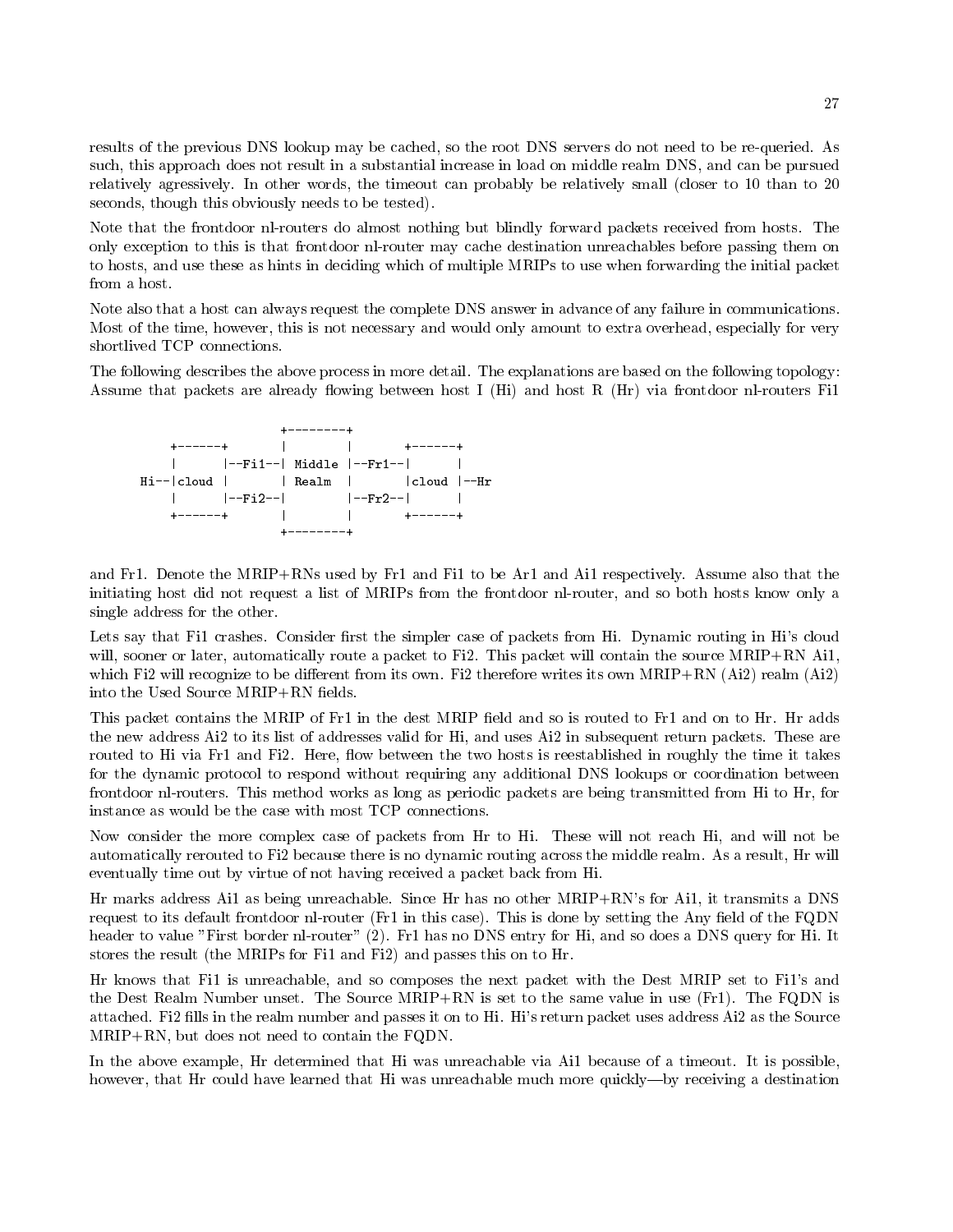unreachable Hrs response depends on exactly what is unreachable If either Hrs own default from the free  $\mathcal{F}$ is unreachable behind Fi-matrix wait for the respective intrarealm and respective intrarealm group routineg protocol to respond but otherwise not change its use of address If the unreachable shows that it is down Hr is down Hr should still wait, because there is a good chance that Hi will transmit a packet and convey Ai2 to Hr. Only if this does not happen within the timeout period does Hr initiate the DNS lookup

If a code first Fi-  $\alpha$  and the same time time time Hr will not receive packets from Hi even if Hi transmits T same is true in the reverse direction. In this case, both hosts will timeout as described above and initiate DNS requests though one host may timeout enough before the other to have done a DNS request and reestablished connectivity before the other host times out

### 6.5.1 Other Design Choices

Recovery from frontdoor nlrouter failure works best when the host behind the frontdoor nlrouter transmits a packet, and in practice this is how most such failures will be detected. In spite of that, the fallback approach specified above assumes that the host on the remote side of the failed frontdoor nl-router take action after not receiving return packets

An alternative approach would be to insure that hosts behind nl-routers transmit packets when necessary. This would work roughly as follows The IPNL layer would trigger a timeout event whenever the application did not transmit a packet after a certain time  $\{m_{\alpha\beta},\alpha\}$  , would the IPNL layer would then  $\eta$  and  $\eta$  are most proposed nl-router to determine if the middle-realm default route changed. If it did not, then the host would do nothing (and timeout again later). If it did, then the host would transmit an echo packet to the remote host in order to convey the change to the remote host

The upside of this approach is that it would reduce the number of middle realm DNS lookups. The downside is that it would cause hosts to bang on their first-hop nl-routers more than necessary. Both approaches are probably reasonable (scale well, are simple), but which is better is a good issue for further consideration.

### 6.6 Mobility

Mobility in IPNL is de
ned as occuring when a host - obtains a new IP address or changes realms The latter may occur without the former

When a host changes realms, it is treated as any expat host. It first contacts an nl-server on its adopted realm. It is able to learn about one or more realm-attached nl-routers through DNS, as described in Section 6.3.) It both registers its presence and learns the realm name of the adopted realm After this it contacts an nlserver on its home realm and announces its new realm name. Finally, it should contact an nl-server on its former realm (if not the home realm) and deregister itself.

The protocol for updating the nlrouters is envisioned as being similar to the protocol used to update the home and foriegn agents in mobile IP [RFC2002]. The nl-routers contacted by the expat must also inform all other nl-routers on their realm of the expat's change in status.

For the purpose of expository clarity, the following refers to the two hosts as stationary and mobile. It is understood that both hosts could perfectly well be mobile

There are two scenarios we must consider. The first is where the mobile host is the first to transmit a packet after moving, and the second is where the stationary host is the first to transmit. In either case, the behaviour of the mobile host is the same, so we consider it first.

When a mobile host either changes IP address or changes realm, it must, for each destination, attach the FQDN header to all packets sent until it has received a return packet with the new IP address or realm number

If the host did not change realms, then the only change in the transmitted packets themselves is the different Source EHIP. This is all that is needed, from the hosts' perspectives, to maintain communications.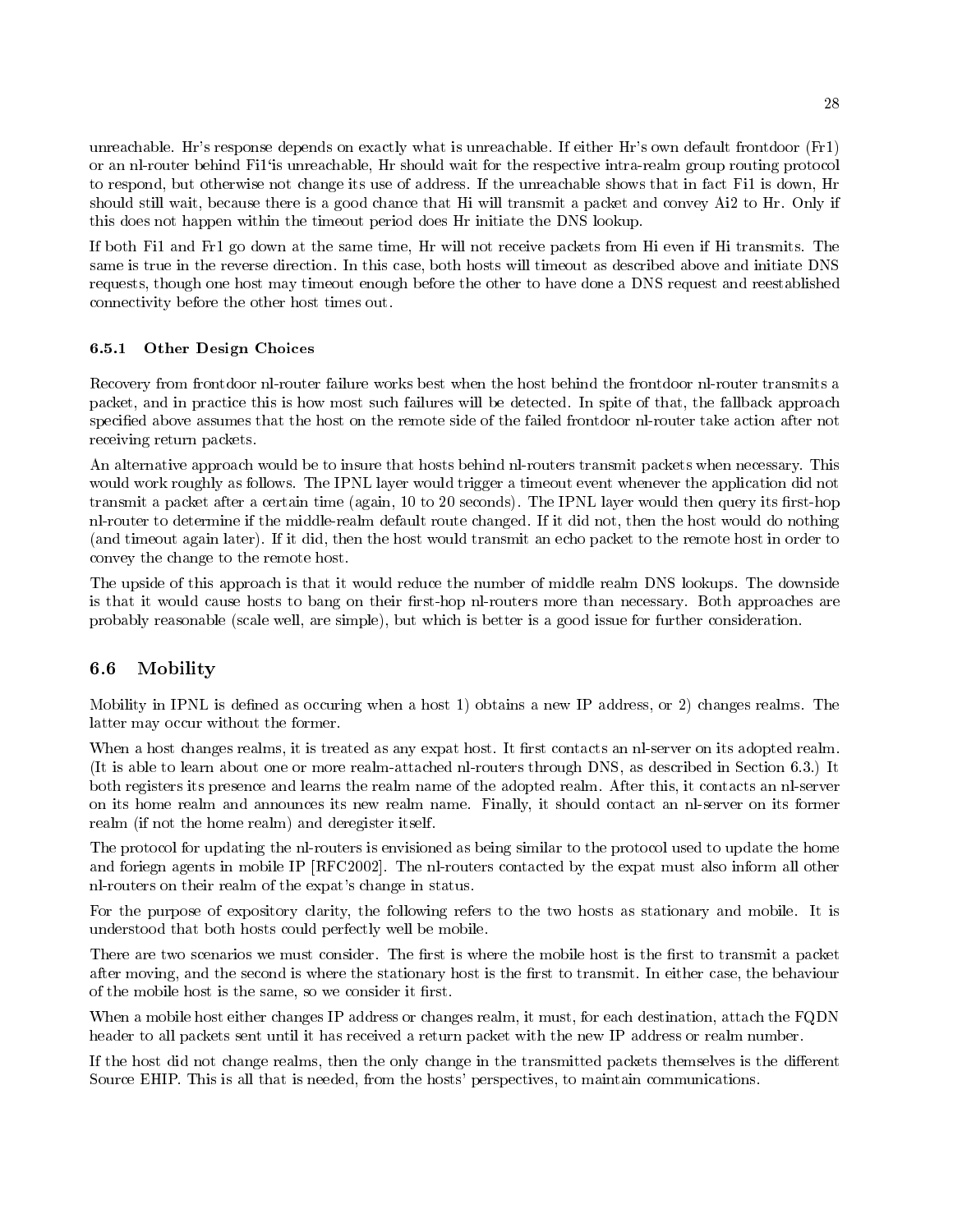If the host did change realms, then the packets transmitted with FQDNs are transmitted with the Source  $MRIP+RN$  fields as unset. These are learned afresh, by both ends, as though it were their initial communications. In addition, the adopted realm name is included in the Source Expat FQDN field of the FQDN Options header.

When the stationary first host transmits a packet to the old address of a mobile host that has moved, it will either get an IPNL-ICMP destination unreachable or no reply after some timeout. This can happen even when the host has not deregistered, because in that case an ICMP unreachable may be sent by an IP router (or by a new host with that address) to the nl-router, which will in turn generate an IPNL-ICMP destination unreachable

The stationary host then transmits a packet with the IPNL destination address fields "unset" and with the FQDN header, just as it would if it were sending its first packet. The nl-router at the home realm responds with an IPNL-ICMP redirect message giving the realm name of the mobile host's adopted realm. The stationary host then transmits another packet, also with the IPNL destination address fields "unset" and the FQDN header, but this time with the adopted realm name in the Dest Expat FQDN field. This in turn gets routed to the mobile host just as the initial packet in an exchange does.

# Overview of Anycast Operation

Anycast in IPNL is defined as multiple hosts having the same FQDN. There are two general approaches for delivering a packet to an any cast host. The first is at the level of FQDN, and the other is at the level of address.

At the level of address, anycast within a realm of course can just use IP anycast. Across realms, IP anycast can be used to advantage in the middle realm. In theory, realm numbers could be any cast, but because local routing between realms uses both realm numbers and FQDN, and because realm numbers can change during the course of a connection, there appears to be no particular advantage to doing any cast by realm number versus doing anycast by FQDN

The use of address-based anycast as described above (EHIP or MRIP level) may be a valid part of an overall anycast strategy, and must obviously be coordinated with FQDN assignment. Never the less, such usage is largely invisible to IPNL and so is not discussed further in this document.

Anycast FQDNs are syntactically identical to regular unicast FQDNs There are two types of anycast in IPNL implicit and explicit In what follows for descriptive clarity we refer the two hosts communicating as the anycast host and the unicast host. It should be understood that both hosts can be any cast hosts (of either type).

In implicit any cast, the unicast host does not know that any cast is being used. (The any cast host may not either, but it is what the unicast host knows that is of interest here.) If, during the course of communications, the unicast host receives a packet from a different host, then the received IPNL address will be different. The unicast host cannot tell, however, if the packet is from a different host or if the host simply moved.

In explicit any cast, the unicast host does know that any cast is being used, and it knows the identity of of the source host of each received packet. For explicit anycast to work, the anycast host must have a globally unique FQDN in addition to its shared (anycast) FQDN. It must also know which of its FQDNs are unique and which are shared

Assuming that the anycast host is being addressed by its shared FQDN, whenever either host transmits a packet containing the FQDN header, it attaches the Additional FQDN Extension Header to the packet. The FQDN header contains the shared FQDN (either as the source or destination, depending on the direction of the packet), and the Additional FQDN Extension Header contains the unique FQDN

The anycast host must continue to transmit its unique FQDN to the unicast host until it sees the unique FQDN returned by the unicast host The unicast host may stop using the anycast FQDN and switch to the unique FQDN at any time This prevents further packet from being transmitted to other hosts in the anycast groups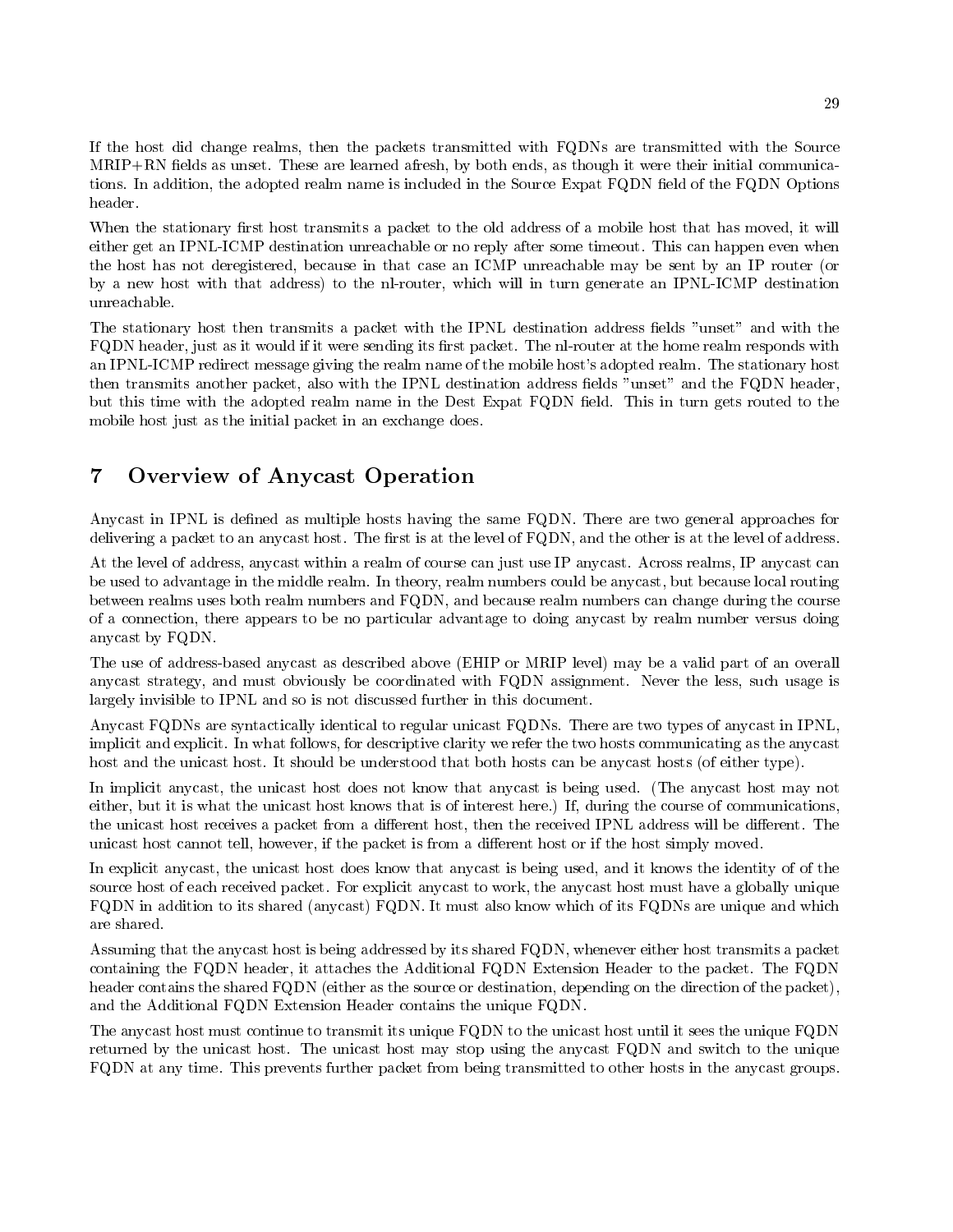The transport pseudo header must contain both the unique and shared FQDNs

There are two general FQDN-based mechanisms for delivering packets to anycast hosts. One is to propogate FQDN destinations in the routing protocol. This would be primarily the routing protocol for local addresses, but one can imagine a protocol for the purpose of advertising any cast FQDNs between frontdoor nl-routers. The other general mechanism is the expat host mechanism

### Expat Host Mechanism

The expat host mechanism works exactly as it does with single expat hosts (section  $6.6$ ), except that there are multiple of them. In other words, the nl-routers at the adopted realm need to know of the expat hosts in their realms, and the nl-routers at the home realm need to have the complete list of expat from their realm. When a unicast host wishes to contact an anycast host its initial packet goes to the home realm The home realm nl-router replies with an IPNL-ICMP redirect message giving a list of adopted realms. The stationary host picks one and transmits its initial packet as described in section

The list returned by the home realm nl-router may be a complete list, or may be a partial list of prefered anycast hosts ie those least loaded and closest to the source How prefered hosts are determined is outside the scope of this document. We would note, however, that widespread adoption of IPNL should lead to much better address agregation in the middle realm, with the effect that simple comparison of IP addresses should become an effective means of determining rough proximity between two hosts.

#### $7.0.2$ Routing Protocol Mechanism

This mechanism is similar to how IP anycast routing is done today

At the local level, nl-routers at each realm with an anycast host advertise the host's FQDN into local routing. There are more options for how to do this routing in IPNL local routing than in IP routing. In IP anycast, each router views each anycast address as a single destination though it may maintain more than one path to that destination IPNL local routing may maintain information about each realm that contains a given FQDN For instance, each realm listed in a routing advertisement could include its anycast FQDNs as well as its zones. Alternatively the any cast FQDN itself could be a separate advertisement, and nl-routers maintain an entry for only the closest one

Either way, when a packet is transmitted by the unicast host, nl-routers will forward it to a local realm containing one of the named anycast hosts The unicast host does not get a redirect and list of realm names as with the Expat host mechanism Except for the presence of the Additional FQDN extension header if it is explicit anycast, packet exchange proceeds just as it would for local unicast.

The above description applies to local addressing only. It is possible to get the same effect for global addressing by populating frontdoor nl-routers with information about the locations of anycast FQDNs. This could be done through static configuration, caching of IPNL-ICMP redirects (and subsequent cache flushing triggered by IPNL-ICMP destination unreachables), and even some kind of distributed protocol. These techniques are issues for further study

# Overview of Multicast Operation

This description assumes hosts natively running IPNL When a host is not running IPNL a proxy operates IPNL on its behalf. Proxy operation and other transition issues are described in section /refsecMultTrans. In particular a form of proxy that extends IP multicast across multiple realms without requiring changes to IP multicast hosts is presented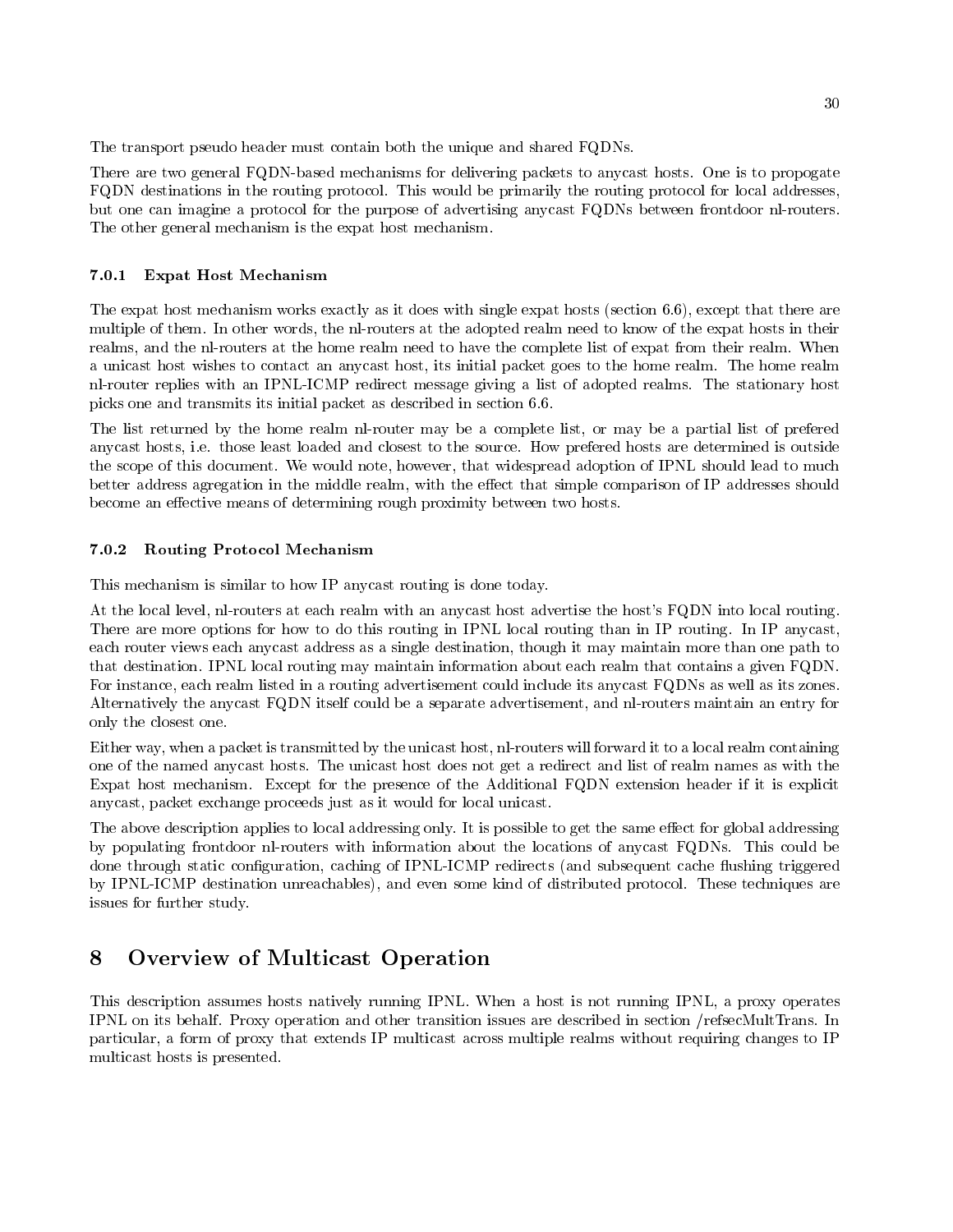### 8.1 **IPNL Names and Addresses**

IPNL multicast uses both FQDNs and addresses The multicast FQDN MFQDN is syntactically identical to the unicast FQDN It is recognized as an MFQDN only because it is carried in a group join request rather than in data packets themselves as is the case with unicast

The M-FQDN serves two roles:

- er for the global interesting and the multicast group.
- It is the address of the realm whose nlrouters are able to assign IPNL multicast addresses to the multicast group

In the latter role, the M-FQDN is identical to a unicast FQDN (U-FQDN, or just FQDN where the context is clear). In other words, it is a fully routable address. The U-FQDN, however, must not carry anycast semantics (must not be assigned to more than one realm). Other than this, it has the same properties and restrictions as a U-FQDN.

It its former role, the M-FQDN globally identifies one and only one multicast group. It says nothing about where the group members may be. In other words, there need not be any group members at the M-FQDN's home realm

The multicast address is considerably simpler than its unicast counterpart. The primary simplification is that, from the point of view of hosts, the multicast group may not have multiple addresses. Multicast addresses do however have the global and local forms, where the local form does not require the global header.

The destination address of a multicast packet is the group multicast address The source address is the address of the source host. The destination address is known by the host (after it does a join), and is set by the host. The source address is dynamically composed as the packet works its way out of the source host's realm and realm group

The local multicast address consists of a realm number and an EHIP The local multicast address consists of a realm number, an EHIP, and an MRIP. In both cases, the EHIP is an IP multicast (class D) address. The realm number of the local address is a local representation of the multicast home realm and is rewritten when the packet passes between realm groups, just as its unicast counterpart does. The multicast  $MRIP + RN$  of the global address is globally unique and is not modified end to end.

As with unicast, the transport pseudoheader contains FQDNs only (the M-FQDN and the FQDN of the source).

### 8.1.1 Notes on Other Design Choices

For multicast, the global IPNL header can be shrunk by 8 bytes if we get rid of the unused fields. Whether this is worth doing is an open issue. By using the same format as unicast, much of the unicast machinery (such as that of writing the source address fields) can be reused.

### Maintained Databases 8.2

There are not necessarily any constantly maintained databases required for IPNL multicast per se Nlrouters may obviously have some kind of configured information, such as the block of IP multicast addresses from which they can make assignments, or some policy information about who can and cannot request assignments, and so on. But in terms of some particular routing or addressing information, nothing beyond what is needed for unicast is required

All routing information is established dynamically on an as-needed basis.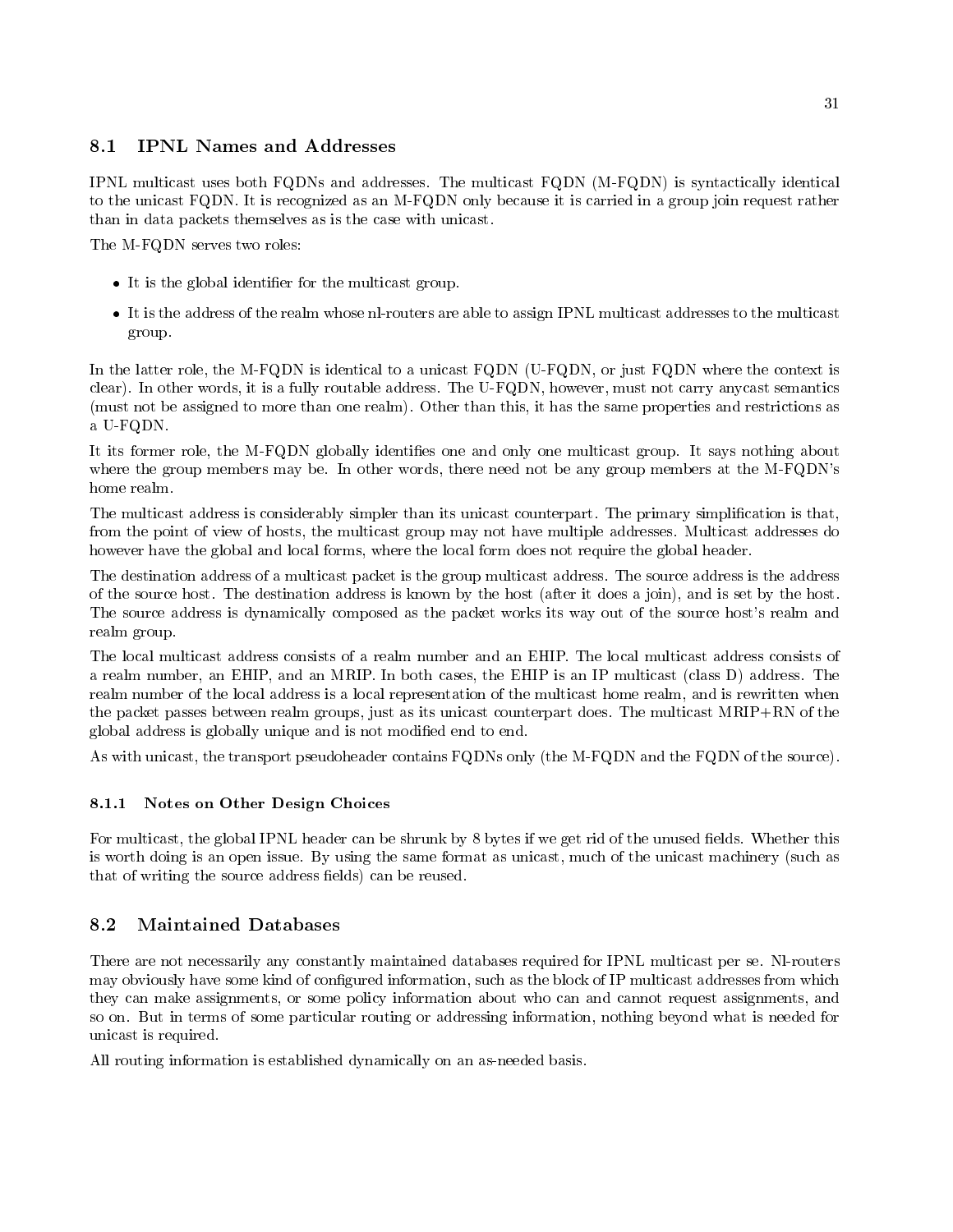### 8.3 Setting Address Fields

When a host wishes to join a multicast group, it starts with the M-FQDN of the multicast group. (Note that since this is a complete departure from how multicast is used today the transition section - discusses how IP multicast can be used across multiple realms

The host transmits a join request containing the M-FQDN to any nl-router attached to its realm. From here two things happen. First, the message is transmitted to the home realm of the multicast group so that a multicast IPNL address may be learned and if necessary assigned. Second, the state needed in nl-routers to forward packets containing the multicast address is setup

Exactly how this is done depends on the multicast routing protocols used which in turn depends on the type of multicast (shared tree, single source, etc.). These protocols are outside the scope of this specification per se. In any event, the join message can be transmitted unicast to the multicast group's home realm via normal unicast mechanisms. This ability could be used in multiple ways—to establish the actual delivery tree (which might be rooted at the home realm), or to contact a "rendesvous" box that is located at the home realm and is able to provide information about, for instance, the location of other members.

At some point in time, the necessary routing information for the group will be established. The following information is transmitted to the joining host as part of the join acknowledgement

- The multicast IPNL and the state of the group of the group of the group of the group of the group of the group of the group of the group of the group of the group of the group of the group of the group of the group of the
- The IP address that may be used to transmitted to transmitted to the group of  $\mathbf{H}$  and  $\mathbf{H}$  and  $\mathbf{H}$

The IP address to use may be either unicast or multicast. If unicast, then the destination IP addresses that may be used to transmit to the group are

- the IP address of the IP address that an intervention request  $\mathcal{L}_{\mathcal{A}}$
- IP addresses from the list in the join request and
- IP addresses received in the source IP address 
eld of packets received from the group The latest received IP address is prefered

Note too that the IP address could be an anycast IP address for all nl-routers, as long as all nl-routers are able to properly forward the packet

If multicast then the host must separately join the IP multicast group before it can send and receive packets (As an enhancement, one might want to consider allowing hosts to start with IP unicast and later switch to IP multicast, for instance if a sufficient number of hosts in the same realm joined the group.)

If the group is locally addressed, the host transmits packets with the multicast address in the Dest EHIP and Local Dest Realm fields. The Local Dest Realm field is the realm number locally used to identify the home realm. The Source EHIP field contains the host's EHIP address. The Local/Used Source Realm is transmitted as "unset". The first nl-router to forward the packet writes the source realm number into the Local/Used Source Realm field.

If the packet crosses realm group boundaries, then both the Local Dest Realm and Local/Used Source Realm fields are rewritten to the local numbers used to identify the respective realms. Within a realm group the realm numbers remain unchanged once set

If the group is globally addressed, the host transmits packets with the multicast address in the Dest EHIP, Global Dest Realm, and Dest MRIP fields. These fields are transmitted intact end to end.

The Source EHIP field contains the host's EHIP address. All other source fields are transmitted as unset. The Global Source Realm and Source MRIP fields remain unset end to end. The Local/Used Source Realm and Used Source MRIP fields are set exactly as with unicast packets.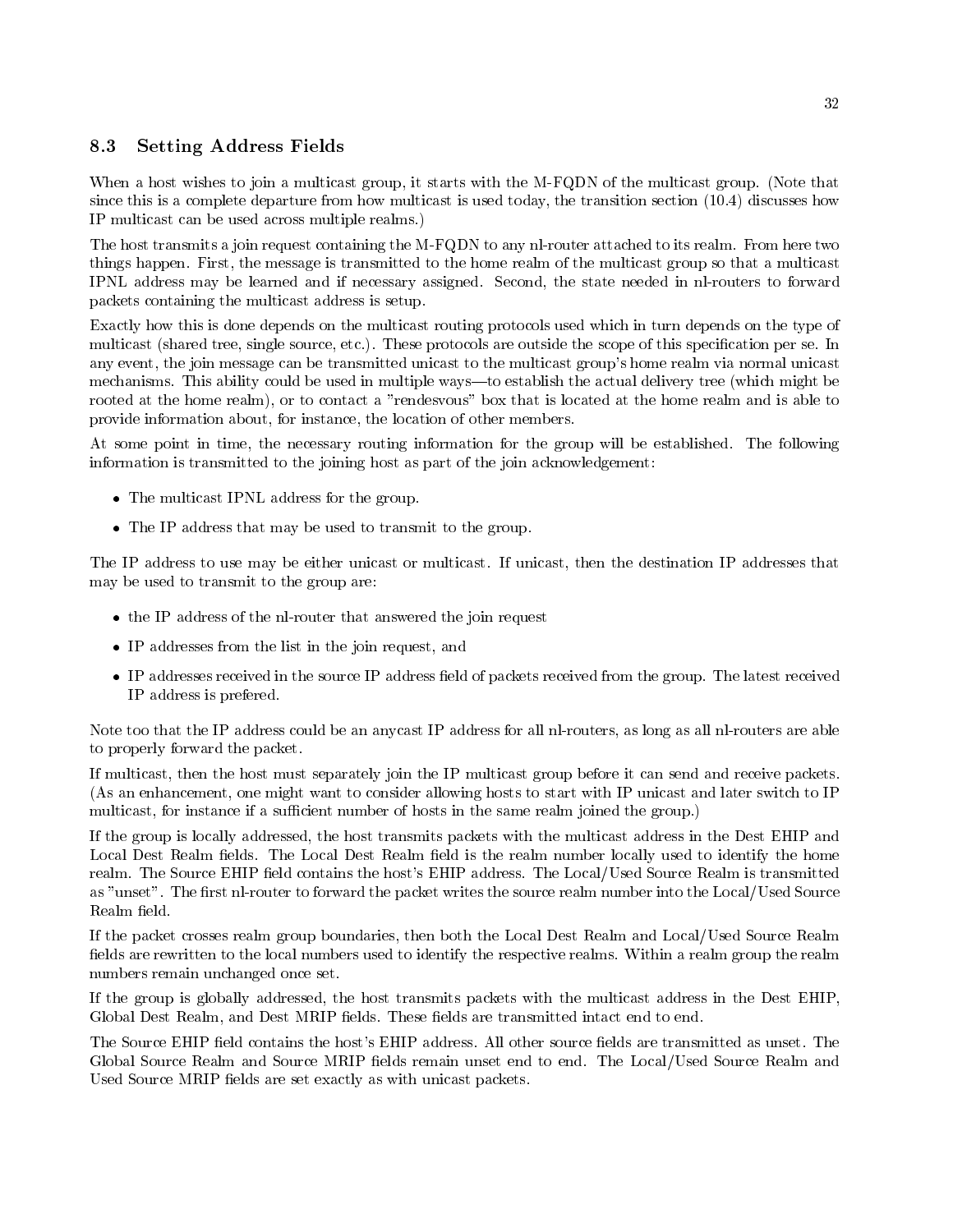### 8.4 Dealing with Topology Dynamics

Except for changing the destination unicast IP address used to transmit packets to the group, hosts do not see the effect of topology dynamics. The multicast routing algorithms must be able to respond to nl-routers going up and down, or other factors that may change the distribution tree.

### 9 Router-Generated ICMP Error Messages

IPNL has its own version of ICMP, called IPNL-ICMP. IPNL-ICMP replicates most of ICMPs messages, plus has some additional messages of its own. ICMP has several messages that are generated by routers in response to an error condition, namely the the Destination Unreachable, Time Exceeded, and Parameter Problem messages. When operating under IPNL, these messages are transmitted back to the last nl-router to handle the offending packet. For the first two messages, the nl-router must in turn generate the corresponding IPNL-ICMP message and transmit this back to the originating host

This in turn requires that the address of the originating host be determined. This can be done for all ICMP messages derived from locally addressed packets, and for all ICMP message received from the middle realm. This is because all ICMP messages must contain at least 8 bytes of upper layer data, which is the first 8 bytes of the IPNL header. These 8 bytes contain both the Local/Used Source Realm and Source EHIP fields.

For locally addressed packets, these fields provide the source host address. For ICMP packets received from the middle realm, the destination IP address of the ICMP packet identifies the Used Source MRIP. This in combination with the Local/Used Source Realm and Source EHIP fields provide the source host address.

It is not possible to determine the source host address from the first 8 bytes of an IPNL header for globally addressed packets that have already passed through the middle realm. For these cases, each nl-router must know the PMTU and minimum expected TTL from itself to its neighbor nl-router, and also whether the nl-router is reachable or not. They must determine in advance if a packet to be transmitted to a given neighbor nl-router will fail, and if so transmit the appropriate IPNL-ICMP error message back to the source. Since local neighbor nlrouters maintain routing protocol state about each other anyway maintaining this extra information is not excessive

Some ICMP error messages (or equivalent determination that a given packet's TTL would expire before reaching the next nl-router) trigger IPNL-ICMP messages to be sent back to the original host while others don't. Of those that go back to the host, some result in resetting or modifying the IPNL address while others don't. This is summarized in the following table

| ICMP Error<br>Message             | Triggered IPNL-ICMP<br>Message                          | Address<br>Change |
|-----------------------------------|---------------------------------------------------------|-------------------|
| Time Exceeded                     | Time Exceeded                                           | Nο                |
| Fragmentation<br>Unreachable from | Fragmentation                                           | No                |
| Middle Realm                      | Dest Unreachable                                        | Yes               |
| Other                             |                                                         |                   |
| Unreachable                       | Dest Unreachable<br>if no alt route,<br>otherwise none. | Nο                |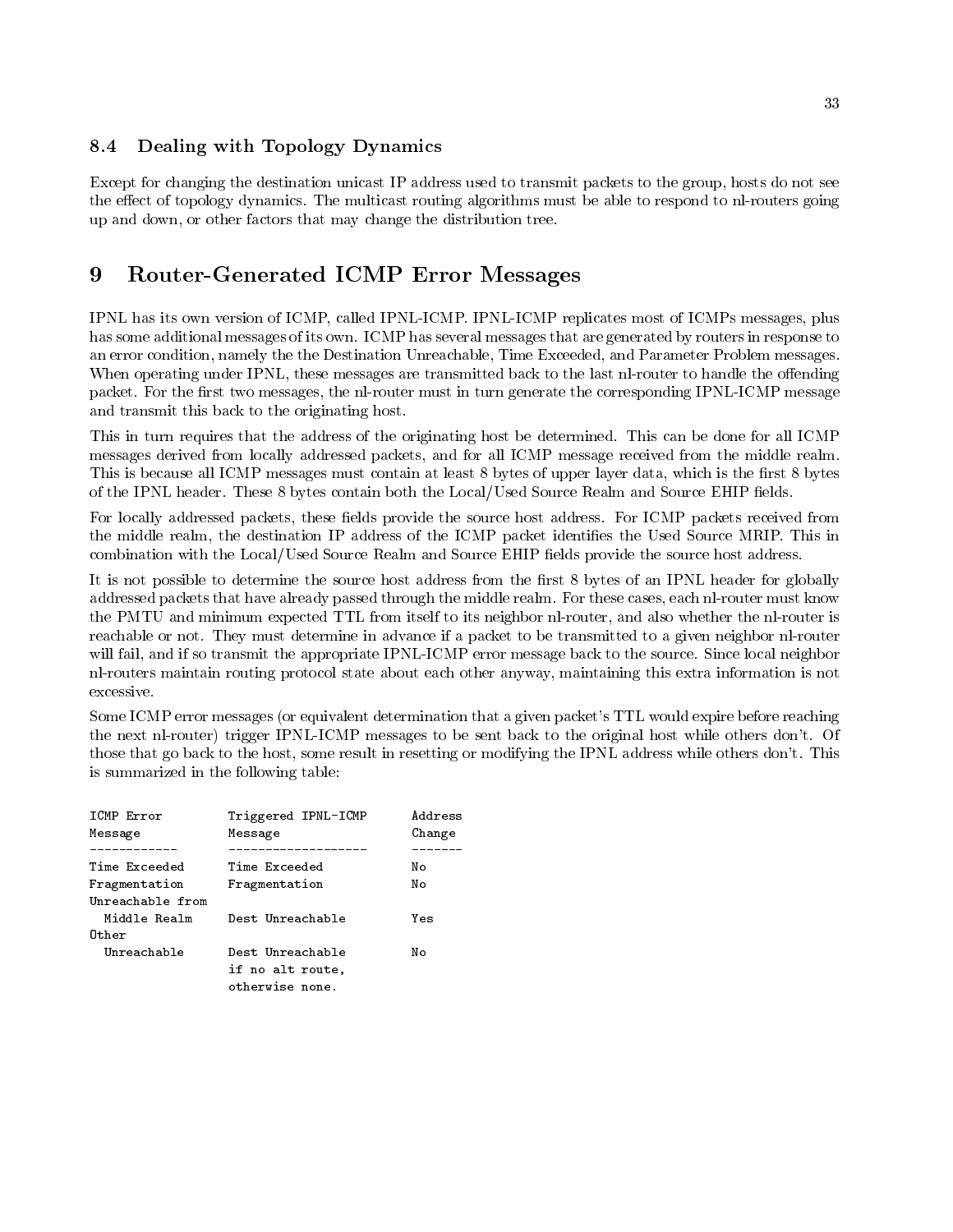### 10 Transition

Because IPNL was designed bottom-up to work with the existing IP infrastructure, the only real issue regarding transition is how to deal with IP-only hosts. The short answer is for nl-routers to be proxies for IP-only hosts. That is to say, an nl-router talks IPNL on one side and IP on the other, and is able to make it appear that the IP host it proxies is actually speaking IPNL To do this the proxy needs to know the FQDN and IP address of the IP host it is proxying and the FQDN of the remote host Once it knows these things it can generate IPNL packets on behalf of the host

There are two basic proxy scenarios

- The proxy knows about the IP host in advance of any packet exchange between them This can always be arranged within private realms, and can sometimes be arranged across the middle realm.
- 2. The proxy only learns about the IP host when the IP host tries to contact a host "behind" the proxy. This is the case where the IP host is an external host somewhere "on the internet", the proxy is a border nl-router, and the host being reached is in the proxy's realm group.

In both cases, it is necessary for the proxy and the host to "coordinate", so that the proxy knows the FQDN of the remote host that the IP host wishes to communicate with. Because of the difference in the scenarios, different techniques are used to execute this coordination.

#### 10.1 **Advance Coordination**

Where it is possible to arrange advance coordination, DNS is used as the coordination mechanism. For this to work, the following must be set up:

- The proxy must have the complete DNS A Records for the hosts in the realm or atleast the hosts that it will proxy for). Note that this is something the proxy should have anyway in its usual role as an nl-router. This can be arranged by making the nl-router a secondary DNS server for zones in the private realm, thus causing it to receive zone transfers.
- 2. DNS requests from the IP-only host must be forwarded to the proxy. This can be arranged by making the nl-router a forwarder.
- 3. The proxy has a pool of private realm addresses that it owns and that it can dynamically map to hosts outside of the realm. The pool can be large, so this assignment can be relatively long-lived.
- IP packets with destination addresses from this pool get routed to the proxy that owns the pool This can be done with routing protocol configuration, or possibly by having the nl-router run the routing protocol.

Now consider the case where the IP host behind the proxy (call it the inside host) initiates communications with a host outside the private realm (call it the outside host). When the inside host makes a DNS query for the outside host, the DNS query arrives at the proxy by virtue of its being the forwarder. The DNS query of course contains the FQDN of the outside host The proxy assigns a privaterealm IP address from the pool to this FQDN. It answers the query with this assigned IP address as the A Record address for the searched FQDN.

When the inside host receives this DNS answer, it transmits a packet to the assigned IP address, which is routed to the proxy The proxy can deduce the destination FQDN from the destination IP address from the mapping it assigned. It can also derive the source  $FQDN$  from the source IP address because of the zone transfer(s) it received for hosts in the private realm

Once the proxy has the destination FQDN, it can use DNS to learn the IP address used to reach the outside host. This IP address may be that of the outside host, or may be that of a proxy for the outside host—it doesn't matter. If the former and the outside host is IP-only, then the proxy communicates with it using IP directly.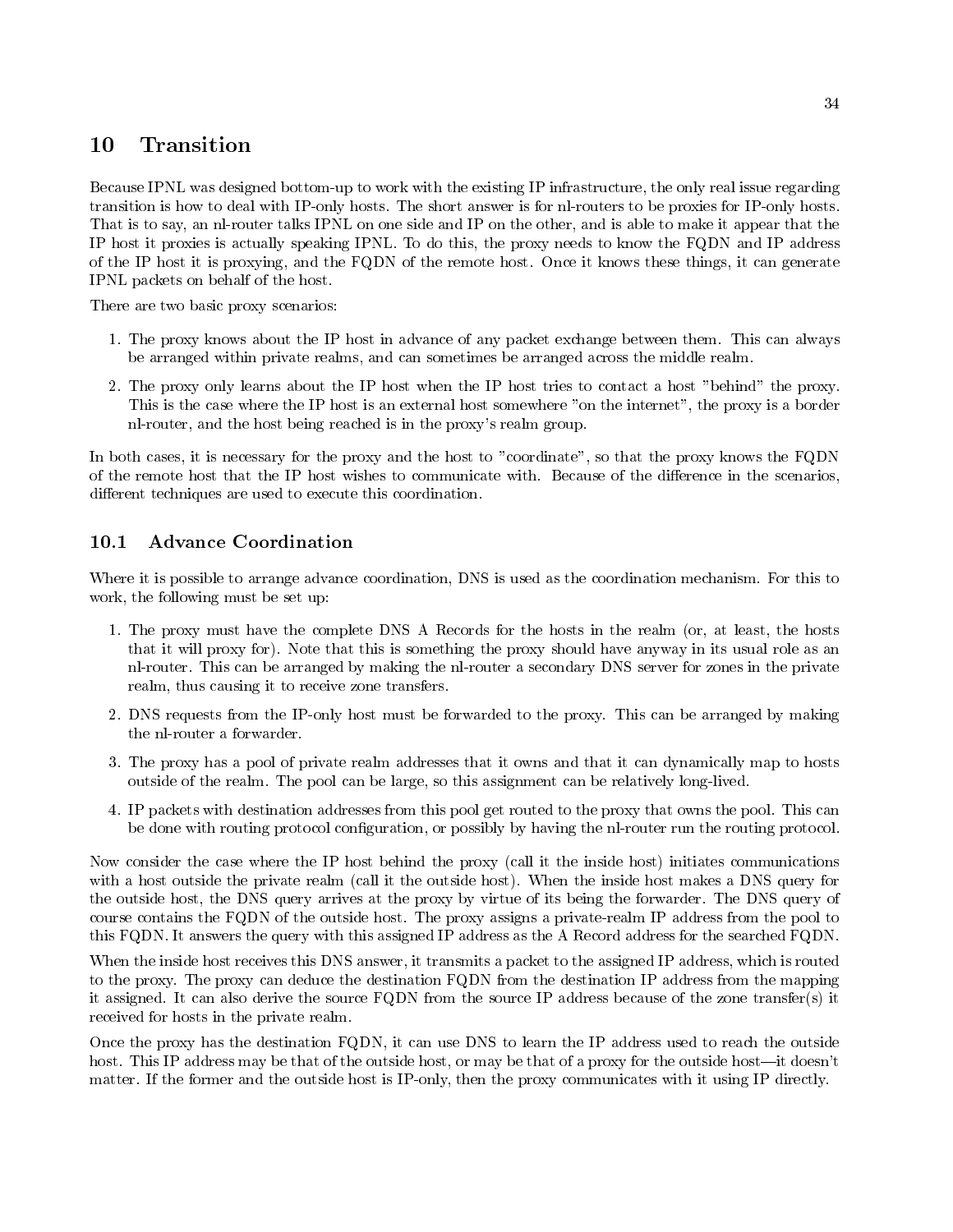Note that the proxy may directly bridge two private realms. In this case it may act as a proxy for IP-only hosts in both realms.

#### 10.2 **On-demand Coordination**

When an outside IP-only host for which advance coordination is not possible initiates communications with an inside host there must be some explicit coordination between the outside host and the proxy at the time the outside host wishes to communicate with an inside host This explicit coordination in turn requires some new protocol

The need for a new protocol would seem to imply that we are not actually talking about IP-only hosts here. In fact, we are talking about hosts that are IP-only from the transport layer down, but that have a "shim layer" inserted between transport and the layer above it (lets call it the application layer). DNS resolvers in these hosts also go unmodified.

| $- - - -$     |            |
|---------------|------------|
| Application   |            |
|               | ---------+ |
|               |            |
|               |            |
| Shim          |            |
| ----------    |            |
|               |            |
| $\frac{1}{2}$ |            |
| Transport     |            |
|               |            |

The idea is that in many cases it is easier to introduce a shim layer above transport than it is to change protocol implementations below transport. The shim layer can be introduced as part of new applications or modifying existing applications, or a library that is called by applications.

A good example of such <sup>a</sup> new application is WAP Here there are <sup>a</sup> large number of wireless devices either behind an IPNL proxy or using IPNL natively. These wireless devices wish to access WAP-enabled web servers, and wish to access and be accessed by PCs. These new applications can specify the shim layer as a standard part of their stack enabling connectivity between large numbers of new wireless and legacy wired boxes New PC applications could then be written without assuming the existence of IPNL support in either the PC OS or the PC's access network.

The shim protocol works as follows. Assume an outside IP-only host with a shim initiating communications with an inside host. It doesn't matter if the outside host has a global IP address or gets its connectivity via a NAT box. It also doesn't matter if the inside host is IP-only or not—this is hidden from the outside host by the proxy

The outside host does its usual DNS query and obtains an IP address. It sends a shim protocol packet to a well-known UDP port (not yet assigned) at the IP address containing:

- -the FQD of the destination host destination host destination host destination of the destination of the destination of the destination of the destination of the destination of the destination of the destination of the des
- 2. the IP address it used as the source IP address in the packet it sent,
- 3. the transport protocol it will be using  $(TCP \text{ or } UDP)$ , and
- 4. the source and destination port numbers it will be using.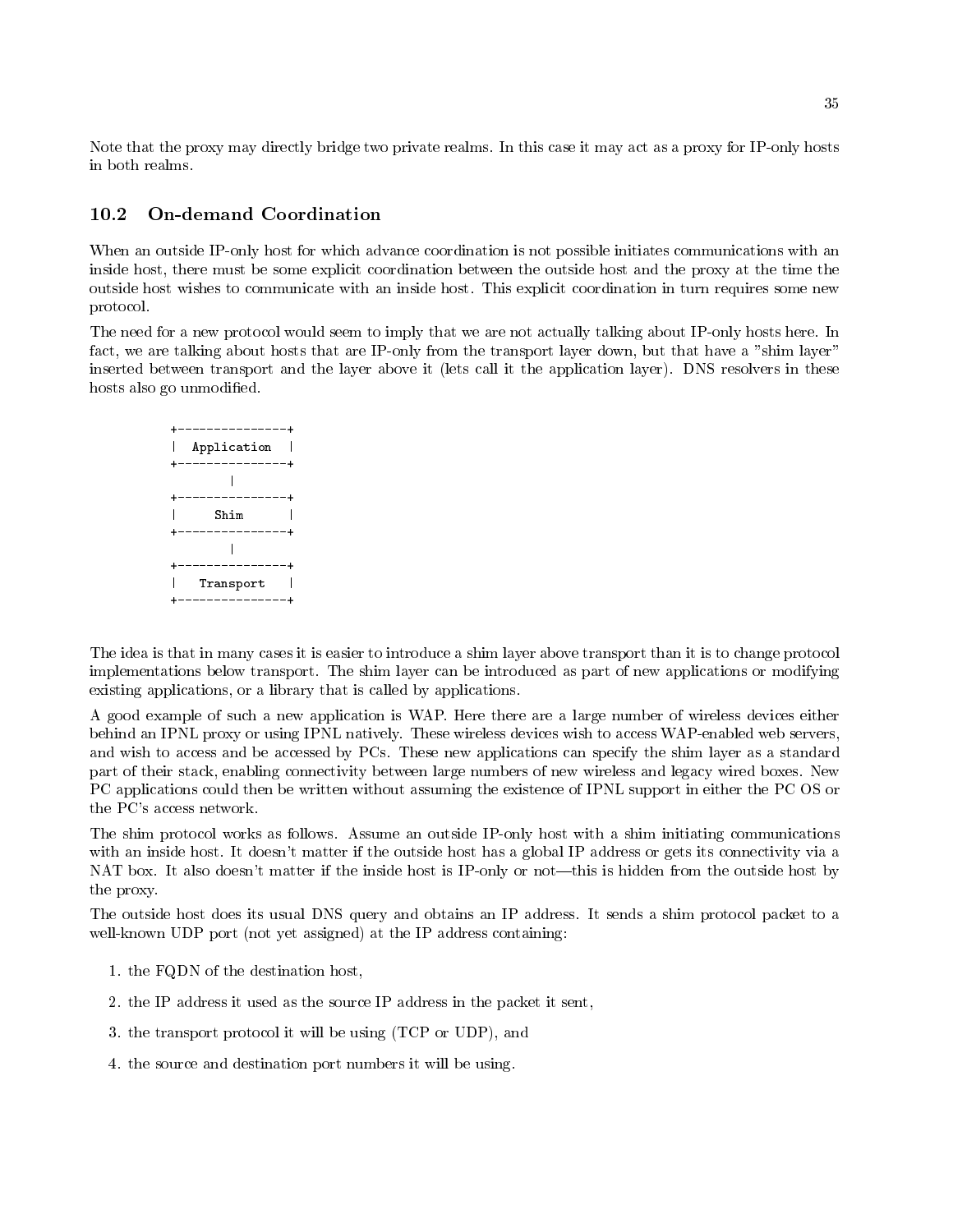The first item is used of course to identify the inside host. The second is used to determine if the outside host is going through a NAT box (by checking whether the source address of the packet matches the address given in the shim protocol). If the outside host is not going through a NAT box, then the remaining information is sufficient to identify the inside host from packets received from the middle realm. That is, packets from the middle realm with the supplied source IP address, transport protocol, and source and destination ports must be for the inside host identified by the FQDN. (We are making the implicit assumption here that if the outside host's IP address is not being translated, then its port numbers are not either.)

If the box at the IP address is not a proxy it will either reply with an IPNL shim protocol message indicating that it is an endhost and so the shim protocol is unnecessary or with an ICMP destination port unreachable message Either way the host knows that the destination host is on the middle realm and proceeds with regular TCP or UDP (no shim protocol).

Assuming that the remote box is a proxy, it first determines if the packet was received through a NAT box or not, by matching the IP address in the shim protocol header with the actual received IP address. If they match, the proxy tells the outside host that no NAT box is being used and the outside host proceeds with regular TCP or UDP

If the outside host is determined to be going through a NAT box, then it gets a bit ugly (as is typically the case with NAT The proxy assigns a - to the inside FQDN stores the inside FQDN stores that is and returns the identity of the identity of the identity of the identity of the identity of the identity of the identity of the identi the outside host.

The outside host then starts sending data packets to the inside host. If the packets are UDP, then there is a shim header between UDP and the layer above it The shim header contains the -bit identi
er so the proxy can determine both the source and destination of the packet. The first time one of these packets is received, the proxy also stores the IP address and port numbers of the incoming packet for use in return packets. The shim header is stripped, the relevent UDP fields are modified (Length and Checksum fields), and the packet forwarded to the inside host The shim header is likewise inserted into packets from the inside host to the outside host by the proxy

If the protocol is TCP, things are uglier still because the application layer does not know how the TCP stream will be packetized and cannot therefore insert the identifier into individual packets. The beginning of the TCP stream must contain the identifier. The proxy must setup its end of the connection itself, and wait until the beginning of the stream is received The proxy now recognizes that the TCP stream is for the inside host from this identifier alone.

It then sets up the connection with the inside host as though it were the outside host. Once this is done, it strips the identifier from the stream and sends the stream on to the inside host. Thereafter, individual packets are forwarded between the two hosts—the proxy does not intercept the stream. The proxy must, however, modify the TCP seq and ack fields to account for the fact that it modified the size of the stream (just as NAT boxes do today

### $10.3$ Choosing Between IP IPNL and the Application Shim

When a host first starts running IPNL, either natively or with an application shim, it must determine if it is on the middle realm or the private realm It starts by assuming that it is on the middle realm While it believes that it is on the middle realm, it initiates every packet exchange with a standard DNS lookup. For each DNS answer, it must determine if the remote box with the returned IP address is IP-capable or not.

If the initiating host has native IPNL, it determines this by sending an IPNL-ICMP echo query (ping). If the initiating host is IP-only but using the application shim, it determines this by transmitting the shim protocol packet as described in the previous section

If the remote box is not IPNL capable, then either an ICMP destination unreachable (protocol or port, depending) is returned, or nothing is returned. In the latter case, the initiating host can send a few IPNL and ICMP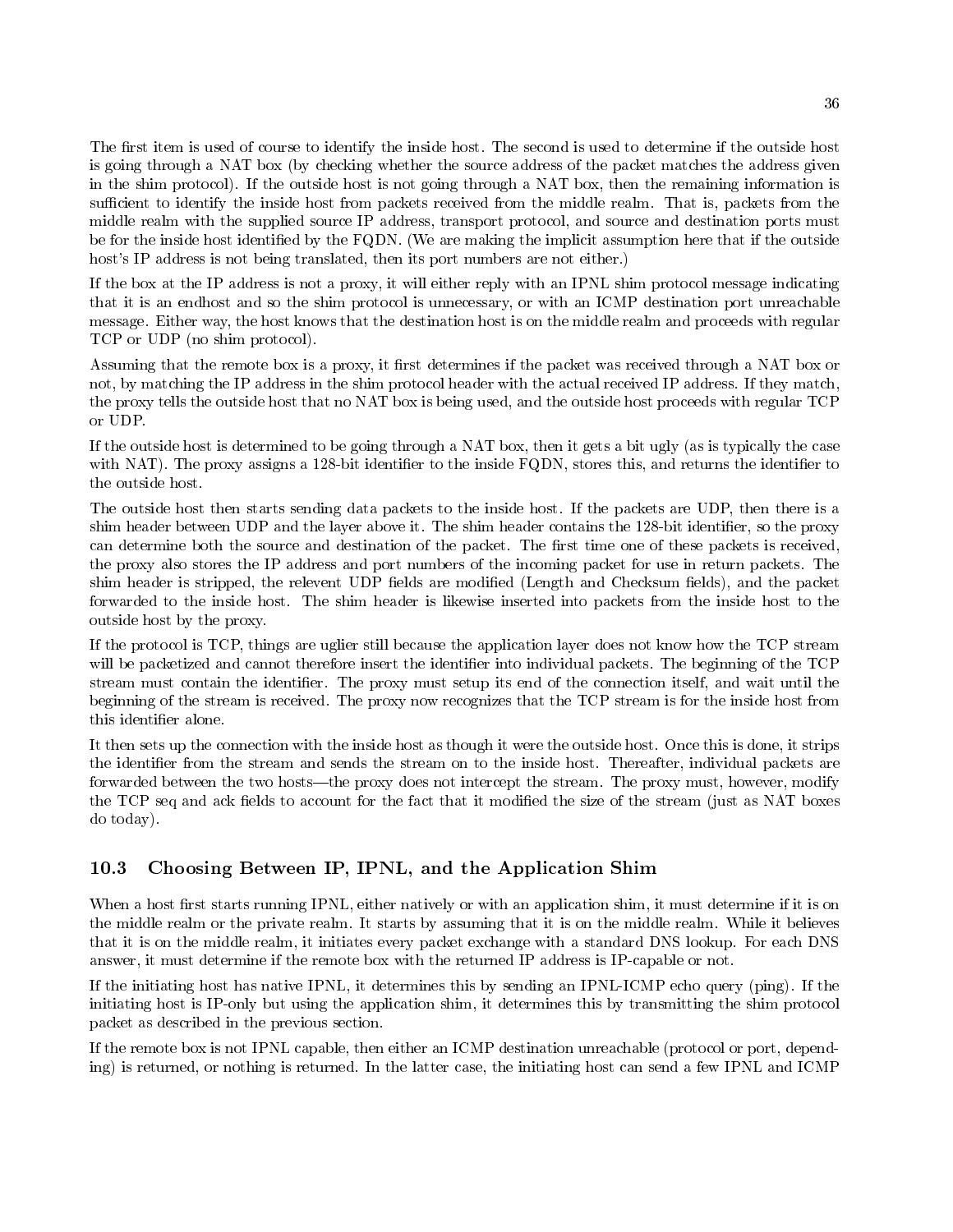pings. If only the ICMP pings are answered, it can assume that the remote box is IP-only.

If on the other hand the remote box is IPNL-capable, then it will answer either message properly. If furthermore the remote box is an nl-router, and the initiating host is on a private realm, then the answer indicates as much. In this way and in only this way does the initiating host determine that it is in a private realm.

Assume for now that the initiating host did not determine that it is in a private realm If the remote box box was found to be IP-only, then it is assumed to be the destination host (not a proxy), and communications proceeds with straight IP. If the remote box was found to be IP-only with an application shim, then the application shim protocol tells it whether or not the remote box is the destination host or not Either way communications proceeds as described in the previous section

If the remote box is found to have native IPNL, then IPNL is used. The remote box may either be an nl-router or the destination host, but either way IPNL is used.

This is summarized in the following table

|             | Protocol Selection if Middle Realm |                  |            |
|-------------|------------------------------------|------------------|------------|
| Initiating  | Remote                             | Remote           |            |
| Host        | Box                                | Box              | Protocol   |
| Protocol    | Protocol                           | Type             | Used       |
|             |                                    |                  |            |
| Native IPNL | Native IPNL                        | nl-router or     |            |
|             |                                    | destination host | IPNL       |
|             | $IP-only$                          | destination host | $IP-only$  |
| App Shim    | App Shim                           | proxy            | IP-only or |
|             |                                    |                  | App Shim   |
|             |                                    | destination host | $IP-only$  |
|             | $IP-only$                          | destination host | $IP-only$  |

Assume now that the initiating host just discovered that it was on a private realm. The first thing it does is transmit an IPNL-ICMP Realm Information query to the nl-router it just discovered. The answer contains a list of the nl-routers for the realm, as well as other information such as the realm name. Thereafter the host periodically transmits another Realm Information query to an nlrouter to keep its list of nlrouters up to date

If the host is IP-only with an app shim, then thereafter it uses straight IP. This is because the nl-routers are able to proxy for the host using advance coordination

If the host has native IPNL capability, or is upgraded from app shim to IPNL capability, then the host then announces itself to all of the nl-routers. Each nl-router tags the host as being native IPNL-capable. This way, the nl-router knows to use IPNL when forwarding packets received from outside and destined for the host.

It does not periodically announce itself to all nl-routers. Rather, nl-routers continue to assume that the host is IPNL-capable. If the host later becomes IP-only, the nl-routers will discover this either by later receiving an ICMP destination protocol unreachable or by not receiving any replies after transmitting a number of IPNL packets (but receiving ICMP ping replies).

Once an IPNL host determines that it is on a private realm, it stops using DNS, and instead transmits all packets directly to an nlrouter As part of normal IPNL operation it may sometimes be redirected to another nl-router, or may be redirected to a host within the private realm. In the latter case, the redirect itself indicates whether the host is IP-only or IPNL.

If all nlrouters known to a host in a private realm are found to be either unreachable or no longer private realm nl-routers, the host reverts back to assuming that it is on the middle realm. It may of course still be on the private realm but by assuming that it is on the middle realm it uses DNS as usual and can at least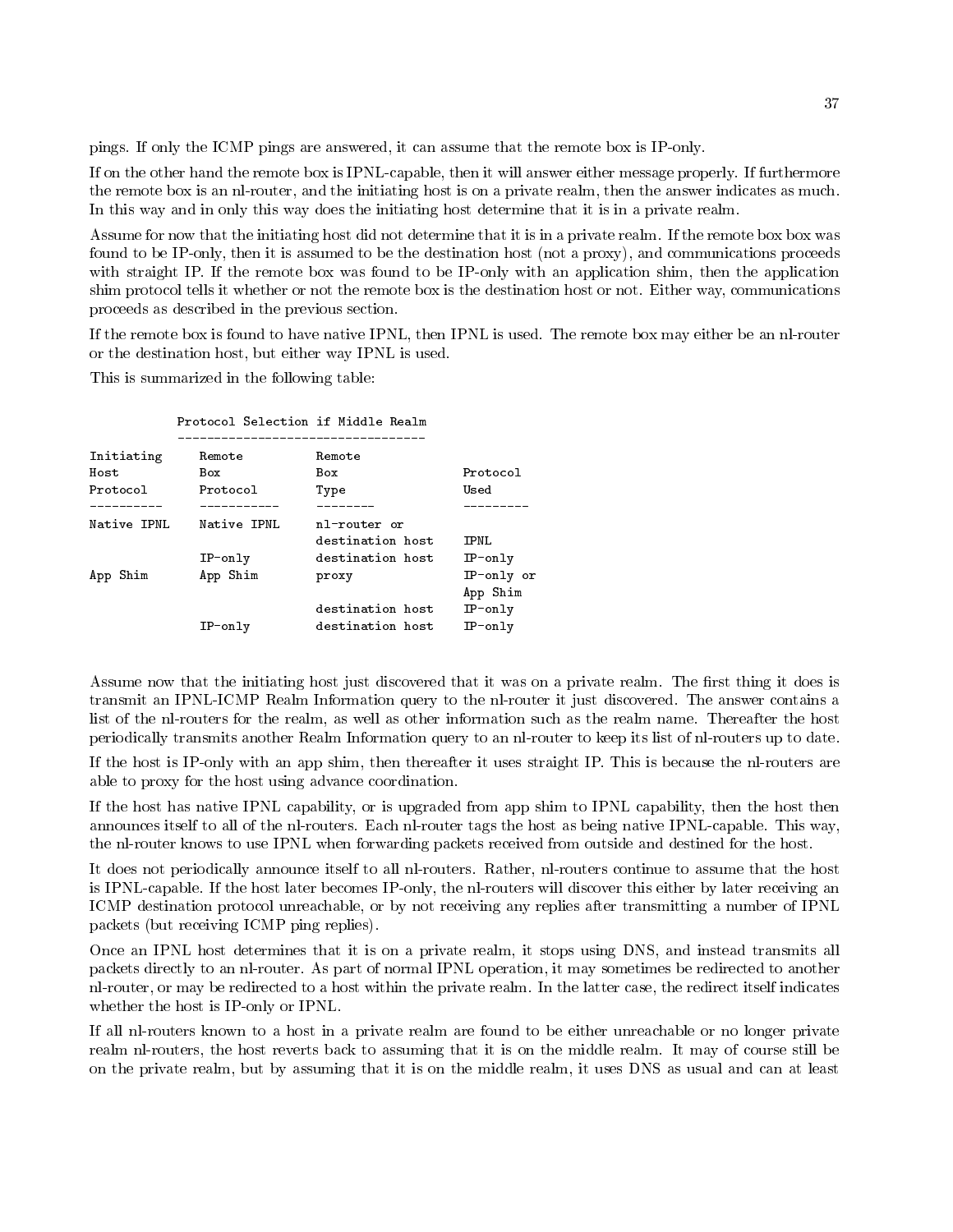communicate with other hosts on the private realm

From the above description, it can be seen that nl-routers assume that all hosts on their private realms are IP-only unless explictly told otherwise. Once an nl-router tags a host as IPNL-capable, they continue under this assumption until explicitly told otherwise. In other words, nl-routers are not pro-active in determining the IPNL capability of hosts on their private realms It is entirely up to the hosts to inform the nlrouters

Frontdoor nl-routers must, on the other hand, actively determine the capability of boxes they communicate with over the middle realm when hosts behind them are initiating. Typically a frontdoor nl-router is both a traditional NAT box and an nl-router. Because IPNL doesn't consume MRIP addresses or port numbers like NAT does, it is preferable that the frontdoor nl-router use IPNL where it can.

A simple way to do this is to send IPNL and ICMP pings to determine the capability of the box A better way to do this is to create a new DNS record that indicates simply whether the box with the IP address is IPNL capable or not. This saves the cost and delay of sending IPNL and/or ICMP pings. In the absense of this, however, IPNL and ICMP pings can suffice.

#### 10.4 Multicast Transition

To be completed

As suggested by the above descriptions, the API for IPNL typically hides addresses and deals in FQDNs only. Rather than have separate calls for mapping DNS names to addresses, and then binding the addresses to sockets, the IPNL API would directly bind FQDNs to sockets The application never has to see the addresses at all

Having said that, the IPNL API should allow for the application to specify the addresses directly. This is especially but not only useful within realm groups and realms where addresses may be stable for long periods

### Transition

When an old application (one that uses the traditional IP API) runs over IPNL, it will naturally use the old calls. If the old application uses an IP address directly (makes no gethostbyname() or equivalent call to map an FQDN to an address), then IPNL has no choice but to assume that the destination is in the same realm, and transmit the packet over straight IP

If the old application does start with an FQDN, then IPNL would have to return some IP address to the application for the later socket bind. Ideally this IP address is that of the actual destination, but alternatively it could be a locally manufactured number unique to that socket

To obtain the actual IP address in this case, IPNL could transmit an IPNL ping packet to the destination, thus learning the IP address of the destination. This would be returned to the application. The danger here is that the same IP address could apply to different destinations. If this were the case, IPNL may still have to give the application a locally manufactured but unique number

### Details

To be completed later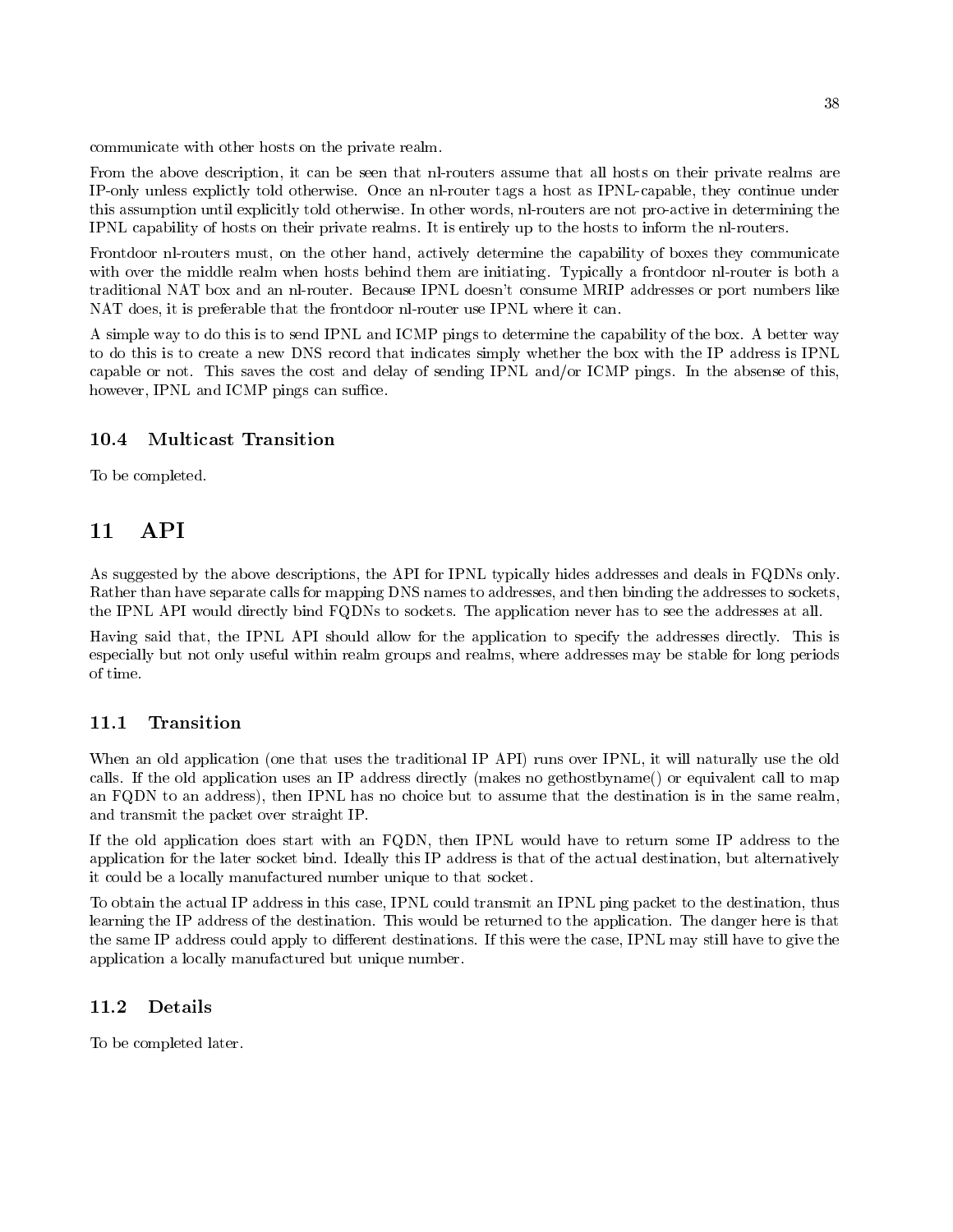### 12 Host Algorithm

To be completed based on above descriptions

### 13 Nl-router Algorithm

To be completed based on above descriptions

### Relationship Between Topological and Administrative Entities

The topological entities of IPNL are realms (private and middle) and realm groups. Roughly speaking, the administrative entities are ISPs and private networks here called sites Except for the fact that a realm group would typically fall under a single administrative entity topological boundaries do not necessarily coincide with administrative boundaries This section outlines some of the various possible con
gurations and their impact on realm numbering

In the following series of figures, a topology is shown. In each case, the administrative boundary between site and ISP is given, with the ISPs on the left and the site(s) on the right. In addition, the middle realm boundary is shown. The boundaries are shown even though both of them can be inferred. The  $ISP/\text{site boundary}$  can be inferred by the location of the firewall  $(FW)$ . The middle realm boundary can be inferred by the location of the frontdoor  $n$ -routers  $(FD)$ .

In topology - below a substantial amount of a large sites topology is part of the middle realm This part is represented by the box labeled "IP Nets". This part of the site is separated from its ISPs by firewalls. The site has a couple of realment groups (--- and ---) siparated from the middle realm part of the site by frontdoor nl-routers (FD). Even though this site is multi-homed, whether or not it is effective multihoming (i.e., both ISPs can be used by hosts in the site) depends on factors outside of IPNL per se. For instance, if the site has one (middle realm) IP prefix that is advertised by both ISPs, then either ISP can be used.



In topology 2 below, the site and middle realm boundaries just happen to coincide. While this is a "natural"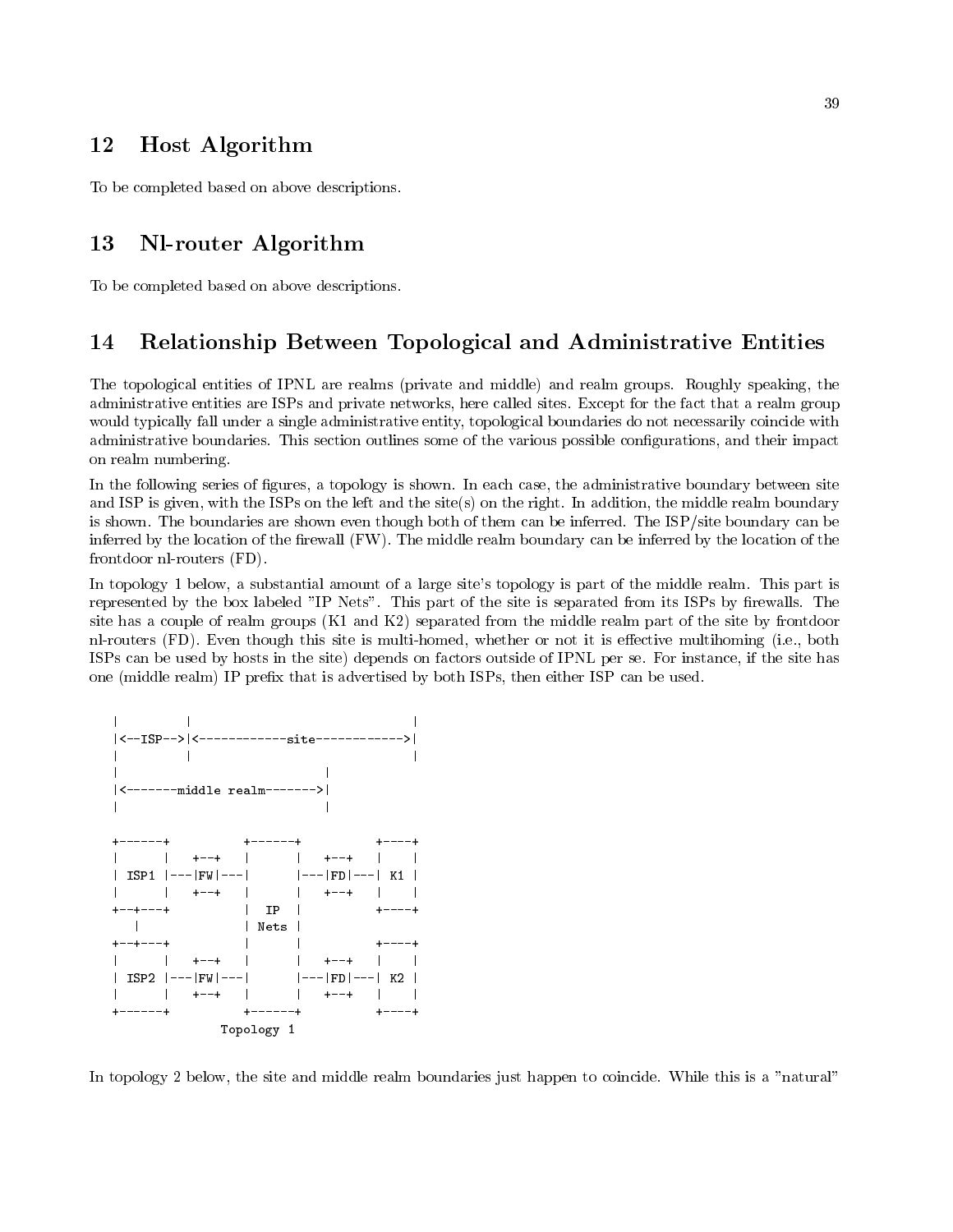way to envision IPNL, it is as likely to be the exception as the rule. Indeed, much of the purpose of this section is to dispel the notion that the middle realm boundary has anything to do with site boundaries Note that the two realm groups shown may be part of the same administration or not. For instance, they might be corporate sites in different countries that communicate between themselves via the public internet infrastructure. They may also have a backdoor nl-router connecting them.

If the realm groups shown are different administrations, then their local realm numbers need be no different from their global realm numbers. Both are administered by the same body and can be set to the same value translation at the realm group boundary is not necessary Note that this fact is pointed out not because it is particularly advantageous. Rather, it is pointed out to make the example clear.



Topology 3 illustrates the case where multiple different sites are reachable through a single FRIP. Here, NL means nl-router. In this topology, the dominion of the ISP is pushed beyond the middle realm. The ISP operates a frontdoor nl-router, and assigns global realm numbers to the realms in each realm group. Within each realm group, a (different) set of realm numbers are assigned for local use. The realm numbers are translated at packets crossing the frontdoor nl-router (FD). Once again, the realm groups shown may belong to the same or different administrations, and may have backdoor nl-routers connecting them.

Topology 4 pushes the dominion of the ISP still further. Here, individual small sites (e.g. SOHO) constitute a single realm or even part of a single realm. This configuration allows an ISP to bring on very large numbers of customers while still using only a small number of middle realm IP addresses. This configuration isn't particularly useful for general purpose IP hosts over the near term, because they still need a unique MRIP/port number combination to talk to pure IP hosts across the middle realm. For new devices that are limited to a certain application domain, such as mobile PDAs limited to WAP, this configuration works well.

Notice that in this configuration, once again the assignment of realm numbers falls under the jurisdiction of a single administrative domain—this time the ISP itself. As such, global and local realm numbers match and there is no need for realm number translation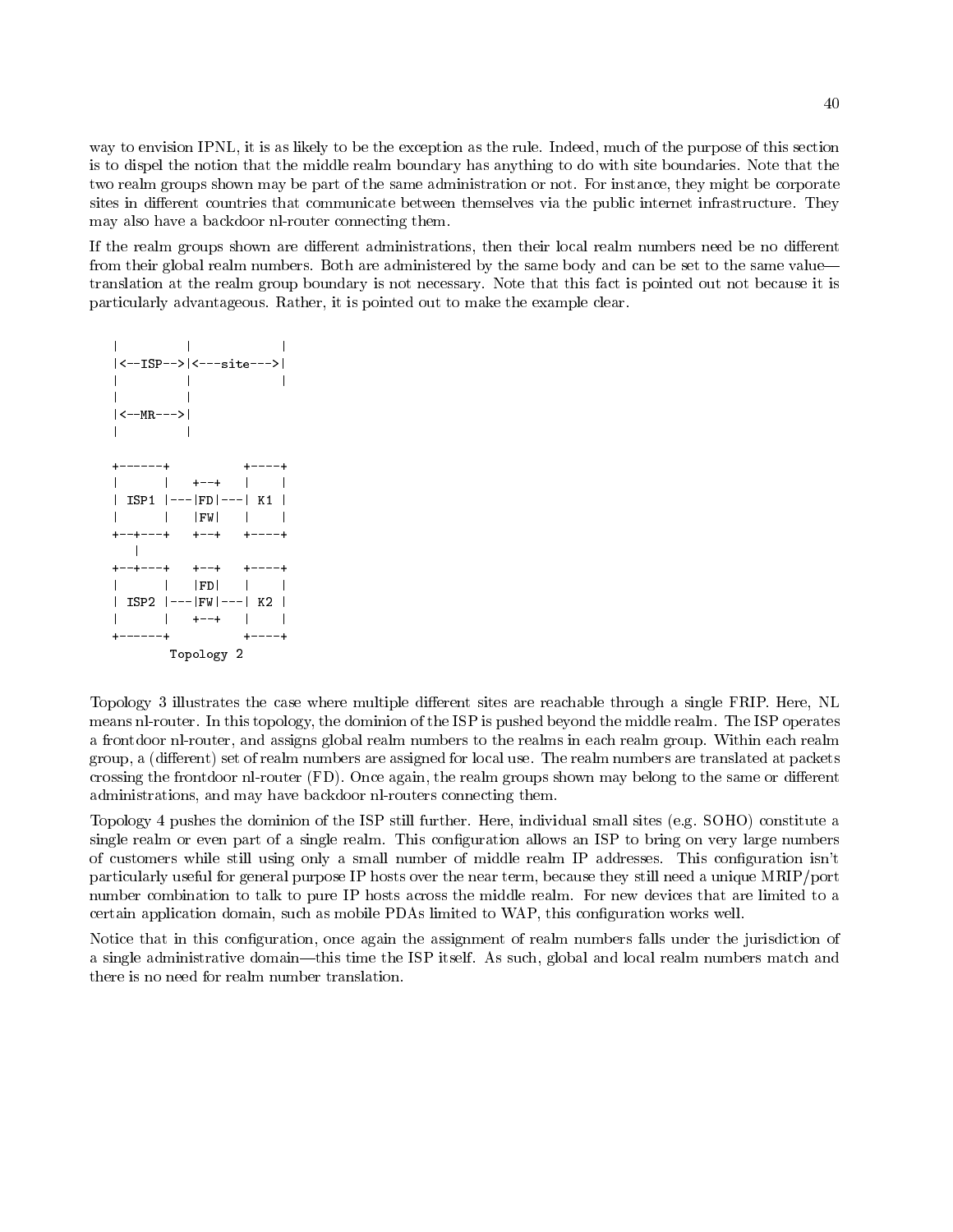

### 15 Comparison with IPv

When comparing IPNL with IPv6, comparisons must be made both with pure IPv6, and to some mixture of IPv6 and IPv4, whereby the global infrastructure is still mainly IPv4, and sites (enterprises, SOHOs, etc.) are either IPv6, IPv4, or some mix of the two. These two modes of IPv6 are hereafter called IPv6pure and IPv6on4 (understanding that there are a number of variations of IPv6on4, which of course is part of the difficulty).

Below is a summary of the comparison. This is followed by more detailed explanations.

### Comparison Summary

Compared to either IPv6pure or IPv6on4, IPNL has the major advantage that it completely isolates internal site operation from ISP numbering decisions. This results in the following tangible benefits:

- Sites can change provider it is a change
- ISPs can renumber at will allowing for ordersofmagnitude better aggregation than what is possible today
- Sites can eectively multihome use multiple dierent ISPs without eecting scalability in the ISP routing infrastructure.

Compared to IPv6pure, IPNL is far less expensive. IPv6pure ultimately requires upgrade of the entire routing infrastructure, both for ISPs and sites. IPNL requires no upgrades to the routing infrastructure, and indeed allows smaller sites (those that can fit comfortably in a single realm) to effectively use IPNL without changing anything except their  $ISP$  access router/firewall.

Even compared to IPv6on4, IPNL offers a simpler and almost certainly less expensive transition. For instance, TransIntro outlines no less than 5 distinct tunneling mechanisms using 3 distinct address structures, and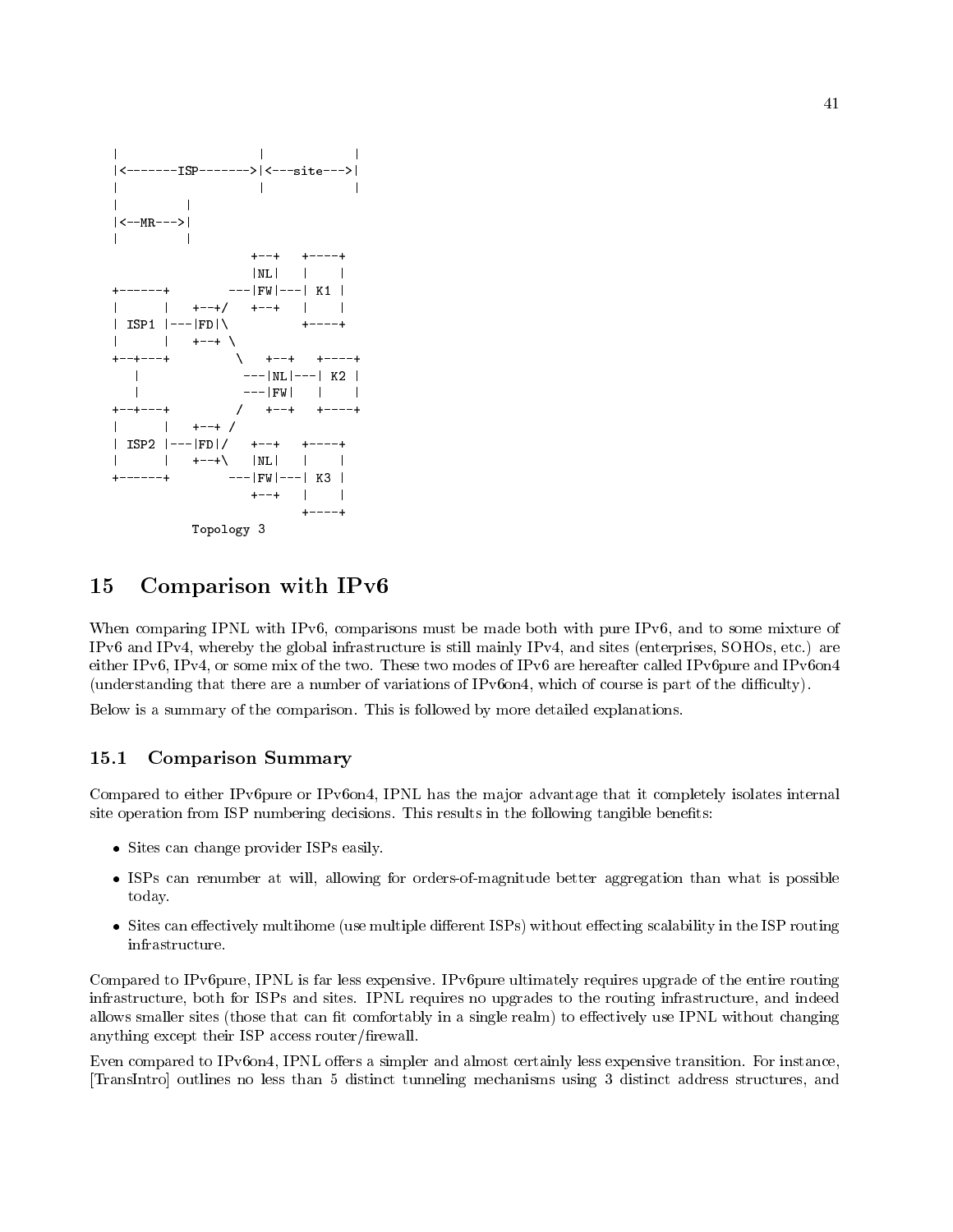

individually or in various combinations. These mechanisms variously require upgrade of DNS, upgrade of host stacks, and manual configuration of tunnels (both at routers and hosts).

IPNL, on the other hand, has two mechanisms, proxy of IP-only hosts, and proxy of IP-only hosts with an application shim. Neither require changes to DNS, nor do they require new manual configuration at hosts or for crossing the IPv4 global infrastructure. Their usage scenarios are clearly defined and simple.

IPv6pure has the following potential advantages over IPNL. For packets between sites (realm groups in IPNL), IPNL packets undergo more header rewriting than IPv6, and are therefore probably slower to process. On the other hand, this re-writing only occurs at the edges of the network, and at firewall boxes that in any event are doing significant amounts of header work (L4 filtering, for instance), so doesn't seem to be a particurly serious drawback

IPv6 auto-address configuration is simpler than IPNL, because IPv6 devices can be hard-wired with their own globally unique identifier. All that is required is that the IPv6 address prefix be assigned to the box. No individual address management per se is needed

We hasten to note, however, that auto-address configuration in IPNL is still relatively straight-forward, primarily because individual realm IP address spaces can be sparsely populated, thus allowing address assignment to come from large pools of addresses. As an aside, an increase in the size of the EHIP fields in IPNL would allow for IPvstyle address autocon
guration Section -- discusses this

In any event, both of the above advantages of IPv6pure disappear in an IPv6on4 environment.

#### 15.2 Isolation of Sites and ISPs

Isolation of "sites" and "ISPs" is one of the original features of IP (though of course the latter term, at least, was not in use at that time). An IP network site administrator could get a block of IP addresses (class  $A, B$ ,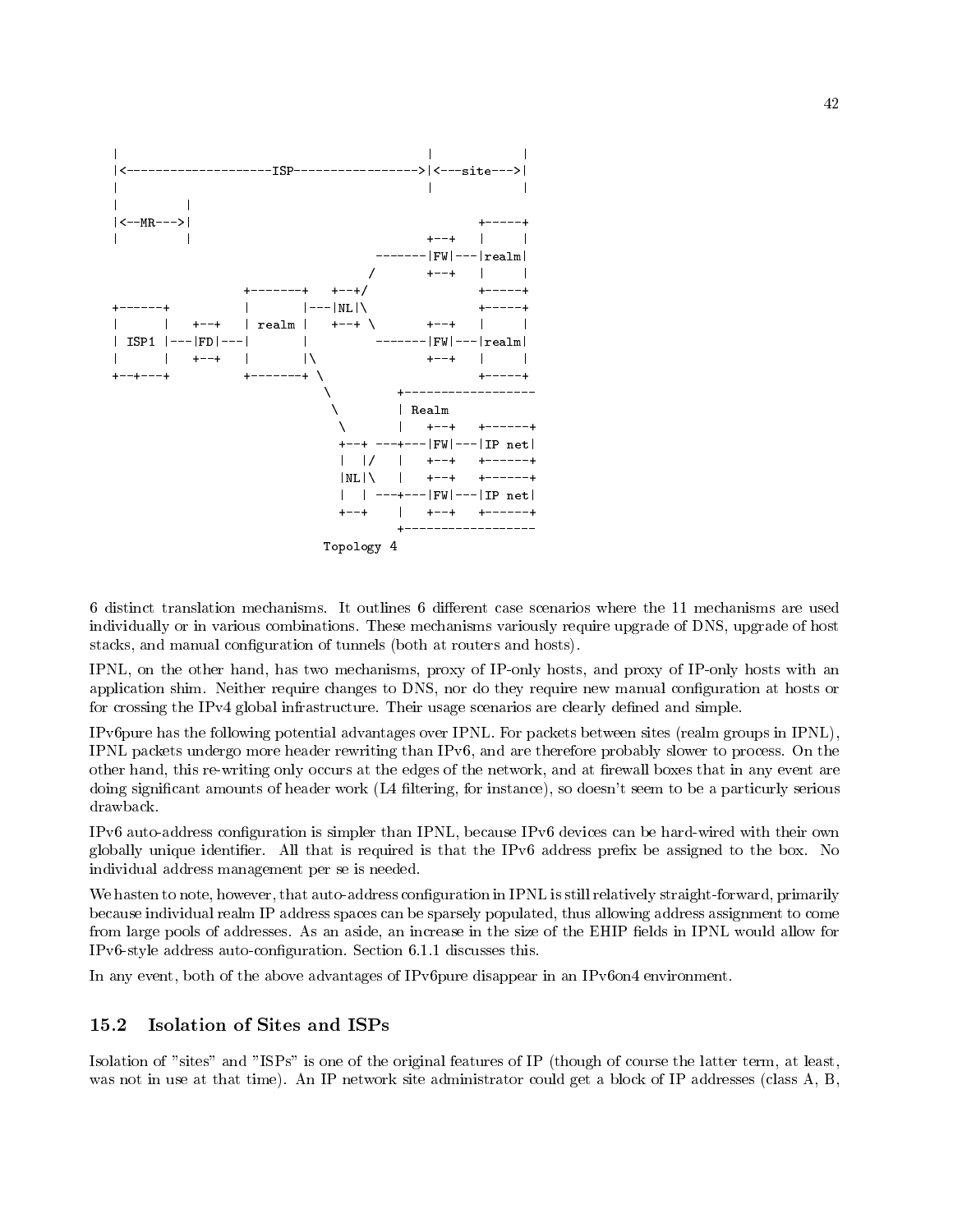or  $C$ ), and use there without regard to how the site obtained its global internet connectivity.

This original feature was broken when CIDR was adopted to improve routing infrastructure scalability. By blocking addresses above the "site" level, CIDR created dependencies between address prefix and global internet access point. CIDR has been partially effective. Routing tables are huge and growing, but not nearly as big as they otherwise would be. By and large sites have avoided the dependencies created by CIDR through the widespread use of NAT. Without NAT, sites must either convince their ISP to advertise their individual site prefix, or renumber when they change ISPs. Without NAT, they cannot effectively multi-home (use multiple simultaneous ISPs) unless their ISPs advertise their site prefix.

The fact that IPv6 does not address this problem at an architectural level is a major failing. Instead, IPv6 proposes mechanisms for making it easier to live with the dependencies such as sitewide router renumbering [renum] and DNS extensions [dnsExtend].

IPv6 also proposes the use of site-local prefixes so that internal communications may continue in the face of renumbering. This is a substantial improvement over the alternative, but it places a severe constraint on certain topology reconfigurations. For instance, when two sites merge, one or the other must renumber its subnet IDs. This procedure is not subject to the automatic site-wide prefix renumbering mechanisms.

Nevertheless for reasons described in the following a likely outcome of this is that IP administrators will force site/ISP isolation at an architectural level by using IPv6-IPv6 NAT (here-after called NATv6) at site boundaries rather than renumber internally. While this would be a huge improvement over IPv4-IPv4 NAT, it it nevertheless not a desirable outcome

Both IPv6pure and IPv6on4 have the characteristic that one of the following three must be true:

- Sites must completely renumber from time to time or
- 2. Sites must use NAT between themselves and the global infrastructure, or
- 3. The global routing infrastructure will not scale (to the number of sites).

The reason is that, in order to scale reasonably in the global routing infrastructure, multiple administratively distinct sites must be aggregated under a single address prefix. Because of changes in topology (sites changing providers, or ISPs modifying their aggregations in order to keep up with growth), sites must from time-to-time be given new address prefixes by their ISPs.

The third characteristic is not an option. The global routing infrastructure must scale or the internet becomes unusable. This means that either sites must renumber occasionally (which if not necessary in IPNL), or they must use NAT<sub>v6</sub>.

While renumbering of a large site appears technically feasible, it is in any event risky and will almost certainly require significant manpower to insure that the process goes smoothly (even if the actual mechanisms are automatic). Given this, it seems highly likely that a site administrator would prefer to simply install a  $NATv6$ box at the site boundary than undergo the risk and cost of renumbering

After all, most site administrators are already comfortable with NAT, and some even like it. Furthermore, NATv6 is far easier to use and safer than IPv4 NAT, because all NATv6 address assignments are static oneto-one assignments between pairs of globally unique addresses that typically involve only rewriting the address prefix. Add to this the fact that NATv6 gives the site some level of simple multihoming, and the fact that NAT will almost certainly already be in use for IPv6 transition, and the use of NATv6 over site-wide renumbering becomes an easy decision to make

Just in case the reader is thinking that this doesn't sound too bad, consider the implications. For single-homed or multi-homed sites, it breaks IPsec. For multi-homed sites, additional header hacking is required. This is because packets exiting the site at different ISPs will be given different prefixes, causing the remote host to think they came from a different source. This could perhaps be fixed by having the border routers attach some option used by mobile IP to make it look like the host simply moved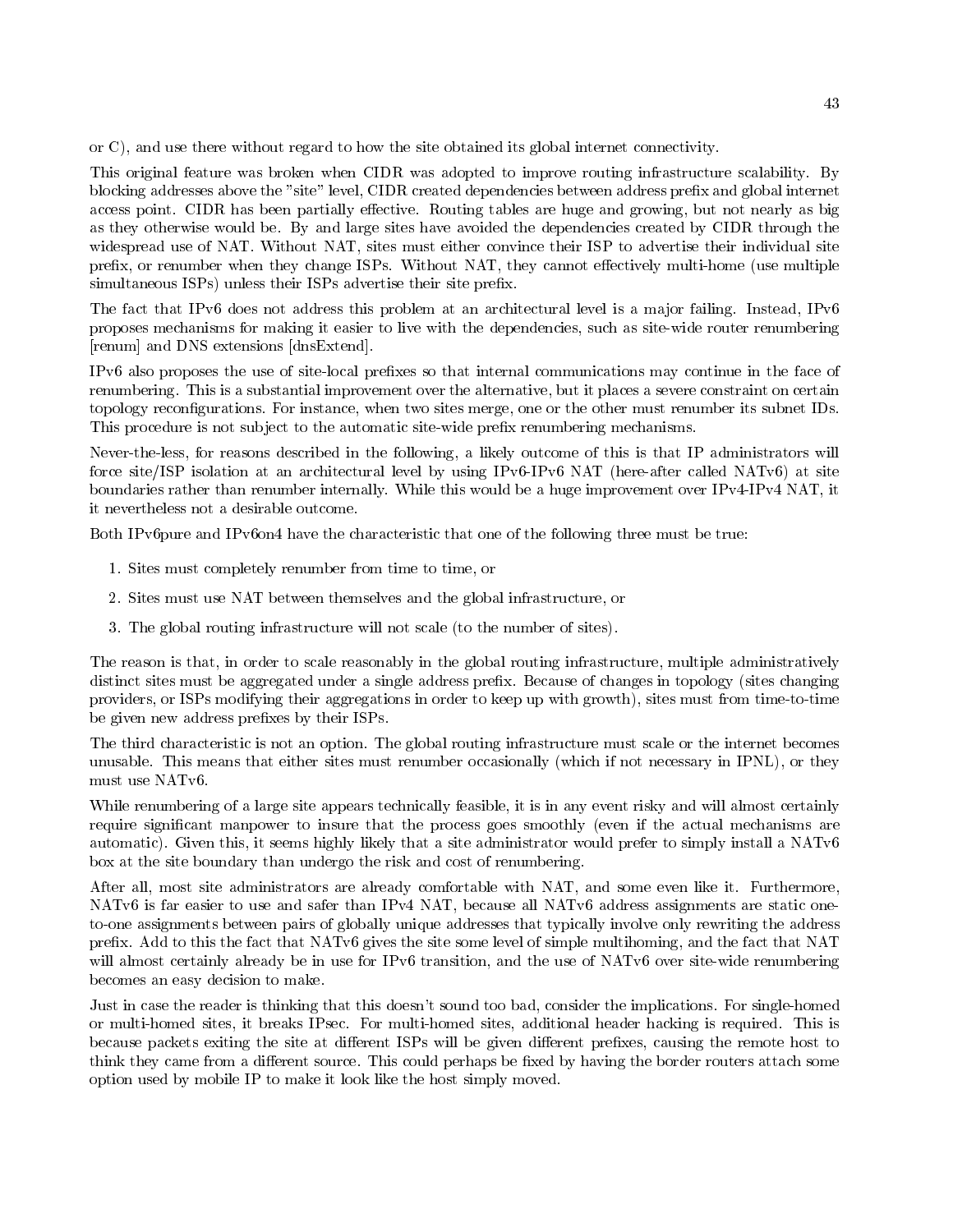Whether or not all of this would work seems besides the point. It is ugly, counter to the architecture of IPv6, and anyway IPNL solves the multihoming problem simply and cleanly

As a final note, it should be pointed out that previous proposals have been made on how to get multi-homing and scalability at the same time (not necessarily just for IPv $6$ ). None of these approaches eliminates renumbering. RFC2260 suggests BGP mechanisms and tunneling to minimize or eliminate the scaling overhead at the cost of some protocol complexity in ISP and site BGP. [Yu] proposes limiting the scope of advertisements to improve scalability. [dupont] proposes the use of IPv6 mobility mechanisms at the host to reroute packets around failed ISPs. This latter work comes closest in spirit to IPNL's approach.

### 15.3 Cost of Transition

It should be self-evident that transition to IPNL is less costly than transition to IPv6pure. The latter requires changes to all routers and all of the systems that support routers (management, address assignment, etc.), whereas the former doesn't.

It is almost certainly also the case that transition to and operation of IPNL is less costly than transition to and operation of IPv6on4. IPv6on4, at least as it stands now, offers a bewildering array of different mechanisms for use in different environments with no clear architectural principles guiding the whole thing. It pushes credulity to think that widespread deployment of these ad hoc mechnisms can be anything but difficult to manage and maintain.

### Load on DNS 15.4

This is not a comparison with IPv6 per se, but a commentary on the effect of IPNL on DNS usage, particularly the global (middle realm) DNS infrastructure. DNS usage over the middle realm is virtually unchanged from how it operates today. That is, DNS lookups are made on a per-host-pair-communications basis. Applications that are inclined to make reverse DNS lookups today are equally inclined to do DNS lookups on the reverse path in IPNL

Having said that, IPNL creates an opportunity to really reduce the load on DNS.

This is because DNS as used today returns A records for individual hosts In IPNL DNS returns A records that apply to entire zones or collections of zones. It should be possible to make this fact explicit so that nl-routers can reuse a given DNS answer for many hosts in the same zones, thus reducing the number of DNS queries. One way of doing this is to attach extra records to a DNS answer that indicate which zones are reachable behind a given set of IP addresses

Nl-routers could cache these answers for long periods of time, because the answers can be explicitly flushed by remote nl-routers. When a remote nl-router gets a packet for an FQDN that does not exist in any zones behind it, it returns a destination unreachable that says as much, and the originating nl-router can flush its entry and do a new DNS query

The downside of this approach is that an incorrect unreachable would have a greater impact, so there is a potential denial-of-service attack that would have to be countered. These are issues that need further study. Since DNS usage with IPNL is in any event no worse than today, however, unsuccesful resolution of these issues wouldn't be a factor in rejecting IPNL as compared to IPv6.

# Acknowledgements

To be written

References